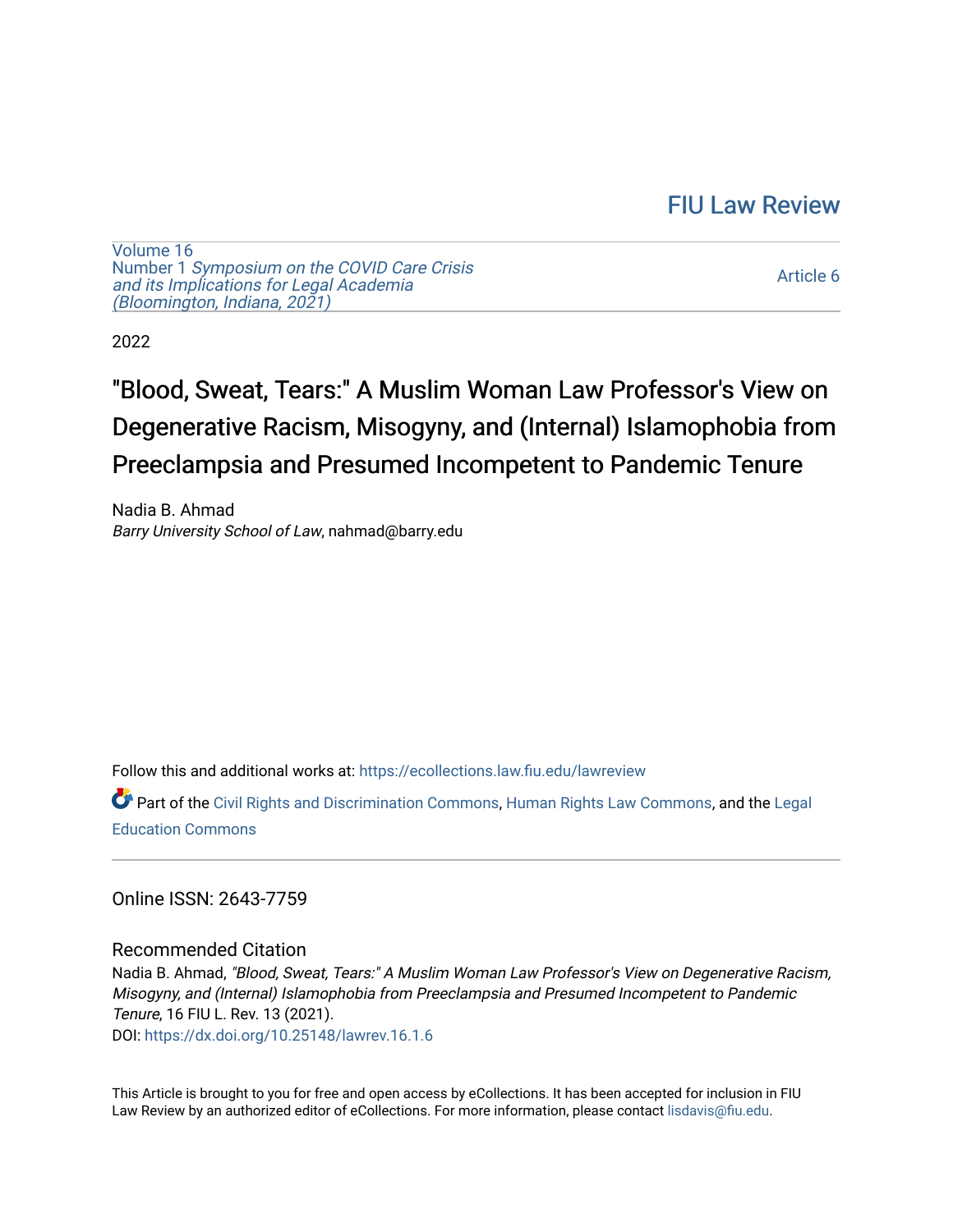# **"BLOOD, SWEAT, TEARS:"\* A MUSLIM WOMAN LAW PROFESSOR'S VIEW ON DEGENERATIVE RACISM, MISOGYNY, AND (INTERNAL) ISLAMOPHOBIA FROM PREECLAMPSIA AND PRESUMED INCOMPETENT TO PANDEMIC TENURE**

Nadia B. Ahmad\*

 "… being invisible, they seemed dead already…" E.M. Forrester in *A Passage to India* on Mohammaden woman

| L       | The Shuffle between Parenthood, the 2020 Elections, and the Tenure |  |  |  |  |
|---------|--------------------------------------------------------------------|--|--|--|--|
|         |                                                                    |  |  |  |  |
|         | A                                                                  |  |  |  |  |
|         |                                                                    |  |  |  |  |
|         |                                                                    |  |  |  |  |
|         | 1.                                                                 |  |  |  |  |
|         | 2.                                                                 |  |  |  |  |
|         | 3 <sub>1</sub>                                                     |  |  |  |  |
|         | $4_{\cdot}$                                                        |  |  |  |  |
|         | 5.                                                                 |  |  |  |  |
| $\Pi$ . | The Trope of the Anti-Intellectual Illiterate Islamist Terrorist   |  |  |  |  |
|         |                                                                    |  |  |  |  |
|         | A. Virgil Hawkins Fellowship Orientation: "Are you an              |  |  |  |  |
|         |                                                                    |  |  |  |  |
|         |                                                                    |  |  |  |  |
|         |                                                                    |  |  |  |  |
|         |                                                                    |  |  |  |  |

<sup>\*</sup> Future, *Blood, Sweat, Tears* (Epic Records 2014).

<sup>\*</sup> Nadia B. Ahmad. Associate Professor of Law, Barry University School of Law; Visiting Associate Professor, Fall 2021, Yale Law School; B.A., University of California, Berkeley; J.D., University of Florida Fredric G. Levin College of Law; LL.M., in Natural Resources and Environmental Law and Policy, University of Denver Sturm College of Law. This Article has benefited from discussions at Harvard Law School's Institute for Global Law and Policy. Special thanks to Barry University School of Law and my dean, Leticia Diaz, for the creative space and intellectual support to facilitate this research, and to Cathren Page, Bridget Crawford, and Carmen Gonzalez for their comments and advice. A note of gratitude to Akmal, Senan, Hanan, Jihan, my parents, and my siblings for their unyielding love and support. To a stronger, resilient planet and people. This paper was prepared for the Symposium on the COVID Care Crisis and its Implications for Legal Academia at Indiana University Bloomington. Thank you to the research support of Melissa Bryan. Parts of this article are based off of conversations as I recalled them. My memory is not precise, but the events and conversations are as I remembered them.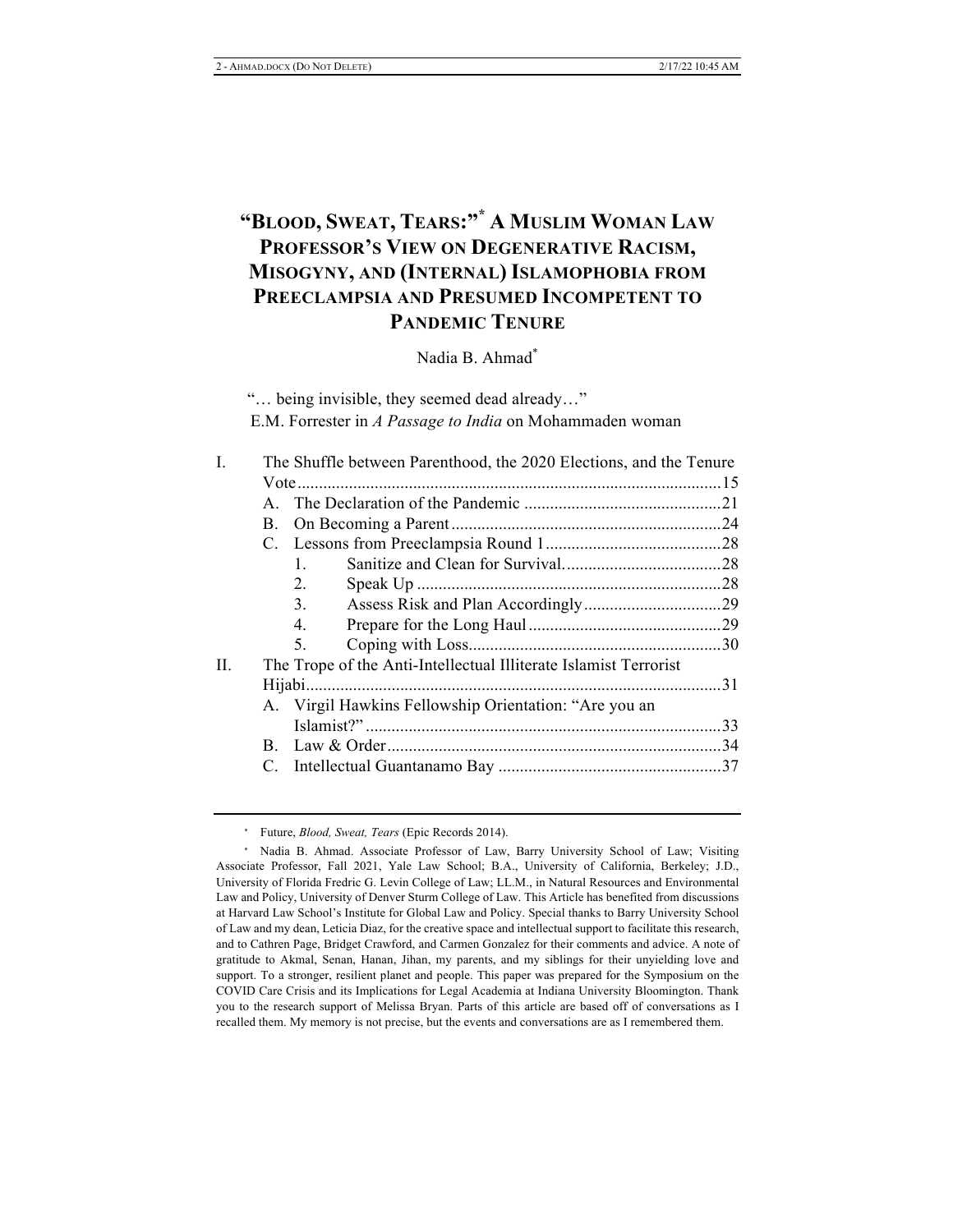|     |  | E. Hijab Fragility: "I have to inspect for neurotransmitters"48 |  |
|-----|--|-----------------------------------------------------------------|--|
| Ш.  |  |                                                                 |  |
|     |  |                                                                 |  |
|     |  |                                                                 |  |
|     |  |                                                                 |  |
| IV. |  |                                                                 |  |
|     |  |                                                                 |  |
|     |  |                                                                 |  |
|     |  |                                                                 |  |
|     |  |                                                                 |  |

From classical literature, popular press, law, everyday conversations, and social media rampages, society scrutinizes visible Muslim women even though they are a part of a vast global population. From E.M. Forrester's *A Passage to India*—the Orientalist summer reading I endured in high school to the incessant online attacks on U.S. Congresswoman Ilhan Omar, the hatred has no end and no bounds. Visible Muslim women are accustomed to erasure and censure for simply existing. In France, legislators sought to expel visible Muslim women under the age of eighteen from the public space.<sup>1</sup> Women's rights have been used as a pretext to invade Muslim-majority nations.<sup>2</sup> This paper examines the perspective for deep thought and the impetus for change that the pandemic parenting experience offered me. $3$ Being around my children and at their beck and call 24/7 allowed me to see the world more through their eyes.<sup>4</sup> The subtle bigotry and insensitivities that I experienced pre-pandemic intensified because not only did I want to survive, I wanted my children to grow up in a world free from hate. Sitting around and ignoring the slights would be impossible.

Free from daily microaggressions, constant commuting, and codeswitching, but saddled with intensive childcare, cooking, cleaning, and sanitizing responsibilities, I developed a keener awareness for the degenerative biases I faced in the periphery of my pre-pandemic life. Being a pandemic academic parent empowered me to confront systemic racism,

<sup>1</sup> Hoda Katebi, *Writer, Entrepreneur, and Activist Hoda Katebi on France's Proposed Hijab Ban*, VOGUE (Apr. 15, 2021), https://www.vogue.com/article/france-hijab-ban-hoda-katebi-personal-essay. *See also* Mehwish Shaukat, *American Muslim Women: Who We Are and What We Demand From Feminist Jurisprudence*, 31 HASTINGS WOMEN'S L.J. 155 (2019)

<sup>2</sup> *See generally* Lila Abu-Lughod, *Do Muslim Women Really Need Saving? Anthropological Reflections on Cultural Relativism and Its Others*, 104 AM. ANTHROPOLOGIST 783 (2002).

<sup>3</sup> *See generally* CAL NEWPORT, DEEP WORK: RULES FOR FOCUSED SUCCESS IN A DISTRACTED WORLD (2016).

<sup>4</sup> *See generally* W. THOMAS BOYCE, THE ORCHID AND THE DANDELION: WHY SOME CHILDREN STRUGGLE AND ALL CAN THRIVE (2019).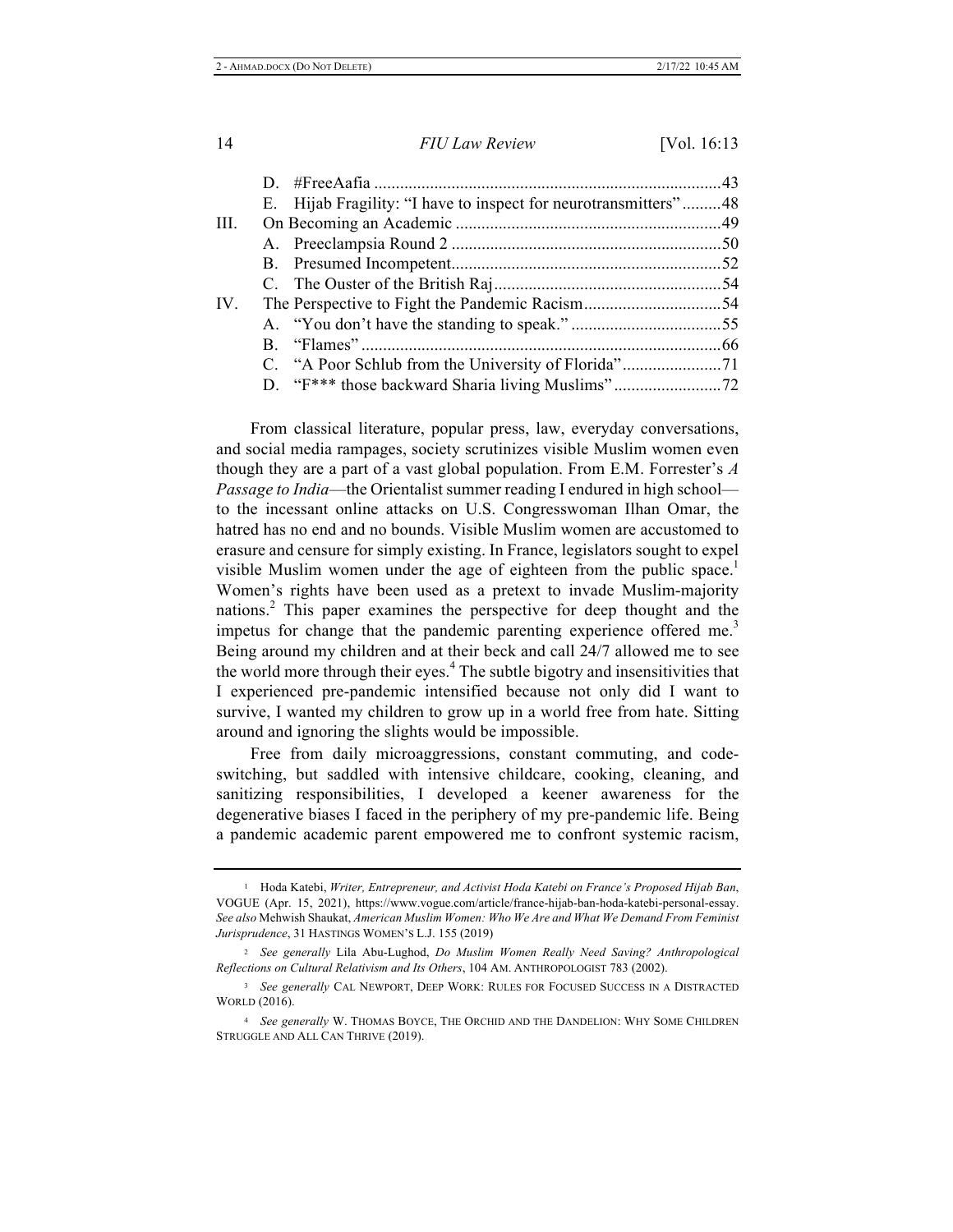misogyny, and (internal) Islamophobia. My only goal was to stay alive, be authentic, and stop self-censuring.<sup>5</sup> If it all went to hell in a handbasket, so be it. I survived 2020. Over 1.81 million people did not survive the  $coronavirus in 2020<sup>6</sup> This is my journey from a sky little girl in Central$ Florida to motherhood and the faculty tenure vote put into perspective by the pandemic.

# **I. THE SHUFFLE BETWEEN PARENTHOOD, THE 2020 ELECTIONS, AND THE TENURE VOTE**

I submitted my tenure application on September 30th, 2020. The night before, I received an email from my daughter's first-grade teacher saying she would not pass the first quarter if her assignments were not submitted by October 1st. I looked at the table of contents of Volume I of my tenure application. I decided I wouldn't have time to finalize a Volume II and also figure out if all my daughter's assignments had been loaded or been completed. I also saw that I had done an insane amount of writing and teaching over the past six years, and Volume II would be extraneous but passing the first quarter of first grade was not optional.

I sat up all night and tried to figure what I had to upload and where. Then I realized I couldn't figure it out, and I just started tearing papers out of the workbooks of assignments that had been completed. I emailed the firstgrade teacher and asked her if I could drop off all the assignments in person at school, as she was also teaching in person as well as online. She was gracious enough to accept the assignments. As I was driving over at 3:10 p.m. to the school with all three kids in the back seat, it occurred to me how insane this was. The effort I should have used to finalize Volume II of my tenure packet was exerted to make sure my daughter passed first grade. I almost wanted to take a picture of the passenger seat with all the worksheets in the manila folder I was delivering like they were sensitive court documents. But I stopped myself. This was not an Instagram-able moment, but a moment of relief that I did not want to relive.

October 1st was also thirty-four days until the 2020 Presidential Election. Hell or high water, but Donald Trump was not going to win. I did

<sup>5</sup> *See generally* MUSHTAQ BILAL, WRITING PAKISTAN: CONVERSATIONS ON NATIONHOOD, IDENTITY, AND FICTION (2016).

<sup>6</sup> World Health Organization, *The True Death Toll of COVID-19: Estimating Global Excess Mortality*, https://www.who.int/data/stories/the-true-death-toll-of-covid-19-estimating-global-excessmortality ("On 30 January 2020 COVID-19 was declared a Public Health Emergency of International Concern (PHEIC) with an official death toll of 171. By 31 December 2020, this figure stood at 1 813 188. Yet preliminary estimates suggest the total number of global deaths attributable to the COVID-19 pandemic in 2020 is at least 3 million, representing 1.2 million more deaths than officially reported.").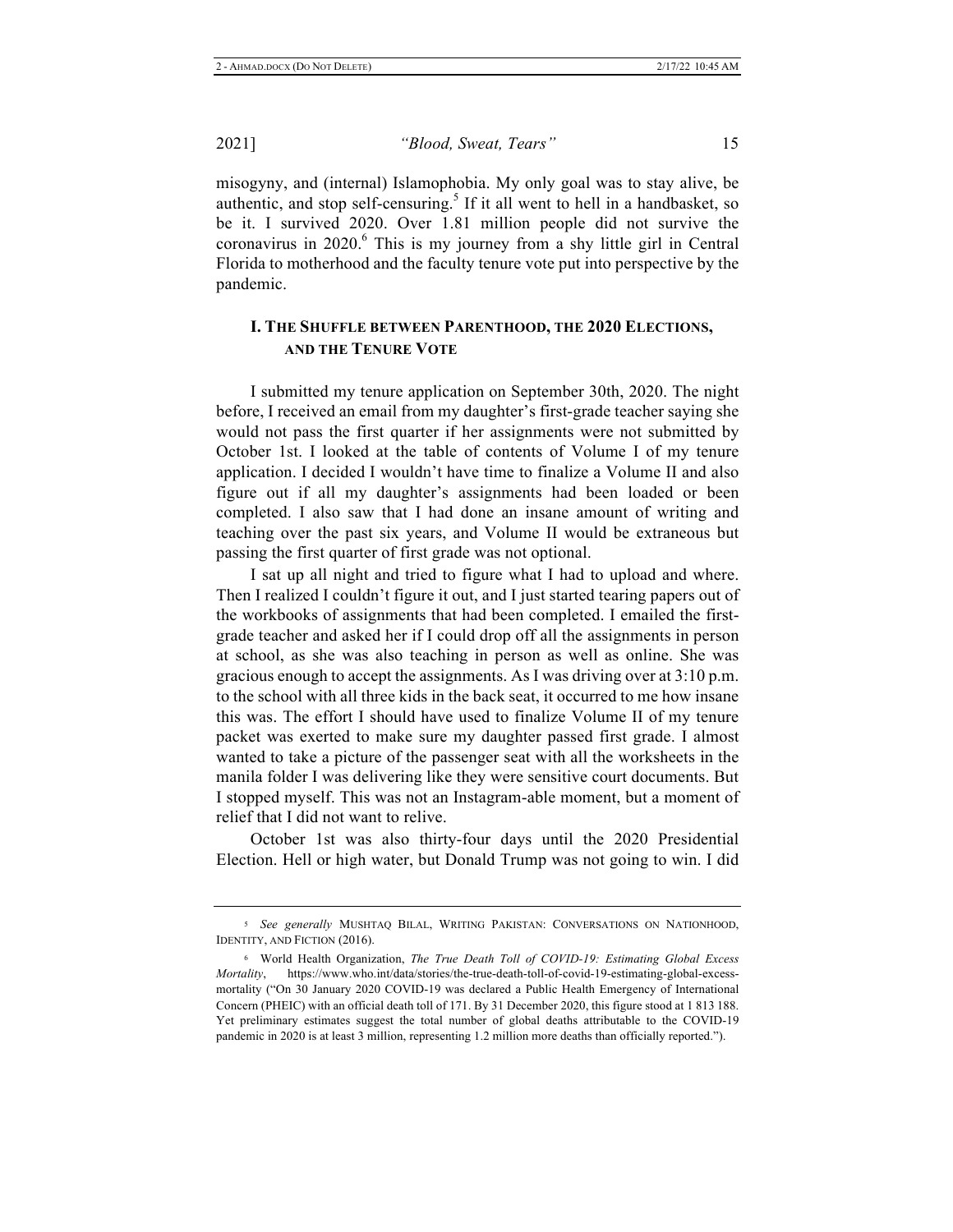over 140 different voter mobilization events for the Presidential Election and the Georgia Senate Special Runoff Election. Phone banking. Text banking. Relational organizing. Yard sign drop offs. Community events. Op-ed Writing. You name it. I was doing it.

I was propelled to activism most recently when my son came home from school in 2016 and said no one voted for Hillary in the mock election besides him.

"Why did they vote for Trump?" I asked him.

"They are Americans," he said.

"Then what are you?" I asked aghast.

"I am a Muslim," he replied.

My heart sank.

I could do anything for him, including arranging for a better President. While the rest of Florida was a bloodbath on election night, the three counties we targeted because of their immigrant, South Asian, and Muslim population all flipped blue. We took that same organizing to Georgia, but super-sized it. D.C. can figure out what to do with the results, and I can go back to my pandemic life in 2021.

At any rate, the lack of uploading Hanan's homework and preparation of my tenure application was not due to procrastination, but because of my prioritization of democracy.

My kitchen had turned into a triage work area. My dining room was their classroom. The living room became their cafeteria; the study became their playroom. The actual playroom looked like a hurricane had whipped through it. I struggled with whether I should keep them in the dining room where I could keep an eye on them or have them in their room where the three-yearold would bother them less. After initially keeping them in the bedroom for classes, I moved them out to the dining room; then two months later, I moved them back to the bedroom. Yet they dropped so much food on the carpet, I moved them back to the dining room two weeks later. I told them I'm their cafeteria lady, and they said I didn't have an apron.

My own workspace experienced these same movements.<sup>7</sup> I started out teaching in the loft above the garage as my husband would watch the kids during my teaching. As he went back to work, I moved downstairs to be closer to them, but then they kept interrupting me. I moved back upstairs.

<sup>7</sup> *See generally* Steen Visholm & Dorte Sandager Gaugler, *Space Lost, Space Found: A Psychodynamic Perspective on Spaces, Places, Architecture, and Furniture Inside and Around Us*, 20 ORG. & SOC. DYNAMICS 16 (2020).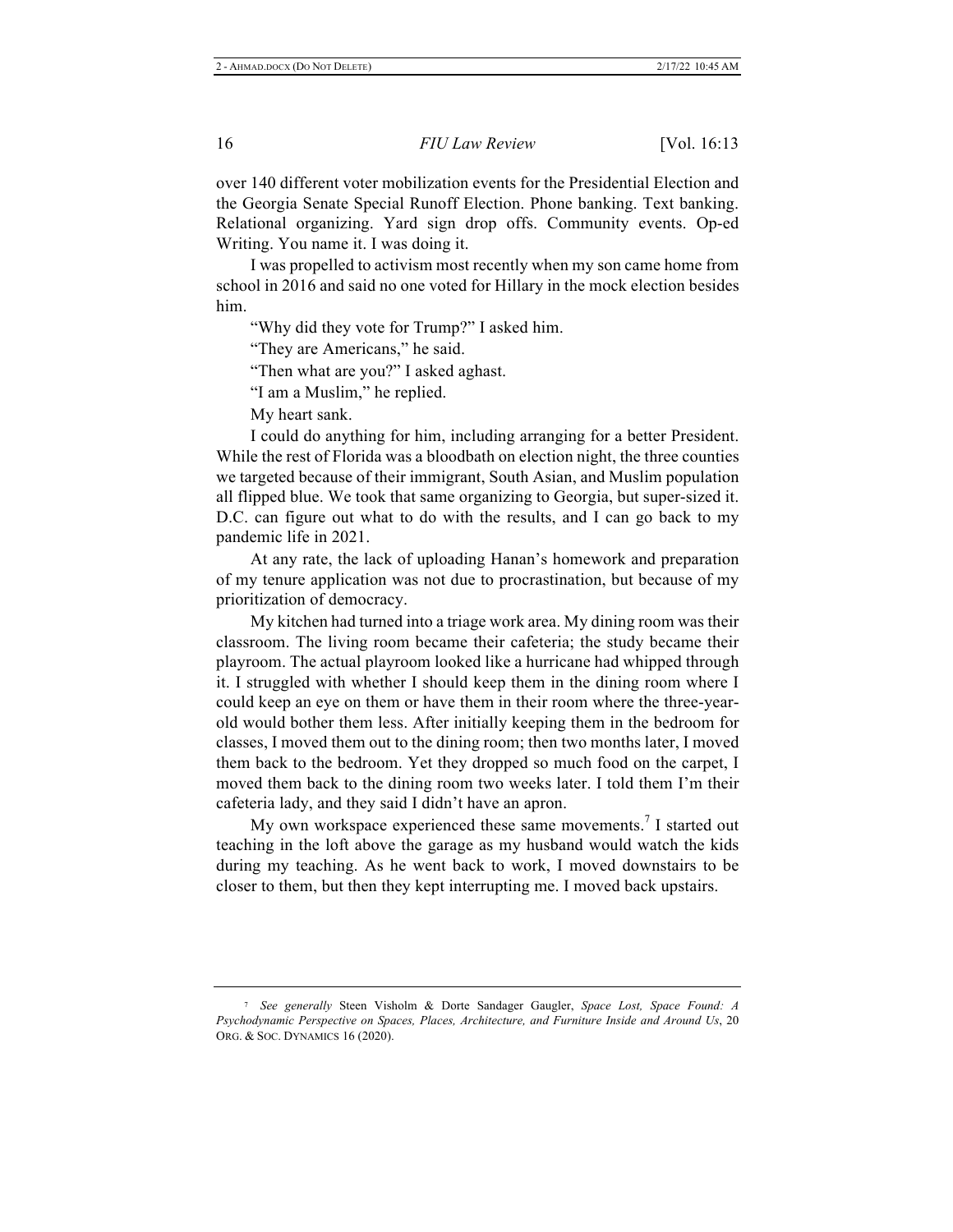On December 18th, 2020, my kids had their last day of classes for 2020. The kids didn't want leftover biryani<sup>8</sup> for lunch, so I made them chicken nuggets.<sup>9</sup> After my son finished his bowl of chicken nuggets, he moved it onto his sister's desk. After she finished her chicken nuggets, her headphones fell off the table. When she reached to pick up the headphones, the wire was tangled under the bowl her brother had just put on her desk. Then I heard a loud smashing sound and "Mommmmmeeeeee, I'm bleeeeding." The bowl had fallen and ricocheted off the floor, then a broken piece of the porcelain had smashed into the top of her foot.

In the pandemic I was accustomed to the scenario of broken dishes, serving three meals a day and two snacks, but the amount of blood was a new twist. I tried to pick up the pieces of the bowl. I didn't want to really deal with the blood, because I had a deep aversion to blood. I yelled to my son to help his sister stop the bleeding. Then I called my mom, a pediatrician.

"I have a *real* problem…. Hanan's foot got cut, and blood is coming out."

"How big is the cut? How much blood?"

Now I had to do what I wanted to avoid doing, which is look at the wound and all the blood that was still dripping.

Jihan, the three-year-old, grabbed the iPhone from me and told my mom, "Hanan has to get a tetanus shot now."

My mom starts laughing, as Jihan's sense of what needs to be done is light-years ahead of mine. I can even hear my mom's medical assistants laughing in the background. I tried not to be annoyed as they laughed at my panic.

"I don't know. It's a lot of blood; it won't stop bleeding." The blood streamed from Hanan's heel as she clutched her foot and wept.

My mother's voice remained calm. "Put pressure on it. Go get a 4x4 and stop the bleeding."

"But what if there is something still left in her foot?"

"Just stop the bleeding. Put your thumb on it and put pressure. I am coming over."

My mom arrived twenty-five minutes later with my dad.

By then the bleeding had stopped. She dressed the wound and assessed that the cut was not that deep and wouldn't require any stitches. I later heard her tell my brother it was a pinhole cut.

<sup>8</sup> *See generally* Krishnan Umachandran et al., *Nutritional Features of Biryani as the Basis for the Formation of an Entrepreneurial Mode in Biryani Market*, 8 J. ADVANCES IN AGRIC. 1269 (2018).

<sup>9</sup> *See generally* Brian Hay, *'Why do Kids' Menus Always Have Chicken Nuggets?': Children's Observations on the Provision of Food in Hotels on Family Holidays*, 8 HOSPITALITY & SOC'Y 69 (2018).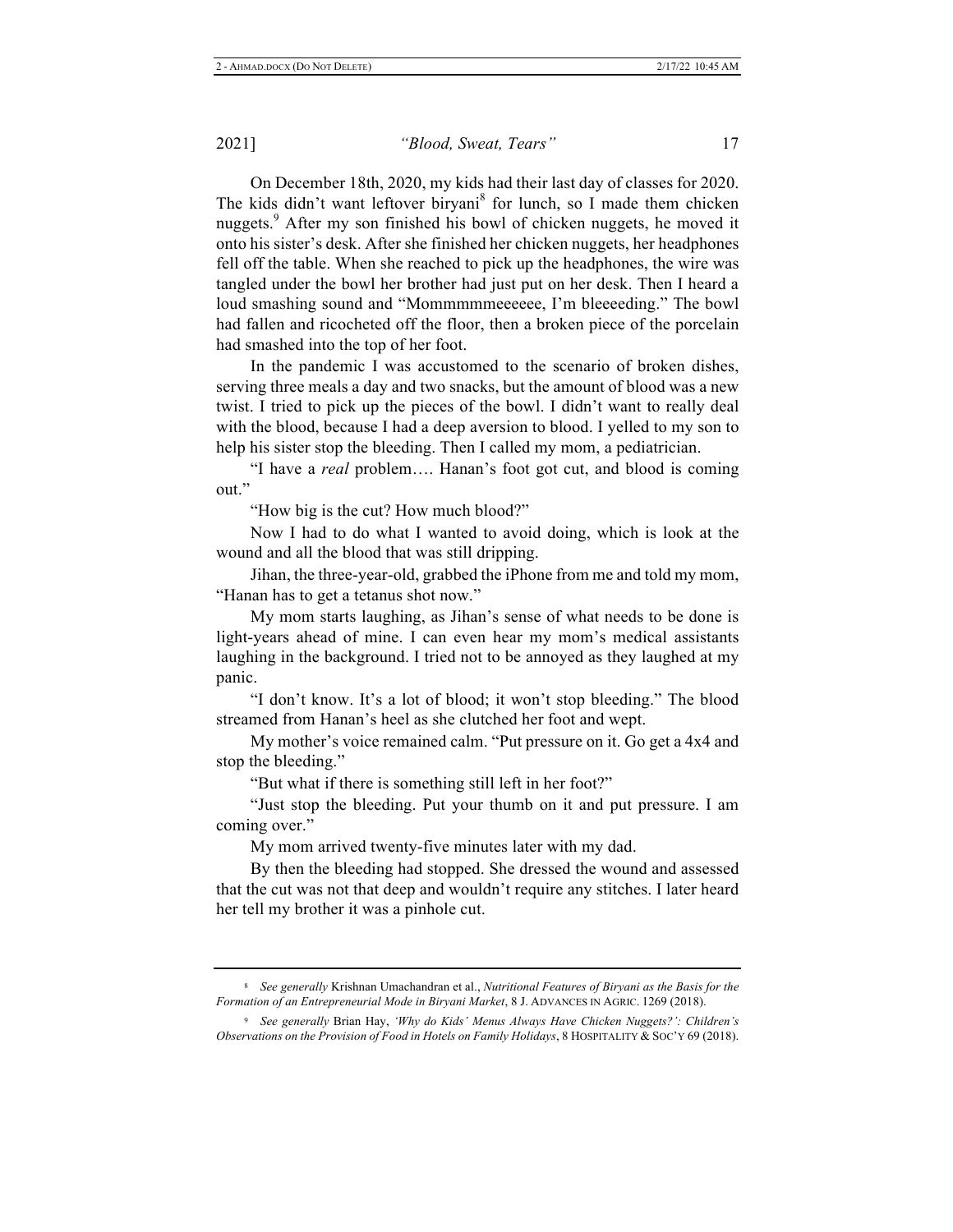I felt less incompetent when my mom just put a Band-Aid on it. At least Hanan didn't have to go to the ER. I measure success when we don't have to go to the ER. The last time I went to the ER was in 2013 during the biblical floods of Colorado, because my son had been on the bed jumping and singing "No More Monkeys Jumping on the Bed," when he fell and got a cut near his eyelid as I was talking to my sister on the phone. That time I had to call my brother, who is also a pediatrician. He told me to go to the emergency room. My husband was there to handle the blood, and it seemed like the most traumatic thing to do to take him to the ER to get surgical glue placed on his eyelid. The scar has all but faded, but the sight of the blood over my son's face is etched in my mind.

In November 2020, another blood scenario had occurred when Jihan was running around wearing socks on the wood floor, slipped, and fell on her face. She cut her tongue. And there was blood then, too. I yelled to my son to get some paper towels to stop the bleeding. I called my mom frantic on Facetime. I was too panicked to tell her what happened. I just showed her Jihan's face.

"Is she okay? Do I have to take her to the hospital? Will she survive?"

My mother is accustomed to my cataclysmic responses to ordinary abrasions.

"Let me see? Can you hold the phone properly? Stop the bleeding. I think it's just a small cut on her tongue. She will be fine."

I took a sigh of relief. I didn't want to go to the ER in the pandemic.

My mother had scolded Jihan, "Don't give your mother a heart attack at 40. Look at her! She is so worried."

Jihan laughed in sheer delight.

When the pandemic first started, I was convinced we would all die. I told my husband my theory that we were all going to die. He said the virus dies easily with hand sanitizer and sanitizer wipes. His response to my wewill-all-die was to use hand sanitizer and spray surfaces with disinfectants. Before I had kids, I was at a desi party and saw a small boy horsing and jumping around. I felt like telling him to chill out. As the thought crossed my mind, I saw him fall and the blood gushing from his nose. His father rushed in, swooped him up, told him nothing happened, and covered up the wound with a paper towel. The father kept telling the son, "It's nothing. *Kuch nahi hoya. Koi nahi, bheta.*" In my case, I would never do something like that. I would be the one that needed to be calmed down. My first thought when my kids get injured is, "Oh no! Shit. They are going to die." I realize when I overreact like this now, my kids have now started to roll their eyes. In retrospect, it's those moments of the pandemic that I cherish. That we were together. That I had the privilege to spend time, basically *all* of the time with my family. That we were safe. That we can laugh about it. I was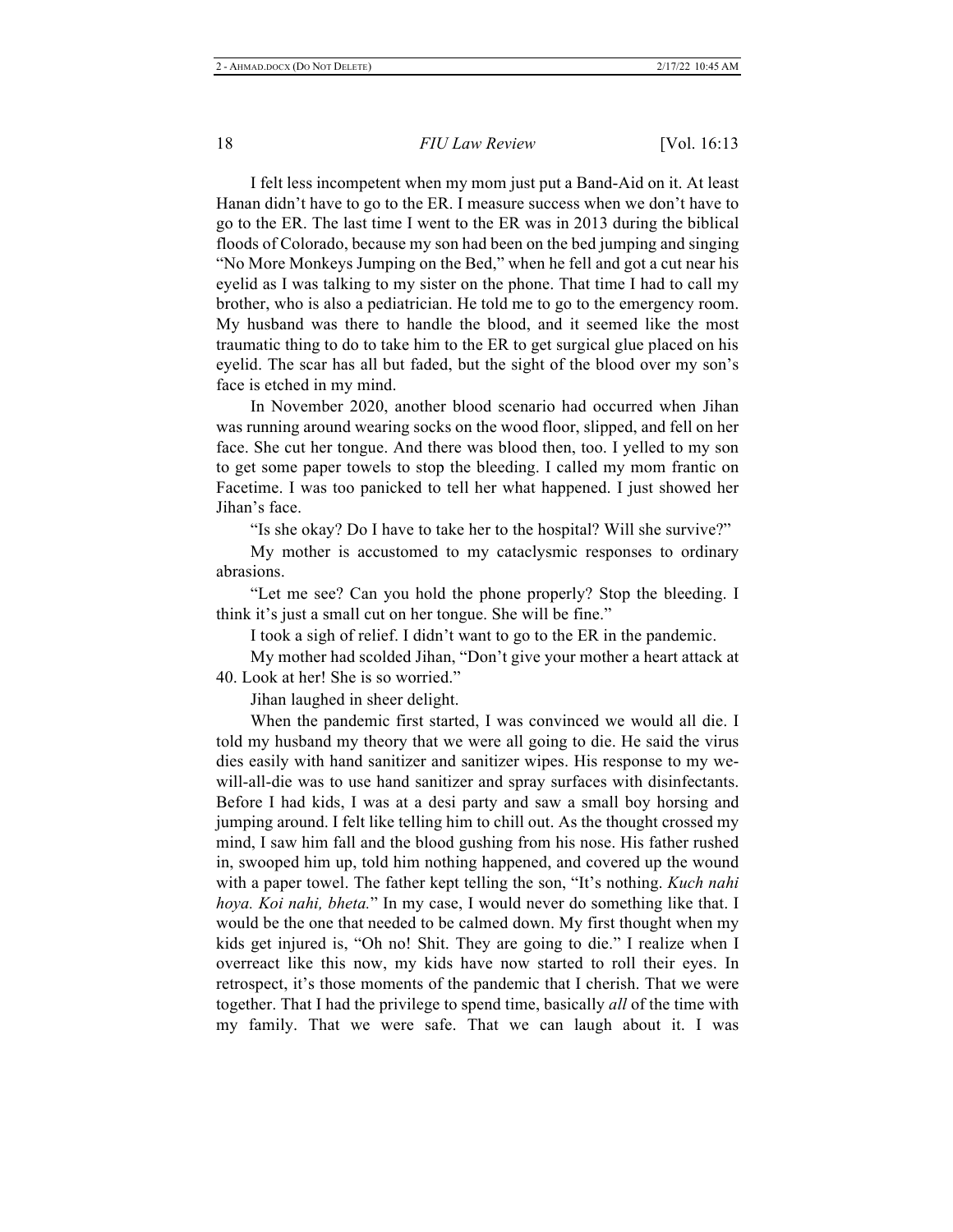simultaneously unable to put up with nonsense and able to see the nonsense of everything.

My students never saw this side of me overreacting to blood except for the first time I taught the Rule Against Perpetuities when a student in the front row got a nosebleed. The timing was either incidental or related to learning the Rule Against Perpetuities. He stood up with a tissue to his nose and walked out saying he had to leave. I saw the blood on his tissue. One of his friends remarked that this sort of thing happened to him often. While I was concerned for his well-being, I was also concerned that I may faint from the sight of blood and embarrass myself. When the student had gotten up and walked out of the classroom with the bloody tissue he was using to stop the blood, I was relieved. I had almost passed out at the sight of blood. As he walked out the door, I said, "I'm glad he's gone." Then I thought my students would think I was being callous. So, I added, "I hope he's okay. Can I have a volunteer to go check on him?"

Of all the judgment I face, being a parent with young children was always the harshest. Clinical studies confirmed that parenting stress increased during the pandemic.<sup>10</sup> Figuring out coping mechanisms for increased parental stress intensified with hearing of stress from students, faculty, and staff. A study by the University of Michigan on pandemic parenting indicated that parents' mental health was an important factor to in-home education and child well-being.<sup>11</sup> The pandemic gave me the opportunity to step back some and see my earlier negative parenting habits, including not paying full

<sup>10</sup> Daiki Hiraoka & Akemi Tomoda, *The Relationship Between Parenting Stress and School Closures Due to the COVID-19 Pandemic*, 74 PSYCHIATRY & CLINICAL NEUROSCIENCES 497 (2020).

<sup>11</sup> Shawna J. Lee et al., *Parenting Activities and the Transition to Home-Based Education During the COVID-19 Pandemic*, 122 CHILD. & YOUTH SERVS. REV. 105585 (2020). The study showed that school closures, lack of physical activity, and social isolation contributed to parental stress and impacted children. ("Data were collected approximately five weeks after the World Health Organization declared that the Coronavirus was a pandemic. Participants  $(N = 405)$  were adults recruited throughout the U.S. This study examines data from parents (69% mothers and 31% fathers) with at least one child 0-12 years of age. The majority were White (71%) and 41% had at least a bachelor's degree. 78% of parents said they were educating their child at home due to COVID-19. Most (77.1%) reported use of online tools for at-home education, including educational apps, social media, and school-provided electronic resources. More than one-third (34.7%) of parents said their child's behavior had changed since the pandemic, including being sad, depressed, and lonely. Most parents were spending more time involved in daily caregiving of their children since COVID-19. Two out of every five parents met the PHQ-8 criteria for major depression or severe major depression (40.0%) and the GAD-7 criteria for moderate or severe anxiety (39.9%). Multivariate analyses indicated that, compared to non-depressed parents, parents who met criteria for probable major or severe depression  $(B = -.16, 95\% \text{ CI} = [-29, -.02], p = .021)$  and parenting stress (B = -.37, 95% CI =  $[-.47, -.27]$ ,  $p < .001$ ) were negatively associated with parents' perceived preparation to educate at home. Compared to parents with minimal or mild anxiety, parents with moderate or severe anxiety reported higher child anxiety scores (B = .17, 95% CI = [.06, .28], *p* = .002). Parenting stress was also positively associated with higher child anxiety scores ( $B = .40, 95\%$  CI = [.32, .48],  $p < .001$ ). Content analyses of open-ended questions indicated that school closures were a significant disruption, followed by lack of physical activity, and social isolation.") *Id*.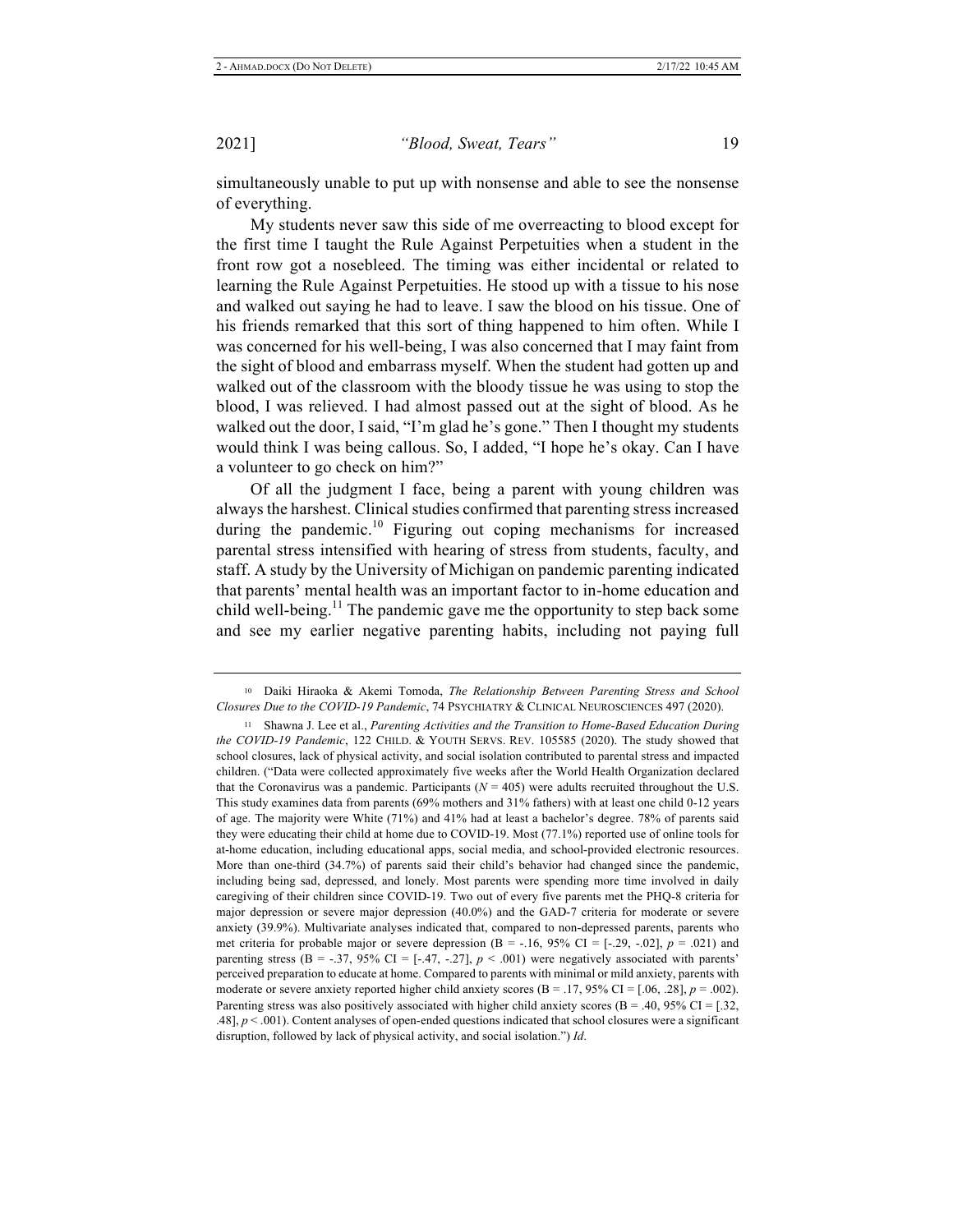attention when they were speaking, chronic emailing, social media use, and poor diet choices. The same way I would need to sit alone and read a book, my daughters would want me to sit with them and watch movies undisrupted. The pandemic provided a moment to recalibrate and focus on positive parenting and teaching with a focus on the well-being of my students and children.

I remember one point of the spring semester when I found the students in one of my classes especially tense. I paused the lesson for the day after we had shifted to online learning. I told them to tell the class and me how they were doing. One student shared that her cousin had just passed away from the coronavirus, and she was worried about her mother, who was in a nursing care facility, also contracting the virus. The pandemic demonstrated that communications had to improve so that previous patterns of life could be paused to develop better parent-child and instructor-student relationships.<sup>12</sup> Placing a priority on well-being was essential. As a woman, I found this essentially important. I had to be able to tell my own story of survival as a mother and Muslim woman in the legal academy not only for me, but for my students, so they would know to advocate for themselves as well.<sup>13</sup> Women, in particular, are taught to put everyone else's needs above their own. Professors Naomi Cahn and June Carbone note, "Enhancing women's workforce opportunities through better education will strengthen them economically as well as in their personal lives."<sup>14</sup> We need to be trained in realizing our autonomy and gender equity.<sup>15</sup>

As soon as I completed my presentation for this paper at the COVID Care Crisis Symposium held at Indiana University organized by law professors Cyra Choudhury, Shruti Rana, and Meera Deo, I received an email from the Chair of Retention, Promotion and Tenure Committee at my institution, notifying me that the law faculty had voted to grant me tenure.<sup>16</sup> While the official word would take a few more months through the university channel, the faculty's vote was major step. I am the first hijab-wearing Muslim woman to have tenure at a U.S. law school south of the Mason-Dixon

<sup>14</sup> Naomi R. Cahn & June Carbone, *Lifting the Floor: Sex, Class, and Education*, 39 U. BALT. L.F. 1, 22 (2008)

<sup>15</sup> *Id.*

<sup>16</sup> *Symposium on the COVID Care Crisis and its Implications for Legal Academia*, IND. U. https://hls.indiana.edu/covid-symposium/index.html, (last visited July 16, 2021).

<sup>12</sup> Beena Johnson, *Importance of Positive Parenting During the Pandemic*, 7 BMH MED. J. 46, 47 (2020).

<sup>&</sup>lt;sup>13</sup> "The personal stories of third-wave feminists are compelling and allow the reader to identify with any one or more of the authors. Through the process of identification, a reader can label her own concerns as belonging to a larger group of political issues. This 'personal frontier' is the main occupation of third-wave feminists." Bridget J. Crawford, *Toward A Third-Wave Feminist Legal Theory: Young Women, Pornography and the Praxis of Pleasure*, 14 MICH. J. GENDER & L. 99, 125–26 (2007).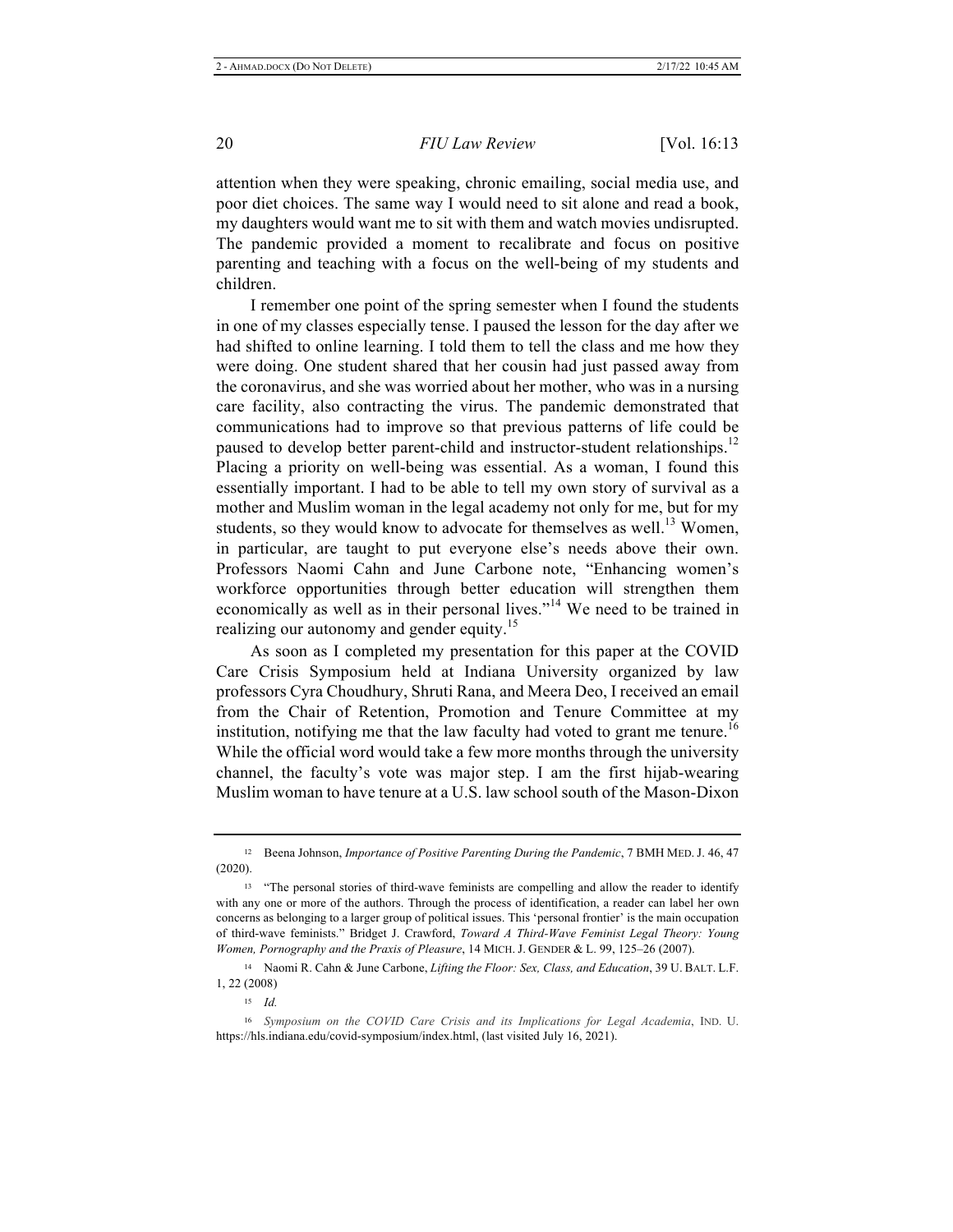line. We had been in the pandemic ten months before this symposium. I spent the weekend after the news cleaning the playroom, organizing, arranging, and preparing toys that had been outgrown for donation. When a colleague told me go out and make sure to celebrate my tenure, I just thought of the mess in that room and how it needed to be cleaned. Celebrating tenure was an afterthought. How could I celebrate tenure when my kids have a messy playroom? I can exhale after I clean that room.

#### *A. The Declaration of the Pandemic*

I look back at the uncertainty that led to the declaration of the pandemic. At 12:00 p.m., Wednesday, March 11th, 2020, I promptly began my property class to students, who just arrived back from Spring Break in my classroom at Barry University's Orlando Law campus. I saw a student sniffling in the first row. The students next to him looked like they received the kiss of death when he coughed. The entire classroom gasped. I took a couple steps back.

*"We are in the middle of a global pandemic."*

I rattled on about the impacts on the markets, property values, and housing security, and jumped into the lesson of the day involving landlord/tenant rights and responsibilities.<sup>17</sup> After the class ended, the students came up to me as they received alerts on their phones and said, "Professor Ahmad, you were right. The World Health Organization just declared the coronavirus a pandemic." A week later I would teach a lesson on disaster capitalism and share names of companies, which Business Insider predicted would do well in the pandemic. A student told me her boyfriend was listening in on our online class that day, bought stocks based on those recommendations and made a decent return.

But that first day of the pandemic, I rushed to pick up my kids from school, as it was an early pick up. It was also Hanan's 6th birthday that day. Her teacher sent me a picture of her class enjoying Hanan's birthday cupcakes. Hanan had received lessons in her health class that week about washing her hands because of the virus. She decided she wasn't going back to school anymore.

Thursday morning, March 12, 2020, I woke up. Hanan said she was sick. I told my partner, Akmal, to figure out if she was really sick. He said that she wasn't. I told her to get dressed and that she was going to school.

About ten minutes into our thirty-mile commute, Hanan said that she was going to tell her teacher that she was sick, and then I would have to go

<sup>17</sup> Taylor Telford & Thomas Heath, *Dow Enters Bear Market as Coronavirus Declared a Pandemic*, WASH. POST (Mar. 11, 2020), https://www.washingtonpost.com/business/2020/03/11/markets-economy-today-oil-coronavirus/.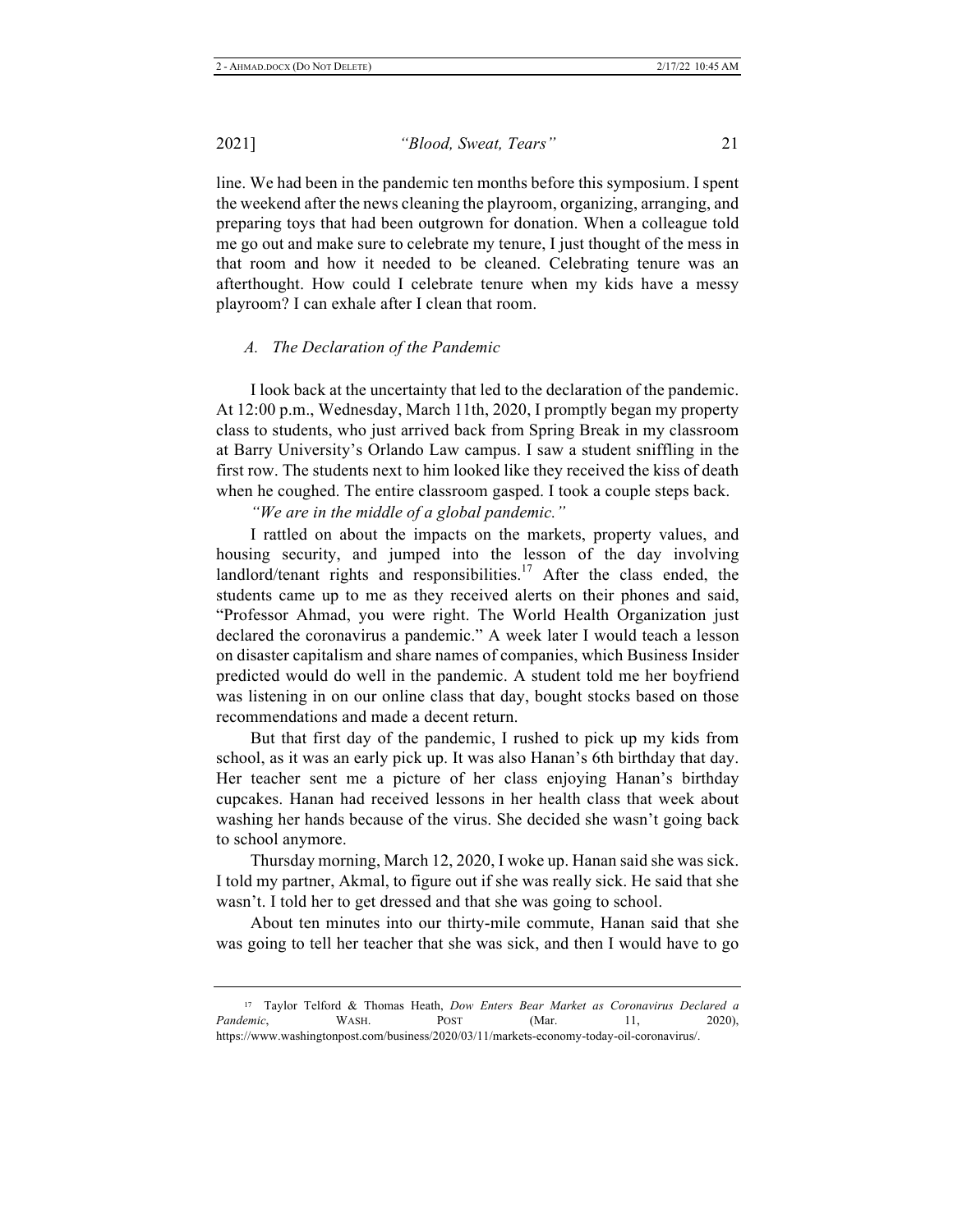pick her up. She said she would have to see the nurse and tell them that she was sick and needs to go home. I called my husband and said I was bringing her back and to meet me at the gas station. She could sit in his office until I finish my class, because I could not manage having to go pick her up while I was in the middle of teaching my class when her school nurse would call. I delivered her to my husband and headed back to our monster commute.

Dropping off Senan and Jihan and then arriving in my own classroom, I told my students in Business Organizations that eventually we will end up going online even though the university had not officially announced online learning. We were in Florida. The state government was in a state of denial about the pandemic but started taking safety measures.<sup>18</sup> I had the students learn how to use WebEx, and I recorded the live in-person class on WebEx. I walked around the classroom helping the students troubleshoot. One student had her computer opened to a browser with the maps of total cases worldwide at the time. The number of cases had grown from when I looked at my computer at home a few hours ago. I tried not to think about what would happen. I blocked out the worst-case scenarios in my mind and focused on making sure my students knew how to use WebEx. We made sure most of the class could log in. My students experienced the same since of foreboding about the situation as my daughter.

A student in the library told me she was nervous as so many other students had returned from travel over Spring Break. The United States had issued a travel ban to Europe on March 12th as more than 1,000 cases were confirmed in the United States that day.<sup>19</sup> Things must have been really bad for the President who built a campaign on the Muslim ban to issue a European travel ban. I relished the irony. I sent all sorts of annoyed emails about why we should use Zoom instead of WebEx to administration. I decided to make the best of it and write a blog post on how to use WebEx better.<sup>20</sup>

A few weeks later I ended up on the Instructional Learning Task Force for the university. I would have been excited, but I knew it would just mean more committee work—the mothering of the university. Fortunately, I have actually enjoyed the work as it gave me a bird's eye view of how these decisions are made. I looked forward to our weekly meeting and the

<sup>18</sup> Lawrence Mower, *Mass Gatherings in Florida Should Be Postponed to Stop Coronavirus Spread, DeSantis Says*, TAMPA BAY TIMES (Mar. 12, 2020), https://www.tampabay.com/news/health/2020/03/12/mass-gatherings-in-florida-should-be-postponed-tostop-coronavirus-spread-desantis-says/.

<sup>19</sup> Gabby Orr, *Trump Ratchets Up Coronavirus Battle with European Travel Ban*, POLITICO (Mar. 11, 2020, 5:36 PM), https://www.politico.com/news/2020/03/11/trump-oval-office-coronavirus-address-126121.

<sup>20</sup> Nadia Ahmad, *Guest Post: Lessons on Teaching with WebEx and Managing Expectations*, BUS. L. PROF BLOG, (Apr. 1, 2020), https://lawprofessors.typepad.com/business\_law/2020/03/guest-postlessons-on-teaching-with-webex-and-managing-expectations.html.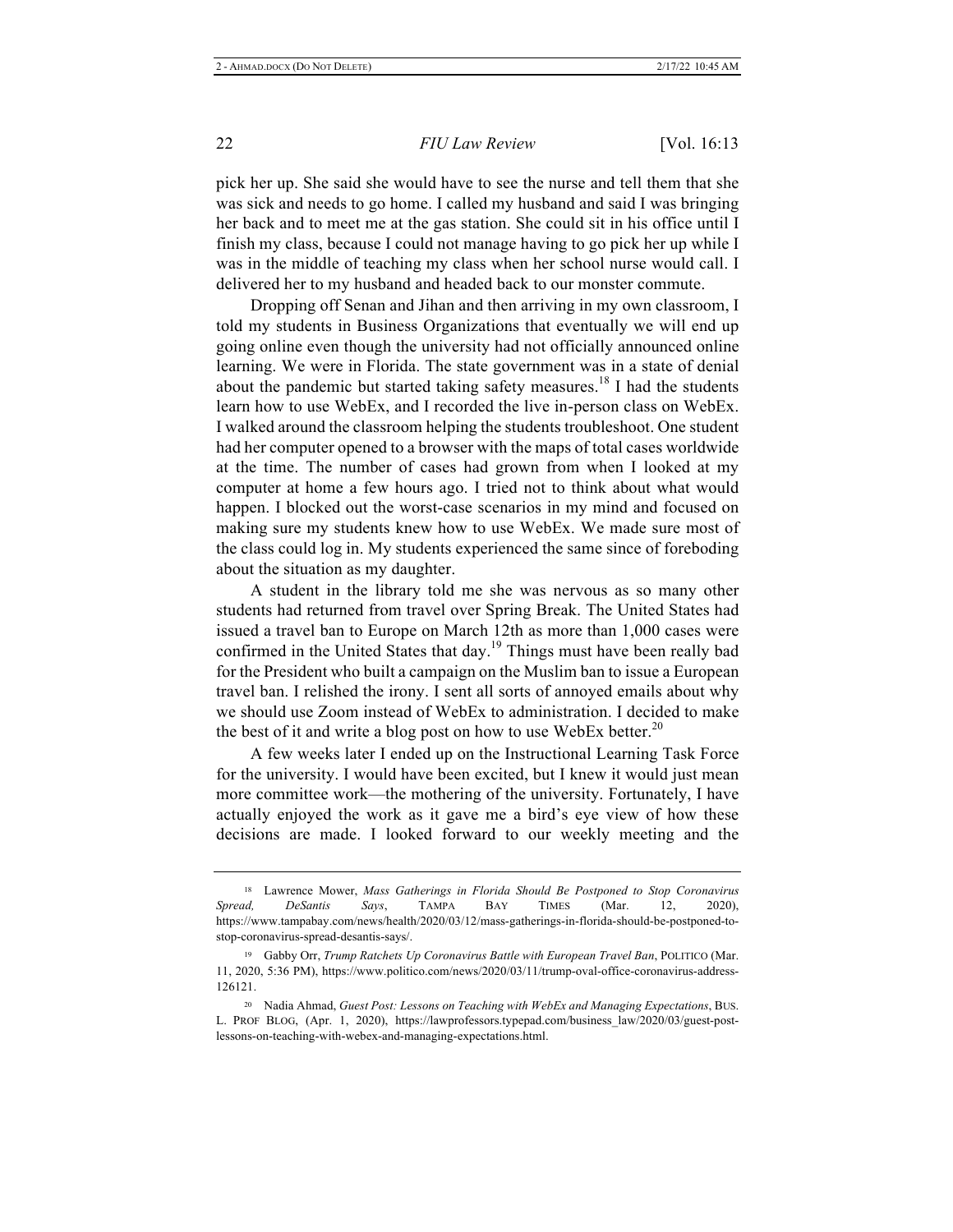troubleshooting that we do of all the online learning and Flex Learning troubleshooting. It ended up being the highlight of my week instead of the drag that I thought it would be. My feedback is valued. I can point to where things will crash and burn. Jihan crashes a few meetings sporadically. At the meeting on January 15th, 2021, the same day as the COVID Care Symposium, we heard from the head of IT that it seemed that most faculty were experts in using three or more different platforms (WebEx, Zoom, Microsoft Teams, Google Hangouts, etc.).

Around the time I found out about my tenure approval, I also found out both of my parents may have cancer. If we had escaped 2020 alive, 2021 would be the bigger test.

One day as I normally call my dad, he answers the phone sitting some place with a face mask on. It was not his home or office. While it was hard to have my parents stay at home due to their work, having him sit some place random with a face mask was not something I could take.

"Why are you outside? Where are you?"

"I'm at the hospital."

"You're at the hospital. For what?"

"Your mom."

"Yes, but why are you at the hospital?" I asked because my mom would still see patients in the hospital. But there was no reason for him to be sitting in the hospital either unless something was wrong with him.

"Because she is having a procedure?"

"What procedure?"

"It's a procedure."

They thought it would be a routine scan and just mention to us in passing afterwards. I happened to call my dad just as he was also stressed and couldn't keep the information to himself. Their plan had been not to tell us, so we  $\text{d}$ idn't stress out.<sup>21</sup> But more scans and biopsies are a sea away from routine. My mom ended up having a small mass removed, which wasn't cancerous. But it was two months of a lot of stress, scans, radiology reports, and doctor visits.

Then the bigger hit came. My father would have to get radiation therapy for eight weeks for the prostate cancer that the doctors had been monitoring, which was also not supposed to be a big deal. There was a wide gulf between not being a big deal and eight weeks of daily radiation therapy. He took my mom to her surgery and dropped her at home. Then I picked him and took him to his radiation appointment. I went with him initially, trying to manage my classes with his treatments. But managing my classes, my children, and

<sup>21</sup> Until I watched an episode of the racist show, *Breaking Bad,* a few weeks ago, I didn't realize that not telling people about having cancer was something people actually do.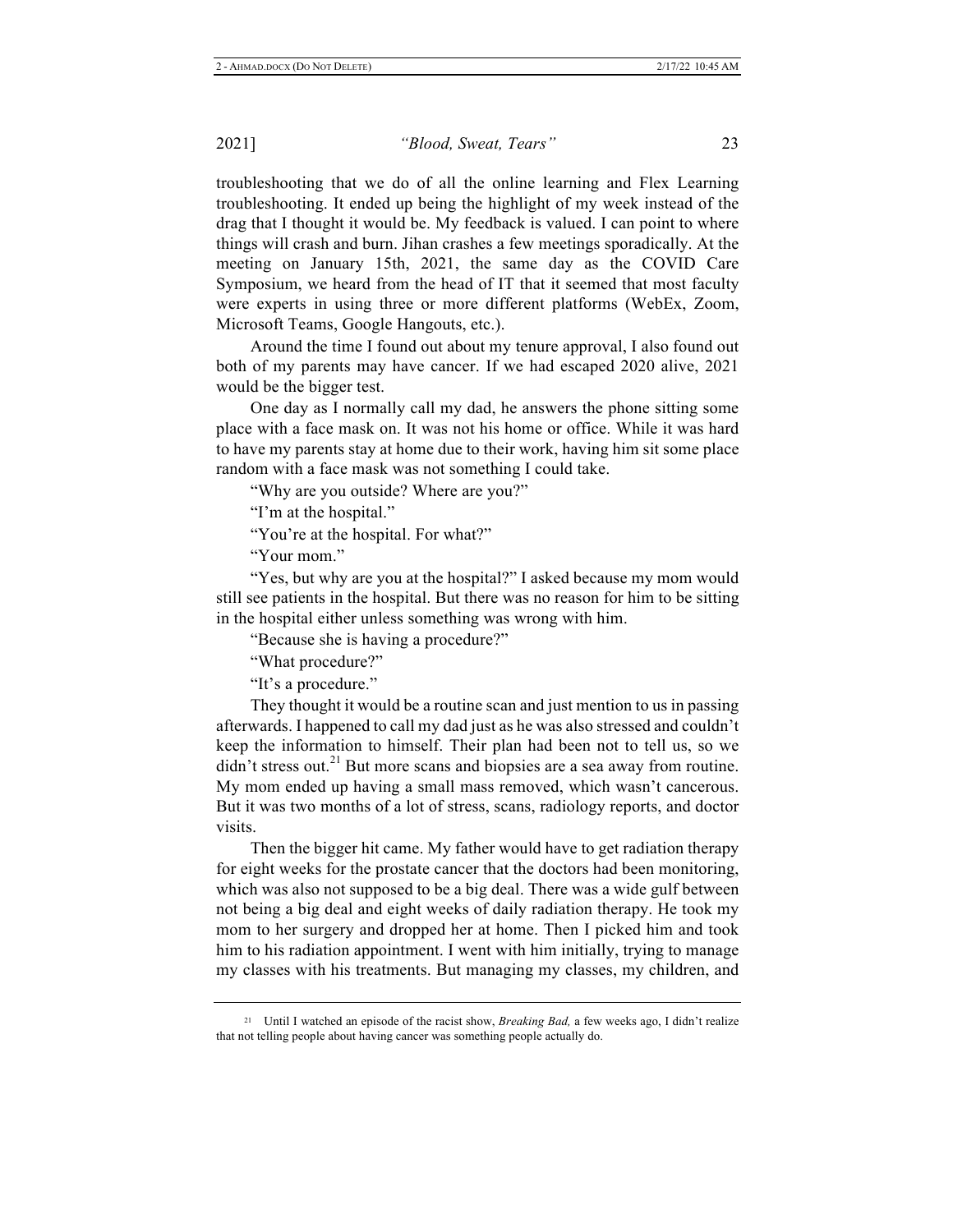taking him wasn't possible. My mom recovered quickly and would continue taking him. Caring for parents in the pandemic was challenging, because I had to convince them to let me help them when they were so used to protecting me. Seeing their resilience and courage in the face of illness, I realized I also needed to stay strong for my family.

#### *B. On Becoming a Parent*

The tenseness of the pandemic reminded me of the interwoven tales of becoming a parent and academic. The juggling of multiple tasks was my hallmark. If anyone says I work hard, they don't know my mother and my sisters. To those who know us, being hyper-functional is normal.

The story of my pandemic parenting began ten long years ago. The complicated saga of how I became an academic started decades earlier from the tales of my mother, who arrived in Montreal, Canada, in 1976 as a single woman from Hyderabad, India, to be a medical doctor. My mother came to America to provide more opportunities for her family in India. In the fortyfive years since my mother's arrival to America, she sponsored her entire family (five siblings and both parents) to come to the United States through family visas. My father also sponsored his brother and parents to the United States. My family in America is the product of what the GOP calls "chain migration." The term bothers me less than when I first heard it, because I think of white people in America as products of settler colonialism.

I am the diaspora. Those displaced by the economic conditions of colonialism. Europeans came to America fleeing religious persecution, but they also brought their European laws and customs and eradicated the Native population to build their new empire. By the time my family arrived, those European laws and customs were deeply enshrined. Even as Europeans came in waves to America fleeing persecution or seeking economic opportunity, at some point, they would begin to blend in with their whiteness. My whiteness wouldn't protect me, because I was perpetually a Third World Looking Person.<sup>22</sup> I would have to absorb the shame, fear, and guilt<sup>23</sup> of being the daughter of immigrants with the pain of my being Muslim.<sup>24</sup>

<sup>22</sup> *See generally* Ghassan Hage, *Extract From White Nation: Fantasies of White Supremacy in a Multicultural Society*, 7 PEOPLE & PLACE 19, 20 (1999).

<sup>23</sup> *See generally* Merle Rubin, *Malamud, in His Daughter's Eyes*, CHRISTIAN SCI. MONITOR (Mar. 28, 2006), https://www.csmonitor.com/2006/0328/p13s01-bogn.html.

<sup>24</sup> *See generally* SYLVIA CHAN-MALIK, BEING MUSLIM: A CULTURAL HISTORY OF WOMEN OF COLOR IN AMERICAN ISLAM (2018).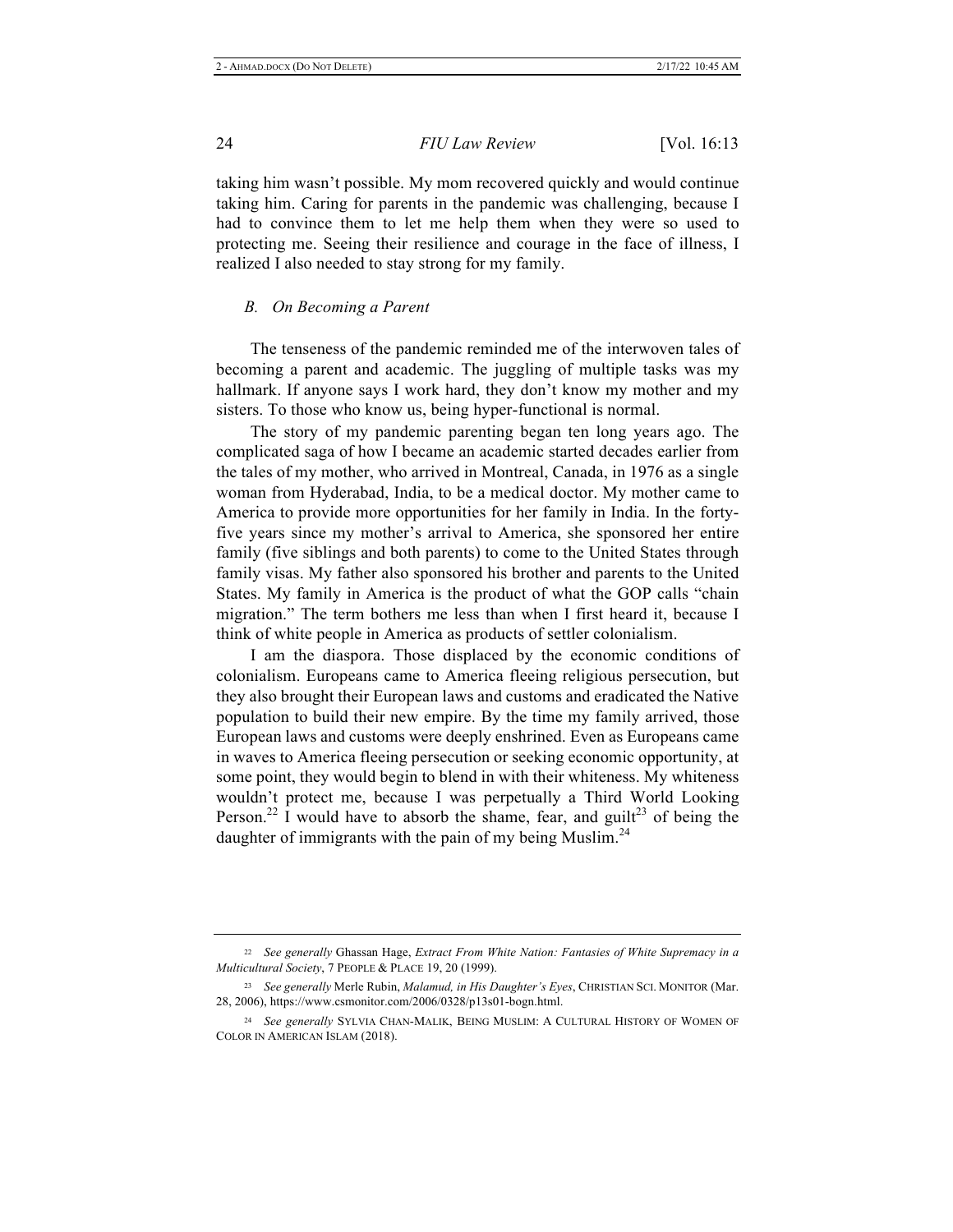The pandemic collided with my memories of my past and my history.<sup>25</sup> I had to rewire programmed emotional loops and reconsider unhealthy reactionary behaviors that had caused a great deal of suffering in my past on account of a multiplicity of factors, including race, gender, religion, and national origin.<sup>26</sup> I knew it would take me ten years to be ready to process/extract my first born's birth story, but I didn't know it would take a pandemic to draw it out of me. A decade later it brings out the raw pain, joy, and beauty of motherhood.

Because every day I'm alive and he is alive is a miracle. The day we celebrate his birthday is also the day we both almost died. I can look into his eyes and be lost in the time that has passed. He knows and can assess everything about me meticulously well. We both had Coke floats the day I found out the faculty voted for my tenure. I did not want to celebrate the tenure, but just mark it as a milestone.

As we prepared for his birth in 2010, Akmal and I took a class on parenting. *The worst decision ever*. The class instructors told us stories of how newborn babies could be snatched from their cribs and even from their homes by unsuspecting parents' negligence being scammed by intruders because of the black market for babies. The thought of this baby being kidnapped bothered both Akmal and me. A recent case in New York of a baby being snatched from the hospital had made headlines. Little did we know that was the least of our worries.

I hate birth stories. I hate stories of labor and delivery. I have had three kids and never had a contraction. I was high risk through and through.

I remember being in the hospital and being told nothing. I was admitted at thirty-two weeks because my blood pressure was way above normal range. Elevated blood pressure becomes a risk for seizures. When I had woke up that morning and was planning to go the doctor's appointment, I told my husband I would drive and meet him there. But as I started walking in the hallway at home, I realized I couldn't see properly. The floor and the walls were disappearing. Akmal had to help me get into the car, because I could not see the ground. When I got to the doctor, they checked my urine and blood pressure, and told me to go straight to the hospital. By the time we arrived at the hospital, my head was pounding like it would explode. Doctors and nurses were mumbling past me in a whir. Could someone just stop and

<sup>25</sup> *See generally* Wilfred Cantwell Smith, *Hyderabad: Muslim Tragedy*, 4 MIDDLE EAST J. 27, 49 (1950).

<sup>26</sup> *See generally* HEIDI K. BROWN, THE INTROVERTED LAWYER: A SEVEN-STEP JOURNEY TOWARD AUTHENTICALLY EMPOWERED ADVOCACY 63 (2017) (Brown writes: "It can be quite revelatory when we discover that troubling cognitive, physical, and behavioral responses accompanying a distressing law-related event are simply knee-jerk automation reactions from years of reinforcement of outdated message programmed emotional loops. Usually, unless or unless something traumatic happens, we do not investigate and study them . . .").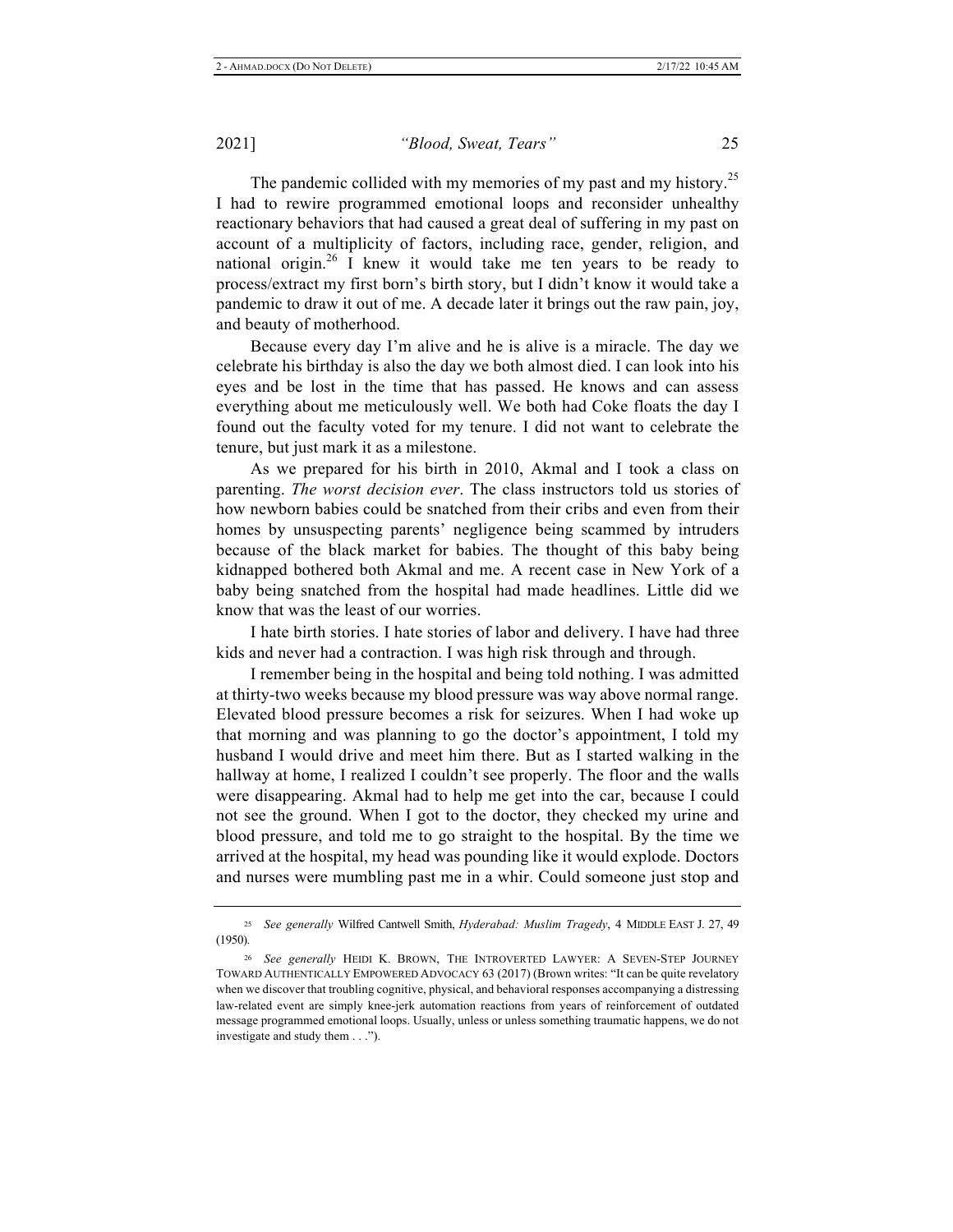tell ME what was happening? Obviously not because they didn't think I spoke English. I was another illiterate woman, except I wasn't.

Preeclampsia affects two to eight percent of pregnancies globally.<sup>27</sup> Allyson Felix, the most decorated U.S. track athlete with eleven medals, opened up about her history with severe preeclampsia.28 Her hardest fought victory wasn't in the Olympic field, but the delivery room.29 In the United States, preeclampsia is the cause of fifteen percent of premature births, which is birth before thirty-seven weeks.<sup>30</sup> The high blood pressure associated with preeclampsia may develop slowly or have a sudden onset, which is what happened in my case. $31$  My paternal grandmother may have had preeclampsia, but no one knew exactly what it was back then. Eclamptic hypertension was discovered in 1897, but only began to be studied in earnest in the 1960's.<sup>32</sup> I was pumped with magnesium sulfate to limit the possibility of seizures.

Senan was born weighing 3 pounds, 7 ounces.

His lungs were weak, because he was born while I had only been 7.5 months pregnant. His internal organs were not fully developed. I had no idea what would happen to him or me. I was given a hospital grade breast pump

| <sup>27</sup> Preeclampsia,                                                                | <b>MARCH</b> | ОF | DIMES, |  |  |  |  |  |
|--------------------------------------------------------------------------------------------|--------------|----|--------|--|--|--|--|--|
| https://www.marchofdimes.org/complications/preeclampsia.aspx (last visited Sep. 23, 2021). |              |    |        |  |  |  |  |  |

<sup>28</sup> Brian Munoz, *Allyson Feliz Becomes Most Decorated U.S. Track Athlete in Olympic History with 11 Medals*, USA TODAY (Aug. 7, 2021, 11:06 AM), https://www.usatoday.com/story/sports/olympics/2021/08/07/allyson-felix-makes-history-most-olympictrack-medals-photos/5523549001/.

<sup>29</sup> Kate Schweitzer*, Olympian Allyson Felix Has 1 Major Warning for Women Following Her Traumatic Birth Story*, POP SUGAR (Aug. 3, 2021), https://www.popsugar.com/family/Allyson-Felix-Preeclampsia-Traumatic-Birth-Experience-46507064.

MARCH OF DIMES, *supra* note 27.

<sup>31</sup> Preeclampsia, MAYO CLINIC (Mar. 9, 2020), https://www.mayoclinic.org/diseasesconditions/preeclampsia/symptoms-causes/syc-20355745. "Other signs and symptoms of preeclampsia may include:

Excess protein in your urine (proteinuria) or additional signs of kidney problems

Severe headaches

Changes in vision, including temporary loss of vision, blurred vision or light sensitivity

Upper abdominal pain, usually under your ribs on the right side

Nausea or vomiting

Decreased urine output

Decreased levels of platelets in your blood (thrombocytopenia)

Impaired liver function

Shortness of breath, caused by fluid in your lungs

Sudden weight gain and swelling (edema) — particularly in your face and hands — may occur with preeclampsia. But these also occur in many normal pregnancies, so they're not considered reliable signs of preeclampsia." *Id.* 

<sup>32</sup> Mandy J. Bell, *A Historical Overview of Preeclampsia-Eclampsia*, 39 J. OBSTETRIC GYNECOLOGIC NEONATAL NURSING 510, 513 (2010).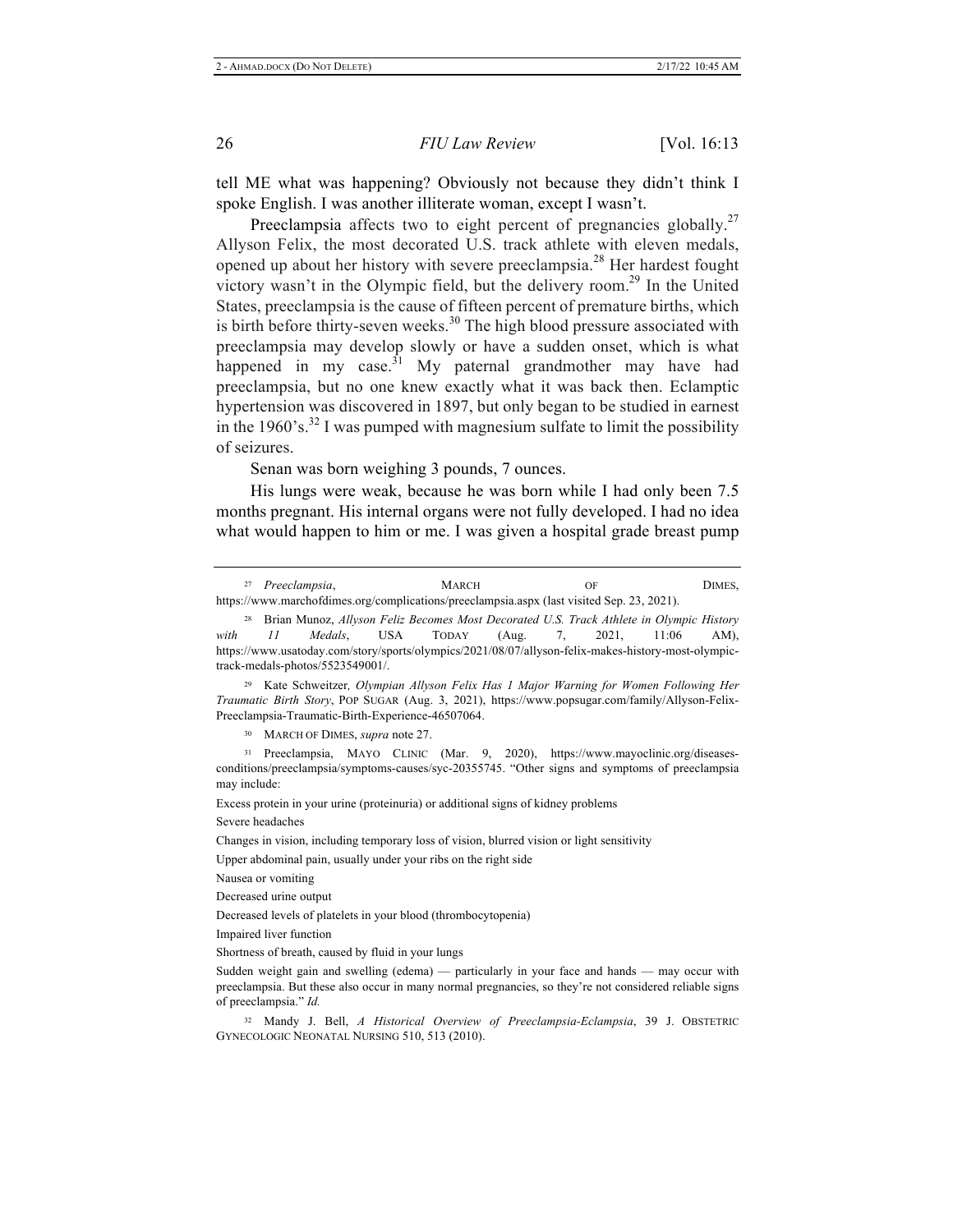and told to pump milk before I could even see him. I couldn't go see him, and they couldn't bring him to me. No one plans a birth to have her baby snatched away when she cannot touch and see him properly, because she cannot even see properly anyway on account of high blood pressure.

Days later, I saw the attending physician come around with a group of residents and medical interns. I did not know there was such a thing as a NICU except when I ended up in it. They treated me with excitement as a textbook anomaly. "Her blood pressure was through the roof, and her and the baby both survived. She lost her vision temporarily." They rambled on as if I didn't exist. I guess I was supposed to count my blessings and be happy to make it out alive.

It was five long weeks that Senan was in the hospital. I was afraid to hold him with all the wires. I was worried the wires would get tangled. I was worried he may accidentally slip from my hands. I was worried his lungs were weak, and that he may stop breathing. I watched as even the babies whose mothers had taken narcotics such as heroin and crack went home, but mine still remained. I blamed myself that I ended up with preeclampsia even though I still didn't understand it. Maybe I drank too much Coke at that work mediation a month ago. Maybe I was too stressed at my job. Maybe I ate something wrong. Maybe I didn't exercise enough. Maybe I exercised too much. Maybe I shouldn't have drank tap water.

It wasn't until months later when I asked my internist what caused preeclampsia that I felt less guilty.

"What causes preeclampsia? I don't know what I did wrong," I asked innocently.

He broke out into a gregarious laugh and said, "Nobody knows. If I knew, I would be sitting in Stockholm right now."

I get really annoyed when people laugh at me like that. But at that point, I needed to feel stupid. This internal medicine doctor told me 90% of the women in my condition die. It not only reminded me how fragile life was, but how sudden death could be. I decided I would stop worrying about how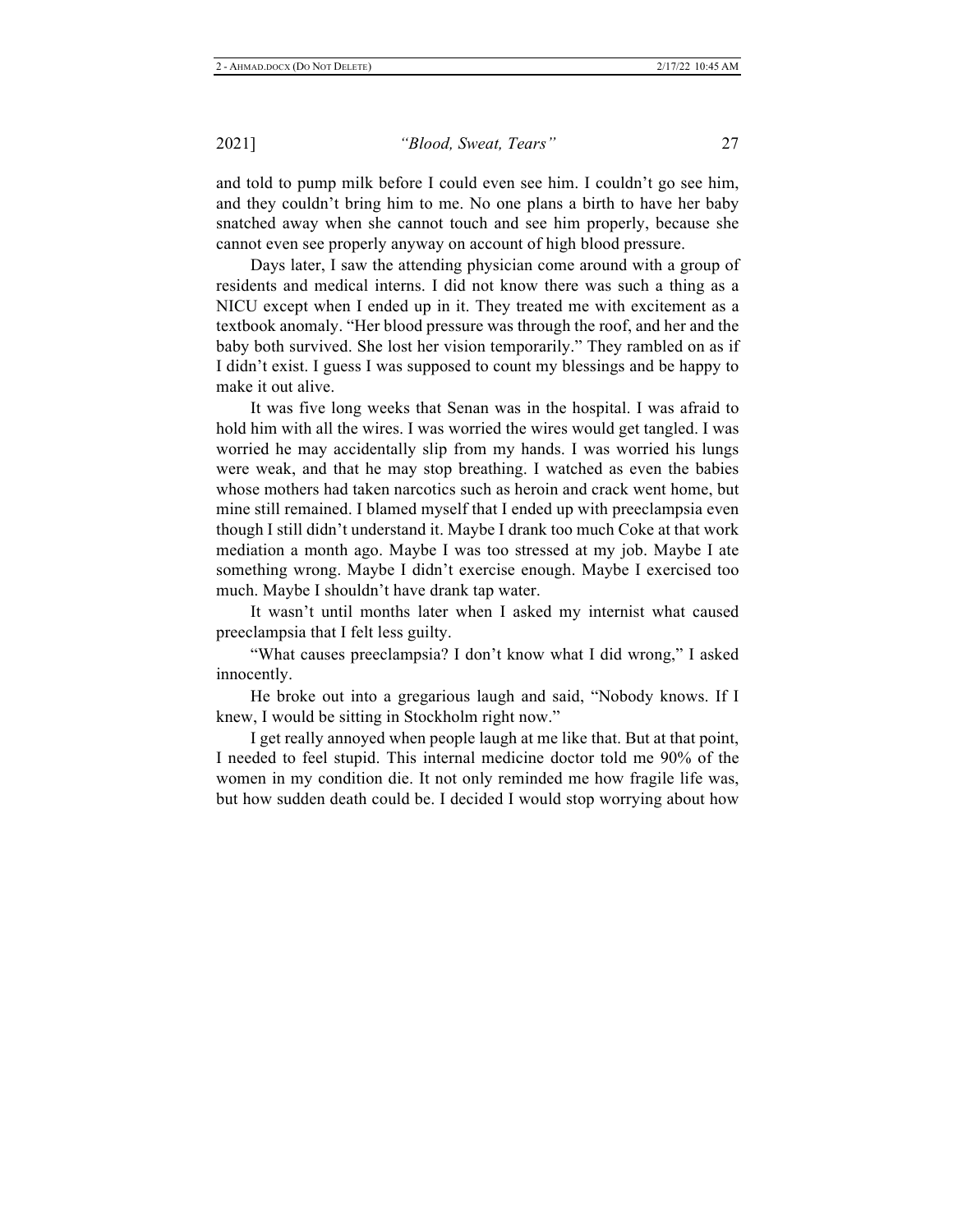I ended up with severe preeclampsia and not knowing what it was and that I should be grateful to be alive.<sup>33</sup> I should feel like a bronze medalist.<sup>34</sup>

The following five lessons I learned from being a NICU parent, which helped me in being a pandemic parent.

# *C. Lessons from Preeclampsia Round 1*

1. Sanitize and Clean for Survival.

I would wash and wash my hands as I did not want to give Senan any infection. Everything had to be triple sterilized. I washed with the antibacterial soap, which gave me a rash. My hands and arms had a rash from washing so much in those large sinks. During the pandemic, proper cleaning protocols were essential.

# 2. Speak Up

I remember getting so mad when a social worker showed up in my hospital room and asked me if I spoke English. Then they would send me a neonatal resident originally from Sialkot so I could tell him off in Urdu that I speak English better than the whole hospital, and I need to be given a report of how my son is doing because I'm pumped with magnesium sulfate to prevent seizures and could not walk. My son was whisked away from me in the operating room and immediately placed in the NICU. I hadn't been able to see his face or touch him for the first twenty-four hours, and then no one on the hospital staff would explain anything. They probably notated in my chart then that I was a lawyer. But they then provided me better care and explained things so I could understand instead of ignoring me. They stopped speaking to me like I was illiterate because being spoken to like I was illiterate was another decade of fury in me. We are our own best advocates.

<sup>34</sup> *Think Like a Bronze Medalist*, OZAN VAROL, https://ozanvarol.com/think-like-a-bronzemedalist/ (last visited Sep. 23, 2021).

<sup>33</sup> Brett C. Young et al., *Pathogensis of Preeclampsia*, 5 ANN. REV. OF PATHOLOGY: MECHANISMS OF DISEASE 173 (2010) ("Preeclampsia is a systemic syndrome that occurs in 3 to 5% of pregnant women and classically manifests as new-onset hypertension and proteinuria after 20 weeks of gestation. Preeclampsia is a leading cause of maternal and neonatal morbidity and mortality. The only known cure is delivery of the placenta. Recent discoveries, however, have led to important advances in understanding the pathogenesis of the condition. Placental antiangiogenic factors are upregulated and disrupt the maternal endothelium. This change in the normal angiogenic balance toward an antiangiogenic state can result in hypertension, proteinuria, glomerular endotheliosis, HELLP (hemolysis, elevated liver enzymes, and low platelets) syndrome, and cerebral edema—the clinical signs of preeclampsia and eclampsia. The regulation of these antiangiogenic factors in the placenta is unknown. The recent discoveries of upregulated antiangiogenic factors provide promise for future testing to predict and diagnose preeclampsia as well as therapeutic targets for amelioration of the clinical disease.").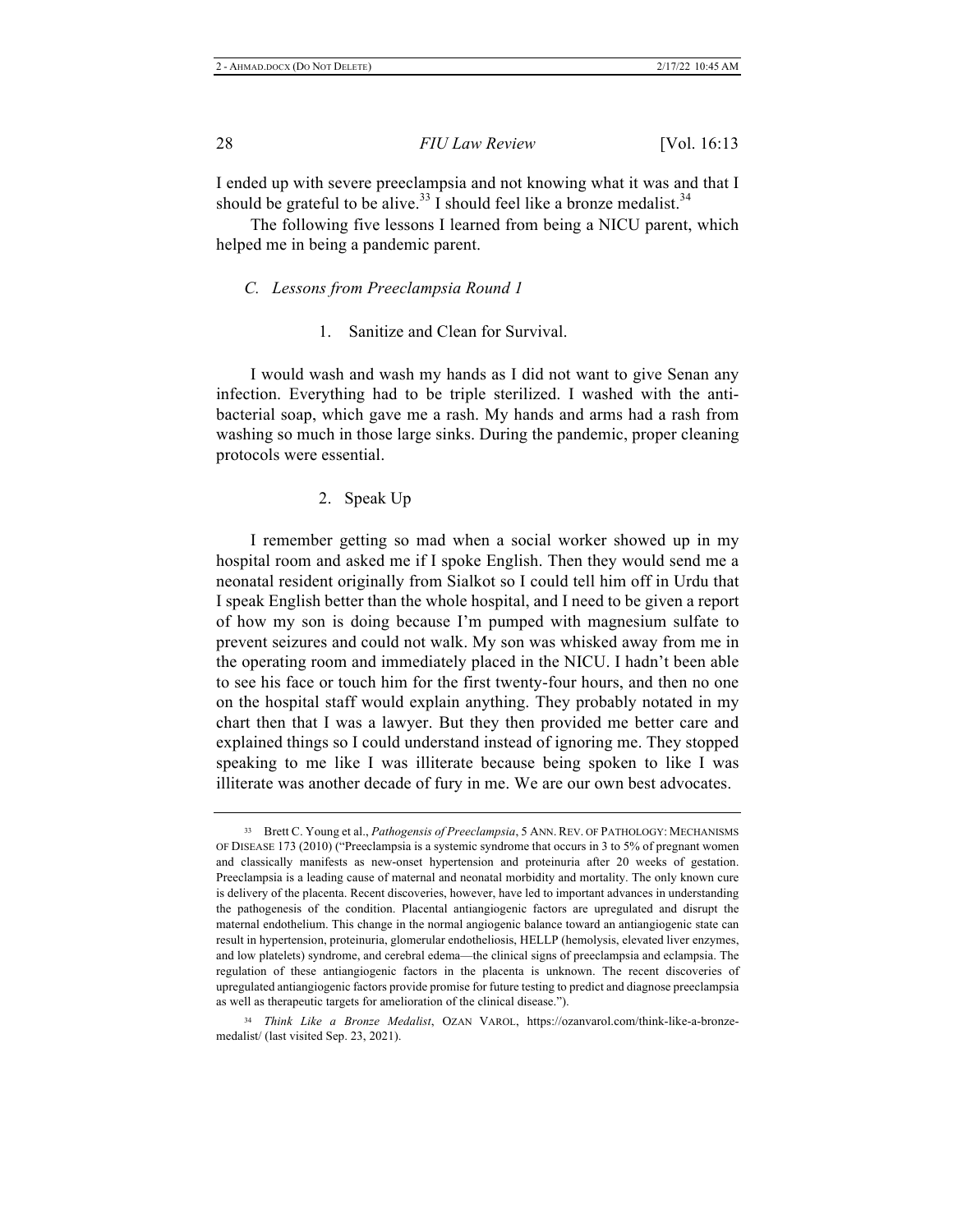### 3. Assess Risk and Plan Accordingly

Akmal and I never made major decisions before Senan was born besides what movie we would watch or where we would dine. And now we have to figure out if I was going to take steroids and wait it out or just go ahead with the emergency C-section. As an attorney, I was used to managing risk. Thinking through the pros and cons. Considering what is the scenario of least risk, which situation had the best outcome with the least amount of risk. I called my mom. He called his uncle. I thought I would rather have the emergency C-section ASAP while the attending physicians were in the hospital, than crash all of sudden in the night and have limited resources. Akmal told me it was my decision. I had lost my vision because of the extremely elevated blood pressure. I signed the medical consents on my own even though I couldn't read them. When the nurse tried to explain to me what the consents meant, I told her just show me where to sign, I know what they meant.

#### 4. Prepare for the Long Haul

After my first pregnancy, it took ten months to get my limbs to work properly. I couldn't hold a pencil or type for any length of time. I was not sure if I would be able to even work again. I had been accepted to an LL.M. program during my pregnancy. I applied once Akmal had been accepted to graduate school at the University of Colorado School of Dental Medicine. Because of stupid and racist licensure laws, he had to redo dental school in the United States even though he completed dental school in India and even though there is an acute shortage of dentists in the United States.

I had quit my attorney job to care for Senan and was not even sure about graduate school. When I went to go visit the law schools in Colorado, I noticed the commute between Boulder and Aurora was hefty and the nursing room in Boulder was attached to the bathroom. My dad's boss told me to consider the University of Denver. The nursing room at DU was an endowed room in the admission suite. As a parent, I had to make decisions not just that would be best for me, but also my child. I ended up with a form of De Quervain Syndrome which created a pain between my left thumb and wrist. My knees, ankles, and other joints also ached.

Eventually, I healed and completed a master's in law program at the University of Denver in environmental and natural resources law. Each day would seem like a boulder at times going to school with an infant and breastfeeding, working three part-time jobs, and going to school, but over time I kept my eye out for the horizon. Going back to school at Denver was the best thing I ever did for my academic career, because I took eight classes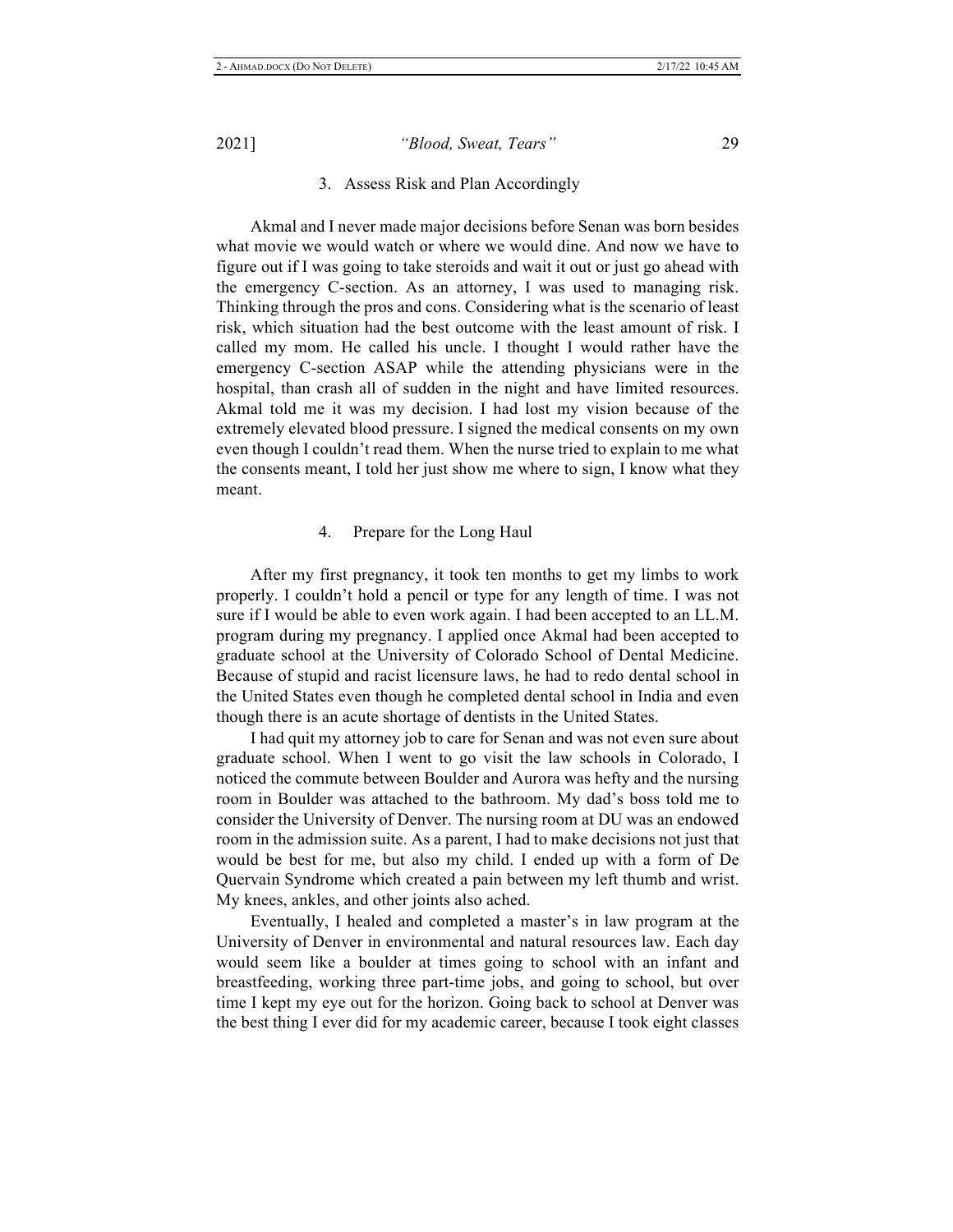and published papers from each of those classes. I could feel as a young mother and student, my intellectual ferociousness returning as I had lost so much of myself earlier in law school and working as an attorney. Being back in the classroom and enjoying it made me thrive.

### 5. Coping with Loss

My grandfather died from pneumonia while Senan was still in the hospital. My mother never told me how sick my grandfather was until I heard his heart monitor. In the thirty years I had been a daughter, I never had my mother call me from a patient room. And I wouldn't let it go. "Why is there a heart monitor in the background? Are you in the hospital? Who is sick?"

Then after a long silence, my mother says my grandfather is in the hospital. He has pneumonia and that I should come see him in Kissimmee from Gainesville. A family friend took me down and my aunt brought me back. I was not allowed to drive due to the C-section. Then I would come back again for his funeral a few days later on January 11, 2011. It took me five months to get around to even writing about what it meant to lose him.<sup>35</sup>

My mother was always there to pick up my slack. When my son was born I didn't have to take care of him on my own until I moved to Denver. Senan was over four months old by the first time I had to spend taking care of him on my own for twenty-four hours. He was old enough then, and I had more confidence as a mother.

2020 was the year of death. I never knew which chapter of the *Canterbury Tales* I would wake up to. So much death, we did not even have the place to store bodies or bury the dead. The same way I learned to handle the loss of my grandfather, I coped with the constant deaths of the coronavirus. From students who lost relatives, to friends who lost loved ones, it was steady and unrelenting death. To give time to grieve and wallow in the sadness is all we had. But it was hard to look down and grieve when we are always being put upon. The anger and rage are always welling up inside for being seen as a meek, Muslim woman.

<sup>35</sup> Nadia B. Ahmad, *On Losing My Nana Jaan (Grandfather)*, THE MUSLIM OBSERVER (May 5, 2011), https://muslimobserver.com/on-losing-my-nana-jaan-grandfather/.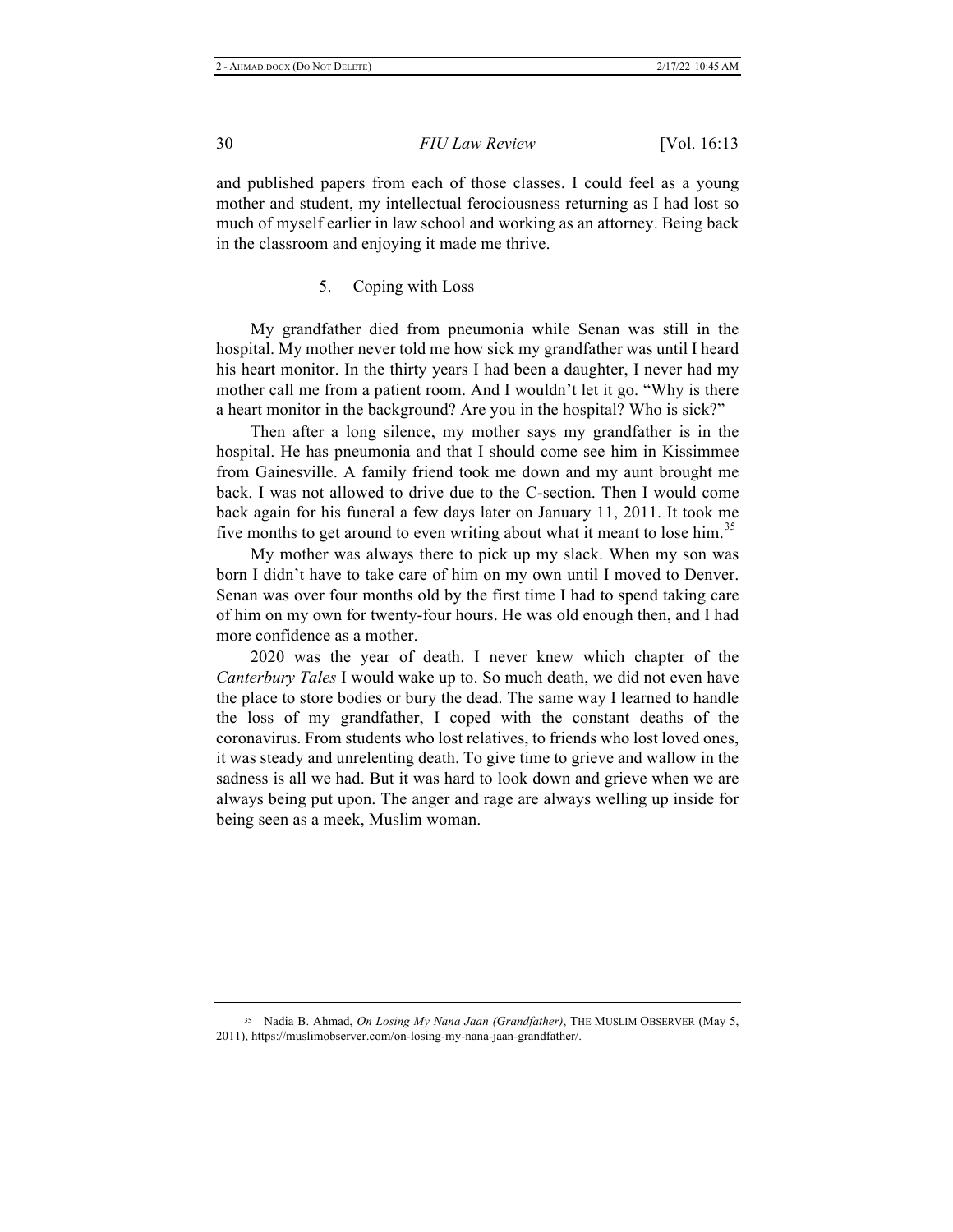# **II. THE TROPE OF THE ANTI-INTELLECTUAL ILLITERATE ISLAMIST TERRORIST HIJABI**

"Let the atrocious images haunt us. Even if they are only tokens, and cannot possibly encompass most of the reality to which they refer, they still perform a vital function. The images say: This is what human beings are capable of doing—may volunteer to do, enthusiastically, selfrighteously. Don't forget."

– Susan Sontag

Every time I venture out in public with this veil on my head, I make myself a walking, moving target. By this conscious decision to wear the veil, I become the victim of scornful stares, petrified reactions, and downright hatred based on my physical appearance and dress. It's not uncommon for security guards and police officers to view me with a heightened level of suspicion.

When I complained about how messed up airport security was at Orlando International Airport in 2001, I was swarmed by five FBI agents. I had security officers called on me when I was visiting Columbia University as a prospective law student in 2002 and asked to use the public prayer room. In 2004, I had three University Police Department squad cars, including a K-9 unit roll up, when I complained to the Associate Dean as a student at UF Law about allegations of sexual improprieties between students and professors. When I told her I was reporting it to the newspaper, *The Florida Alligator*, and she could answer their questions instead, she called the university police saying a Middle Eastern woman is in the parking lot and is unintelligible. I wanted to know why the university had kept some professors for sleeping with students and let others go. Being an Anglo-Saxon white male professor was a license to sleep with students without any repercussions. There was a different set of rules that applied to non-Christians and people of color. And the white lady couldn't even get my race right.

I filed a Title IX complaint against her in 2018 as I was triggered by the Kavanaugh hearings. She was the epitome of white incompetent gatekeeper and even served a stint as the Chair of the Florida Board of Bar Examiners. The Title IX officer at the University of Florida called me in 2018 and said that unfortunately he had a job because these types of incidents continue and that he was sorry that they tried to squash my voice then. He did nothing else. Incidentally, she was retiring that semester.

Incidents with law enforcement and security can derail a person's education, career and ambitions and sap energy. Every time I would travel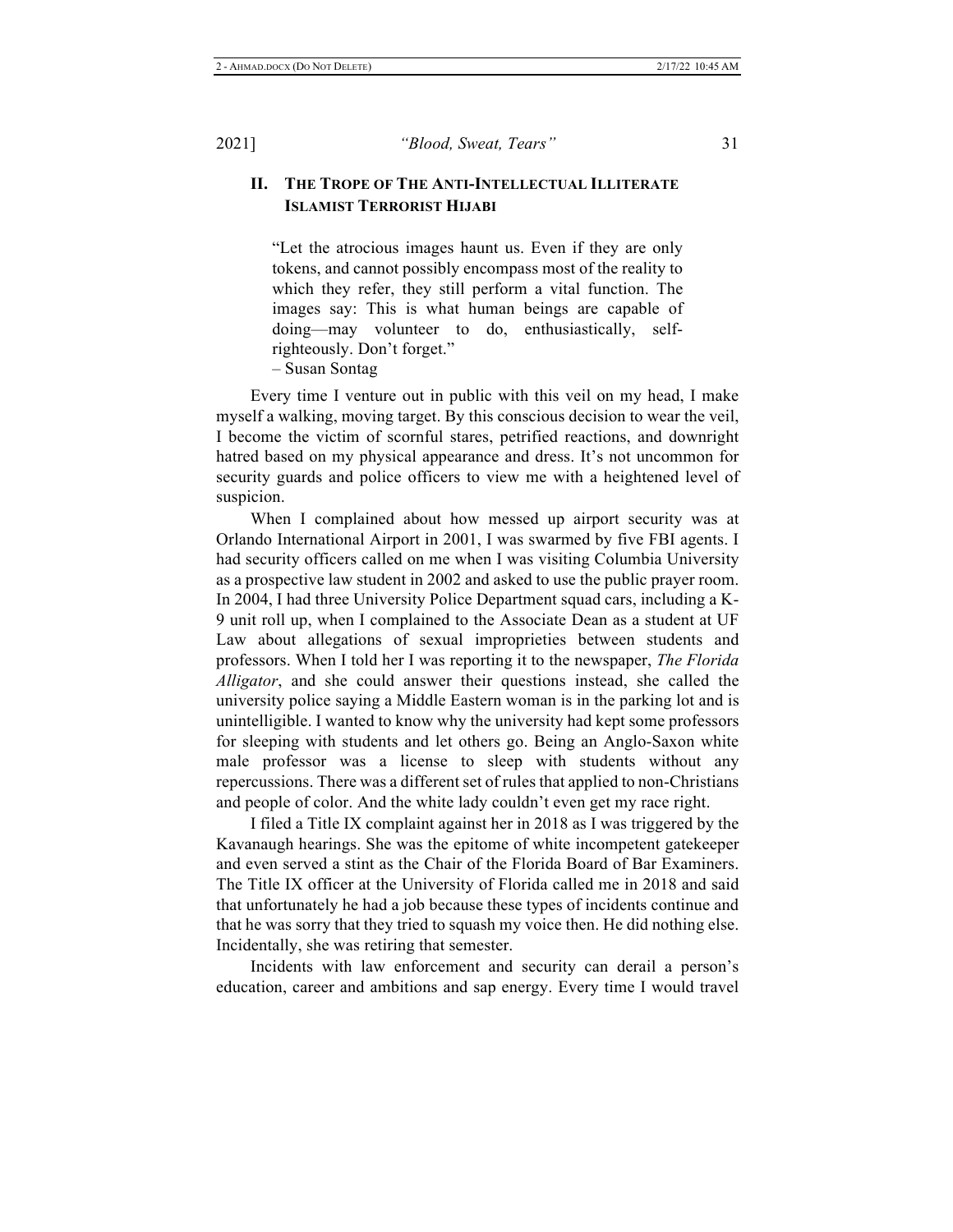for academic conferences, I would meet the usual depravities of TSA. $36$  The poking, the prodding, the spread your legs, hands above your head. The pat downs as if they were about the catch a terror suspect. Actor Riz Ahmed said detrimental treatment at airports is one reason "it's [really] scary to be a Muslim right now."37

All I remember from so much of my travels is the moment I am reduced to a terror suspect. TSA exists to check me because of my hijab. Yet the headscarf, known in Arabic as *hijab*, is a personal choice, a choice born out of sense of modesty and respect for the principles of my faith, Islam, which implores women to maintain their integrity and enables them with the rights to conduct themselves in world, dominated by a male hegemonic structure.

Born in Orange Memorial Hospital in Orlando and raised in the small town of Altamonte Springs, Florida, I had your typical small-town upbringing. I used to walk or ride my bicycle around the block to Lake Orienta Elementary School every day or have my mom drop me off in the carpool lane. I'd cross the Little League baseball field and get a quick sip at the water fountain near the P.E. teacher's office. Then I'd hurry to join the line forming outside my class to wait for us to be let into the building. I'd play hopscotch on the sidewalk with my childhood friend, Summer Sheffield, who had a flowing blond mane that would shimmer under the hot sun. She had freckles that she hated, but freckles that I thought were absolutely cute and adorable and added to her unique character and personality.

I was painfully shy growing up and still am. I usually won't speak unless spoken to and remain highly selective of my circle of friends. It takes me a long time to open up and feel comfortable with strangers. My elementary school teachers were concerned that I didn't talk and even went to the extent of scheduling a parent-teacher conference to address this issue.

When my mother returned from that meeting, she asked me in the evening, "Nadia, your teachers say you don't participate in class." I told her quite matter-of-factly "I tried once to do it and raised my hand, but the teacher never picked on me, so I never raised my hand again." She told me to raise

<sup>36</sup> Baljit Nagra & Paula Maurutto, *Crossing Borders and Managing Racialized Identities: Experiences of Security and Surveillance Among Young Canadian Muslims*, 41 CANADIAN J. SOCIO. 165, 165 (2016). Researchers in Canada interviewed 50 young Canadian Muslims living in Vancouver and Toronto. *Id.* at 167. The interviewees said they were "repeatedly stopped, questioned, detained, and harassed by security personnel." *Id.* at 165. The interviewees "felt that any evidence of their Muslim identity—name, country of birth, appearance, or clothing—makes them a target for extra surveillance, resulting in heightened fears about being stripped of their rights and a lack of ability to assert their religious identities." *Id.*

<sup>37</sup> Emma Day, *'It's Scary to be a Muslim': Riz Ahmed Says He Missed 'Star Wars' Event Due to Airport Screening*, NAT'L NEWS (June 19, 2019),

https://www.thenationalnews.com/arts-culture/film/it-s-scary-to-be-a-muslim-riz-ahmed-says-hemissed-star-wars-event-due-to-airport-screening-1.880809.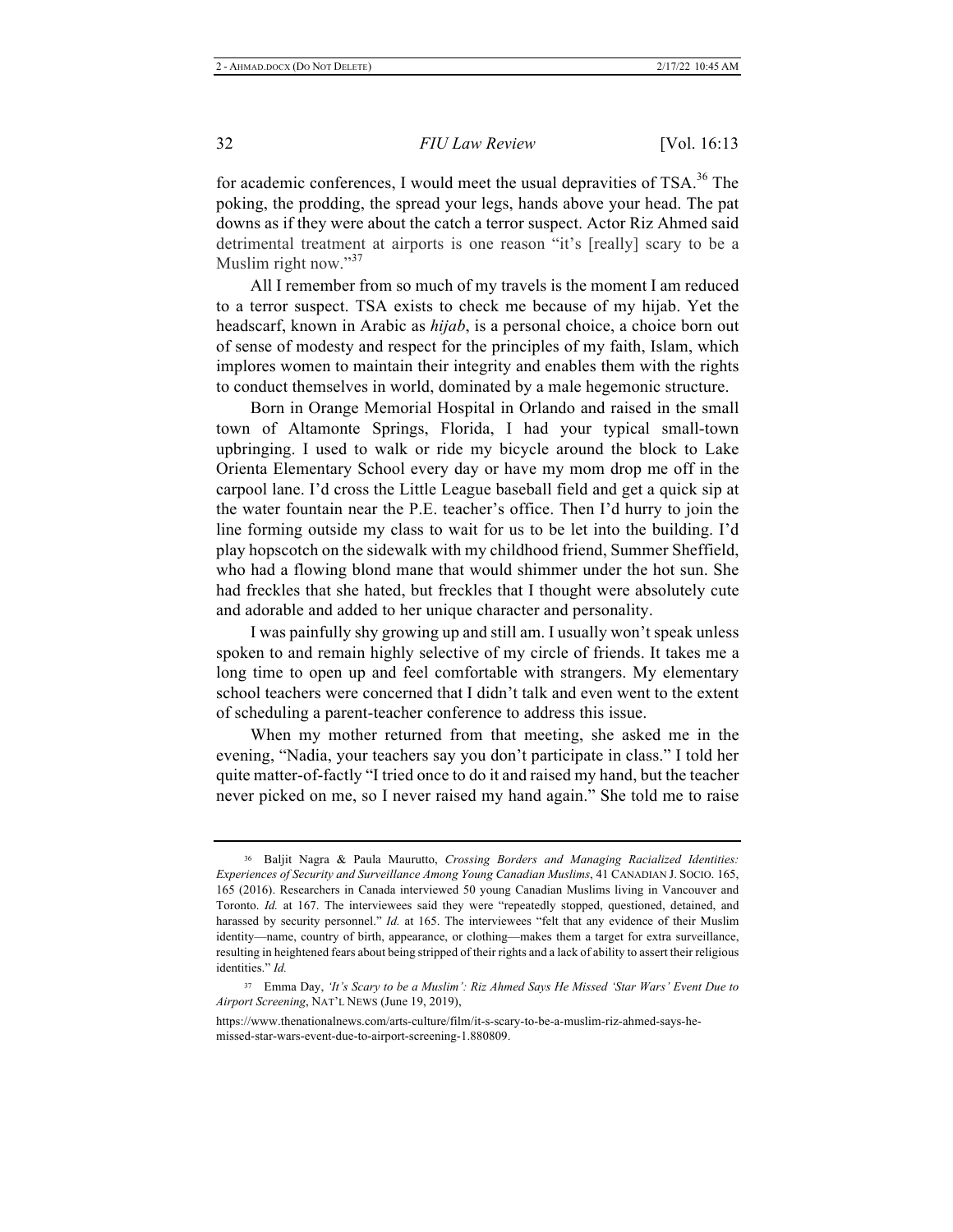my hand again and try; I told her I would and never did. I have to do the same to my own kids now.

A decade passed. When I fetched the thick manilla envelope from the Regents of the University of California from the mailbox, I ran back inside the house as I had run outside barefoot. I would stalk the mail carrier that spring of 1998. I thrived in Berkeley. I finished college in two years and set off for Damascus to study Arabic and Islamic Law. A few months after I returned and as I was studying for the LSAT, 9/11 happened. I jumped into high gear with my organizing until I realized my community was fifty years behind. I got into law school. Just one law school, because I had sent my UN Church Center anti-war speech about America's human rights abuses to ten other law schools that I had applied, but I neglected to send it to the University of Florida. Had they received the UN Church Center speech, the admissions team would have known better than to admit a troubled, angry Muslim woman as an affirmative action admit.

# *A. Virgil Hawkins Fellowship Orientation: "Are you an Islamist?"*

When I arrived at the orientation for the Virgil Hawkins Orientation Program at the University of Florida, the first person to approach me asked me point blank, "Are you an Islamist?"

"Uhhh, no. My name is Nadia. Nice to meet you. What's your name?"

Virgil Hawkins was denied admission to the University of Florida College of Law due to his race in 1949. Even after the U.S. Supreme Court ordered his admission, the racists at the University of Florida College of Law continued their shenanigans.<sup>38</sup> More than fifty years after the University of Florida College of Law defied the U.S. Supreme Court in refusing to admit a Black man, I was being asked by an African American student if I was an Islamist. The racism never ceases. It just evolves. How would she had felt if I walked up to her randomly and asked point blank, "Are you a Black Panther?"

It all just went downhill from there. I was scared everyday would be one day closer to my failing out of law school.<sup>39</sup> The only person who bothered

<sup>38</sup> *Virgil D. Hawkins Story*, U. FLA. COLL. L., https://www.law.ufl.edu/areas-of-study/experientiallearning/clinics/virgil-d-hawkins-story. "In the landmark 1954 decision Brown v. Board of Education, the U.S. Supreme Court ordered that public schools nationwide must be desegregated with 'all deliberate speed' by 1956 and in a companion decision ordered UF to admit Hawkins. He was still not admitted and would go before the Florida Supreme Court three more times and the United States Supreme Court twice more. In 1958, Hawkins withdrew his application to the University of Florida College of Law in exchange for a Florida Supreme court order desegregating UF's graduate and professional schools." *Id.*

<sup>39</sup> *See generally* Jeremy Bauer-Wolf, *Feeling Like Imposters*, INSIDE HIGHER ED. (Apr. 6, 2017), https://www.insidehighered.com/news/2017/04/06/study-shows-impostor-syndromes-effect-minoritystudents-mental-health.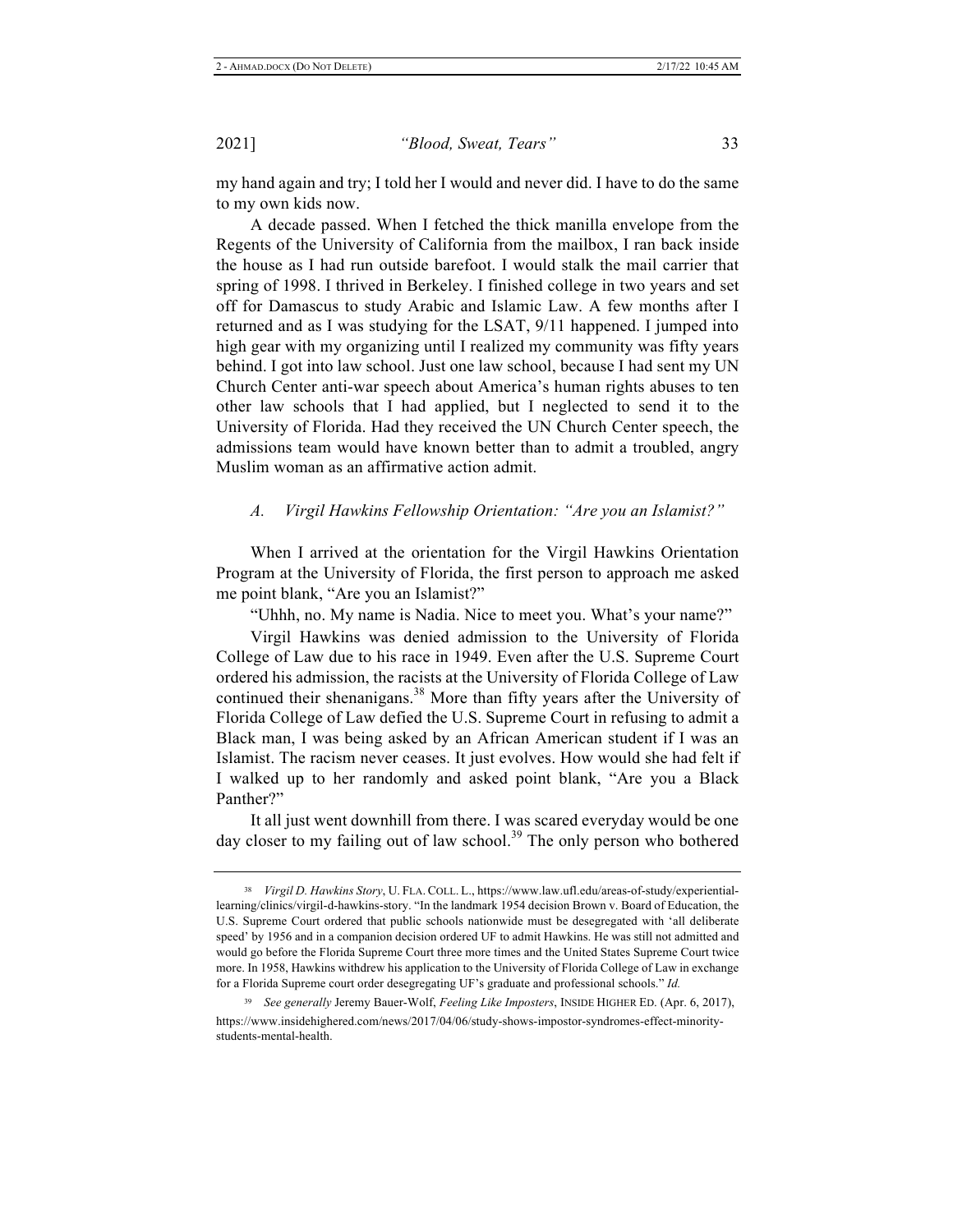to approach me thought it was okay to dub me an "Islamist."<sup>40</sup> Is that what counts as small talk nowadays? Islamism was a term that I had not fully understood in 2002. 9/11 was still fresh, but I had been out of school since 9/11. Being asked if I was an Islamist was my welcome back to higher education.

When I told a member of the UF Law admissions committee that I didn't think UF was the best place for me, she told me, "You can't leave. We fought so hard to get you in."

## *B. Law & Order*

During spring break of my 1L year, I discovered a show called *Law & Order.* I had heard of the show from my Criminal Law Professor Michael Seigel. He was annoyed with the show and said that none of it happened like that. He said, "Don't watch the show." Professor Seigel's criminal law class was one of those classes I actually enjoyed going to. He was funny, sharp, and would share stories from his practice days. He had worked on the John Gotti case when he was a federal prosecutor in Philadelphia. Professor Seigel would say the speed limit is 55 miles per hour, and you cannot go over it. He said if you don't respect the speed limit, you cannot respect the law. For me, though, it was a bit more complicated. I had gotten 2 speeding tickets in law school. One was on campus while I was talking to my mom about my wedding invitations. I was talking on my phone and not paying attention to the speed. When I got pulled over, I asked the campus police officer if he was a real police officer and if it would be a real ticket. He told me, "Yes and yes." I hadn't intended to break the speed limit, instead my mind was just in another place. I did have some respect for the law, because I wanted to make sure it was a real police officer and if the ticket would actually count.

I didn't have to hold my breath in Professor Seigel's class because he didn't do the one thing that made each day of 1L seem like jumping off a cliff. He didn't cold-call. He had us fill out cards at the beginning of the semester with our names. He rolled through the cards like deck. You would have an idea when you would be called upon, and then you could prepare accordingly.

Professor Seigel died at 55 on January 1, 2015, after a courageous struggle with lymphoma cancer. Neither life nor law was fair. Professor Seigel helped me land my first job out of law school at the large firm I thought I would enjoy, and he supported me after I left that position. What I learned from him is that things could not always be planned, they had to deliberated

<sup>40</sup> Emin Poljarevic, *Islamism*, OXFORD ENCYCLOPEDIA ISLAM & POL., http://www.oxfordislamicstudies.com/article/opr/t342/e0252 (last visited Oct. 13, 2021).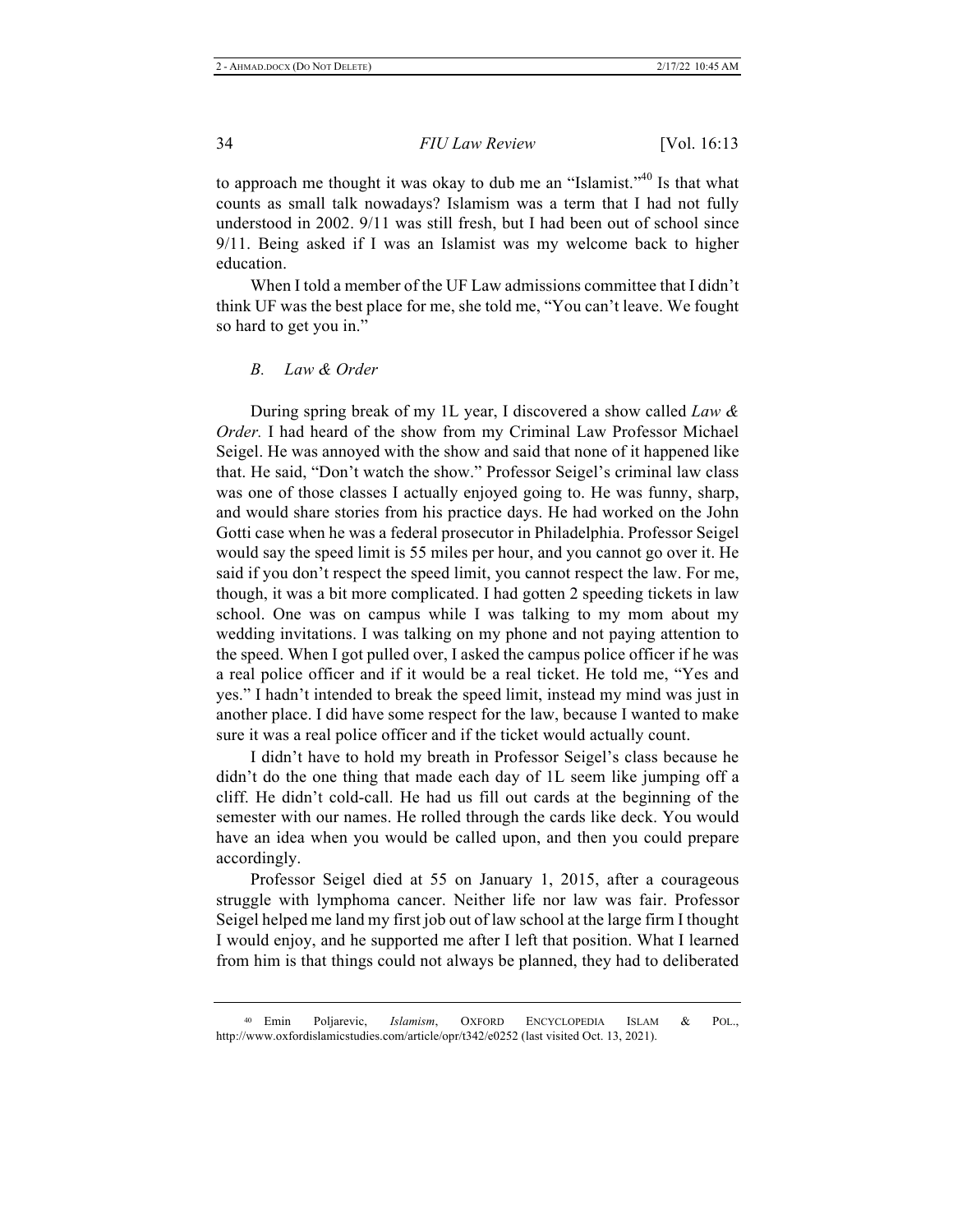and mitigated. I learned from him that having a good opinion of others and being professional was important. He respected other's opinions even if he didn't agree with them. That was also something I had to work on.

He commuted back and forth from Tampa and Gainesville and planned his schedule meticulously well, so he could spend time with students and his family. He had two daughters and loved football. I remember when the Tampa Bay Buccaneers won the Super Bowl in January 2003; he was beaming with pride, and the class roared with delight. He not only had command of the classroom, but he also had command of hearts and minds pushing us to be not only hardworking lawyers, but ethical practitioners. He also wrote about how the legal academy should encourage collegiality among its ranks.<sup>41</sup> In Gainesville, it appeared the article didn't find an audience because of the constant bickering and in-fighting.

Some UF Law professor became a bit too colleagial and had trouble maintaing professional boundaries.

When UF Law Professor Fletcher Baldwin passed away in 2020, the university's memorium stated that alumni shared "stories of Fletcher's wit, scholarly engagement, demanding teaching style, and kindness both in and out of the classroom." In Memorium: Professor Fletcher Baldwin, https://www.law.ufl.edu/faculty-news/in-memoriam-professor-fletcher-baldwin. What professors did "in and out of the classroom" at UF Law was their business, but it had an impact on students, who were treated differently. Getting an "A" for being pretty was the norm among some professors. You would be warned by other students, but there was never a solution, just mitigation. I didn't want to maneuver around all of this.

Minority professors would not receive glowing obitutaries, because they would be fired for any missteps. For example, former UF Law professor Sherrie-Russell Brown filed a lawsuit against the university for race and sex discrimination for retaliation. As an African American, she complained about discrimination at the law school, was completely shunned by other colleagues, and placed on leave without pay, forcing her to resign in 2007. Debra Cassens Weiss, *Law Prof Files Retaliation Suit Against Florida Law School*, ABA J. (Feb. 9, 2021, 1:15 PM), https://www.abajournal.com/news/article/law\_prof\_files\_retaliation\_suit\_against\_florida\_law\_school.

Having a close relationship, particularly a sexual relationship, with a professor provides a student or students particular professional, career, and emotional advantages unless the relationship sours. Aside from the power dynamics, the impact on other students and professors is labored. For example, the professor I was supposed to take Corporations with, Wayne Hanewicz, was mysteriously dropped by the class registrar. That was what prompted me to reach out to the Associate Dean. I saw him taking The Florida Bar Exam with me in Tampa in February 2006. The Tampa Bay Times recently reported that Lisset Hanewicz "went to law school where she met her husband, Wayne Hanewicz." Left out of that convenient love story was that she was a student, and he was a law professor. Where there are no professional lines and boundaries in the educational setting and workplace, there are specific impacts to individuals involved and to third parties. Colleen Wright, *Will Lisset Hanewicz be the first Hispanic on* 

<sup>41</sup> Michael L. Seigel, *On Collegiality*, 54 J. LEGAL EDUC. 406, 440 (2004) ("The problem of collegiality in academia is like a crazy aunt in the family: ever present, whispered about in hallways, but rarely acknowledged directly. My goal in this article has been to initiate the demise of this pattern of unhappy toleration. The toleration stems, in large part, from an apparently widespread fear that attempts to control colleagues' uncollegial conduct will result in an unacceptable diminution of academic freedom. Although these concerns are legitimate, I have sought to prove that, if appropriate care is taken, academic freedom may flourish at the same time that a norm of basic collegiality is enforced. Failure to maintain collegiality is potentially costly to the morale and productivity of an institution. The first line of defense in the battle for collegiality is manned by the faculty themselves; they must personally commit to collegial behavior, and they should use peer pressure to assure that their colleagues do the same.").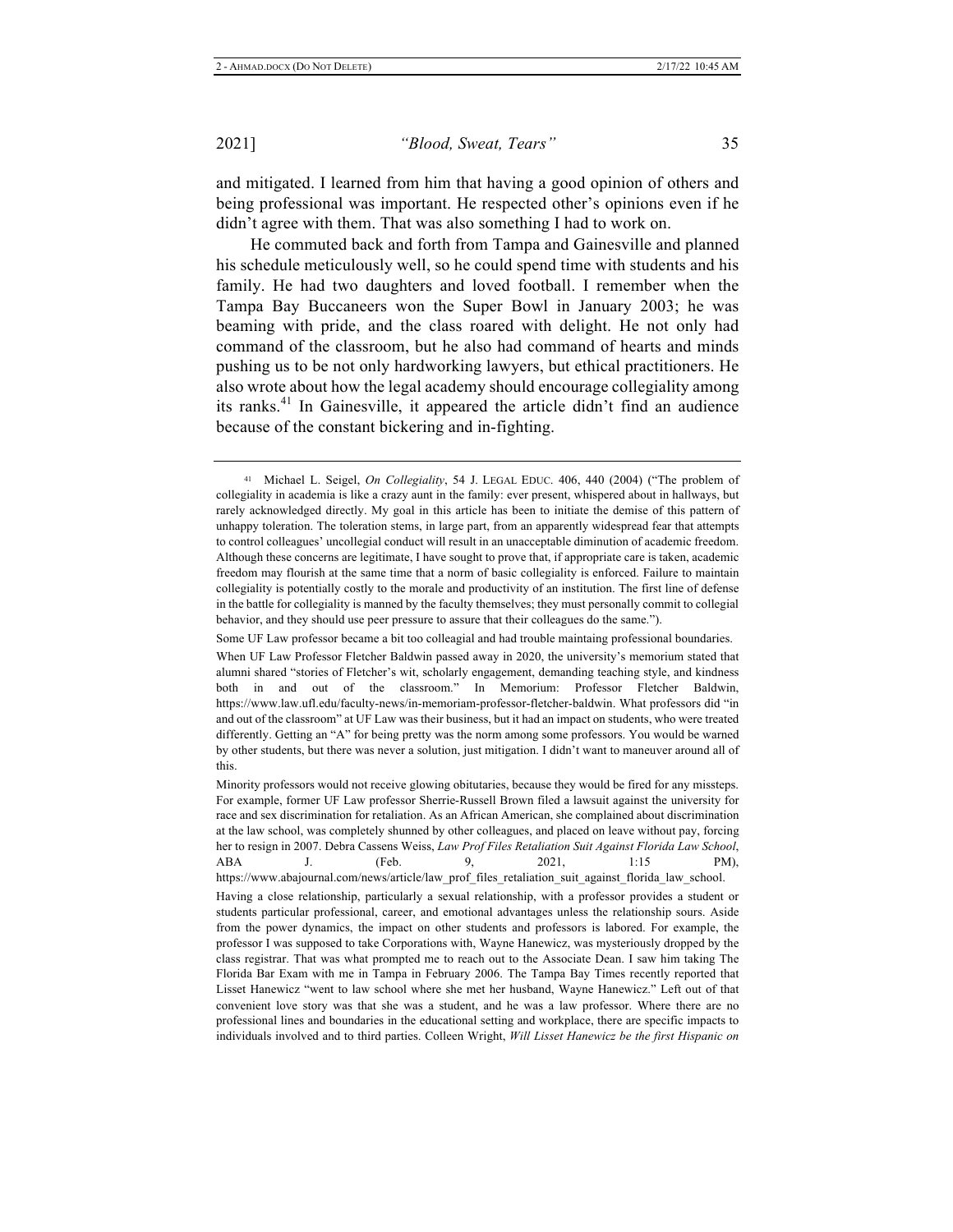During my 2L year, I started making friends in law school and reconnecting with old friends. I looked forward to my classes on International Human Rights taught by Professor Berta Hernandez and Race and the Law taught by Professor Juan Perea. I realized I didn't have to drop out of law school. I was elected national president of the National Muslim Law Students Association and elected as an editor of the *Florida Journal of International Law.* Then those positive developments came crashing down.

In July 2004, my father attended at a municipal zoning board hearing informing him he would have to demolish a house on a small property he owned due to transients who kept breaking into the property and using drugs there. The police didn't want to police the white drug users, so the zoning board had my immigrant dad demolish a perfectly fine house.

The next day my dad had a massive heart attack. When my mother called and told me what had happened, I wasn't quite sure what to do. It was devastating. We all piled into the car from Orlando to Jacksonville, where he had been working during the week. We did not know if my father would be alive or dead as the surgeons at Shands Hospital in Jacksonville would be operating on him. My whole world fell apart. Losing my dad was something I could never imagine. He had always been there for me every step of the way. He used to drive all the way from Kissimmee on the Greenway Expressway to come pick us up from my dreaded prep school. My father recovered from the double bypass surgery, and we brought him back to Orlando. He then had a pulmonary embolism and had to be airlifted by helicopter to a hospital in downtown Orlando. My siblings and I piled into the car again and followed the helicopter down Interstate 4 to ORMC, the same hospital I was born. The weekend I was supposed to get married, my dad was still in the hospital, Hurricane Charley was barreling through Central

*St. Petersburg City Council?*, TAMPA BAY TIMES (Sept. 4, 2021), https://www.tampabay.com/news/florida-politics/elections/2021/09/14/will-lisset-hanewicz-be-the-firsthispanic-on-st-petersburg-city-council/.

Al Jazeera recently completed a two year investigation of how "[p]rominent British universities are not dealing with complaints of sexual harassment effectively, appearing more prepared to dismiss them than punish the perpetrators." Deborah Davies & Al Jazeera Investigative Unit, *Oxford professos abused position with sexist and drunken conduct*, ALJAZEERA (Oct. 19, 2021), https://www.aljazeera.com/news/2021/10/19/oxford-professors-abused-position-with-sexist-anddrunken-conduct. My own undergraduate thesis advisor and Anglo-Saxon English professor at UC Berkeley, Ananya Kabir, who is now a professor of English Literature at Kings College, London, spoke out about the harm that she encountered in the 1990s as a Ph.D. student at Cambridge University when another student confided in her about a sexual relationship with a professor and was terrified of the consequences. "There was a primal fear. The repercussions were unspecified and therefore nightmarish. It's an entirely unequal power relationship. Your PhD is your whole world," says Kabir. *Id*. ("This power dynamic was very apparent in the I-Unit's investigation across UK universities. There was a fraught relationship between female postgraduate students and their male supervisors, gatekeepers to future careers for women in academia."). *Id.*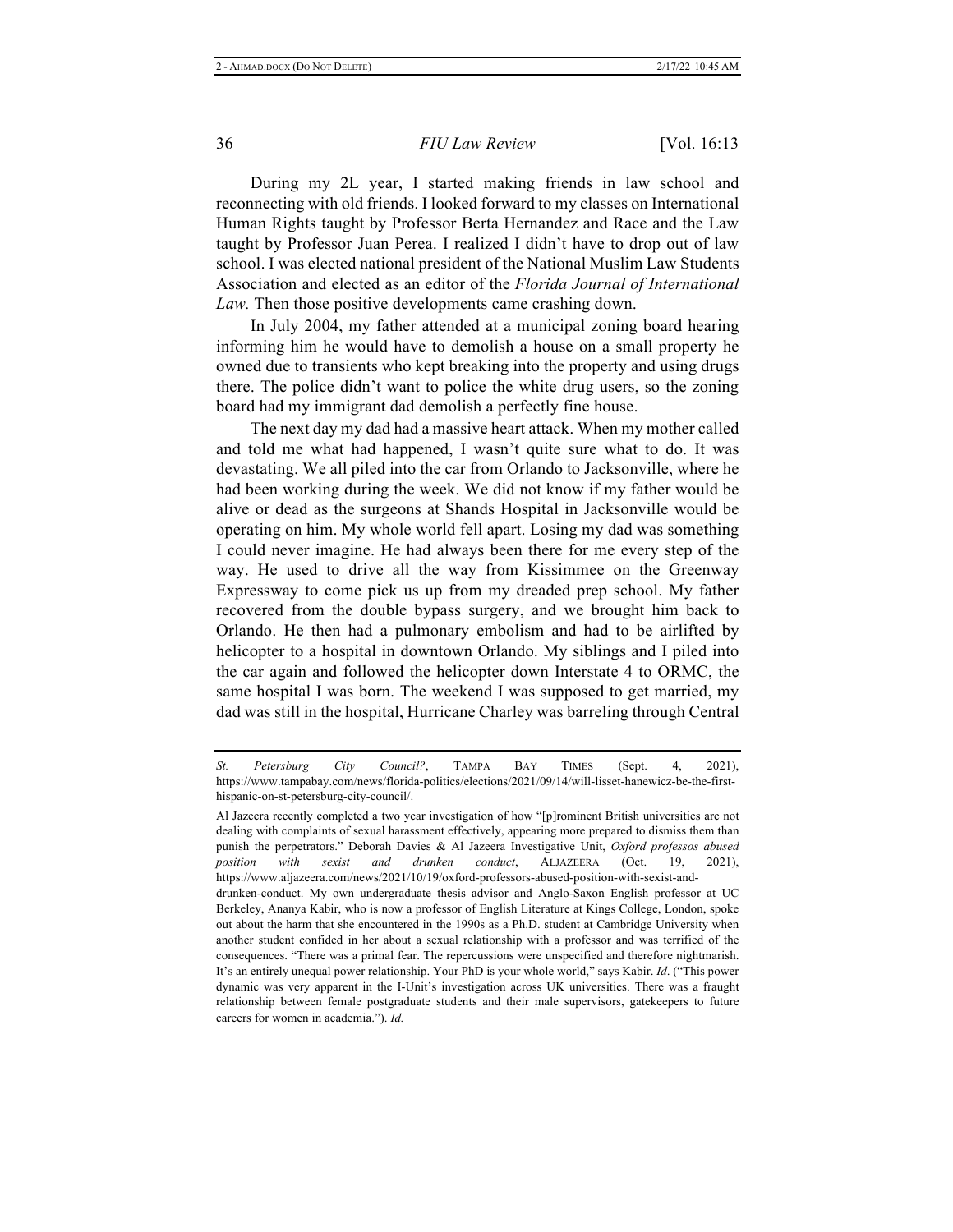Florida, and the U.S. Department of State still hadn't given Akmal his visa. Trump hadn't introduced the Muslim Ban, he had only given it a rightful name. The chaos in my personal life was compounded by the insidious racism and sexism I experienced at Florida Law.

I felt odd on the UF Law campus. After 1L oral arguments, a group of students asked me to join them for lunch at Hooters. When others in the group objected, they said they were going there for the wings. I thought of my classmates as Neanderthals that they would organize social activities like pub crawls, tailgating, and socials at Hooters. They did not appear to have any hobby that did not engage in drinking. Going to Gainesville was the biggest culture shock I ever had.

#### *C. Intellectual Guantanamo Bay*

I thought of my law school years in Gainesville as a type of intellectual Guantanamo Bay. The years I was in law school was when the memos and photos on images in Guantanamo Bay were released. It was daily and steady stream of torture violations. I remember being in a constitutional law seminar on the Rehnquist Court. I had chosen the class, because I had liked the professor. She was soft-spoken, but my classmates were very opinionated and politically aligned as conservatives and neoliberals. The class went over *Rasul v. Bush*, 542 U.S. 466 (2004). It was a small class, but I would not dare utter a word, because they would figure out I thought they were all bullshit like the law. I was so deathly afraid to speak that they may figure out I didn't care at all for the law. I thought of the study of law as a way to make up laws that suit hegemonic policy aspirations. The law was not about justice, at least, in the sense that I thought of it. The law was about power and wealth maximization. The law was about crushing dissent. At least when I was in college as an undergrad or high school student studying literature, there was discussion. Here in law school, the common denominator was a maintenance of the status quo, because nothing would change. I also felt like a specimen there and wished they hadn't admitted me, because I didn't fit in at all.

I did want to be a law professor before I even started law school. I was never prepared for law school as a first-generation Muslim law student who was unabashedly Berkeley. I realized opinions and ideas I developed at my undergraduate school, which shaped and molded me, had no place in Gainesville. I gave away my Berkeley degree to a Black, homeless, wheelchair-bound Vietnam veteran. He was the only person in Alachua County who appreciated Berkeley. If I shed the Berkeley degree, I would get through. I reordered my diploma in 2015 when I started my tenure-track professor position in Orlando, because I was stronger, and the world had also grown more in that decade.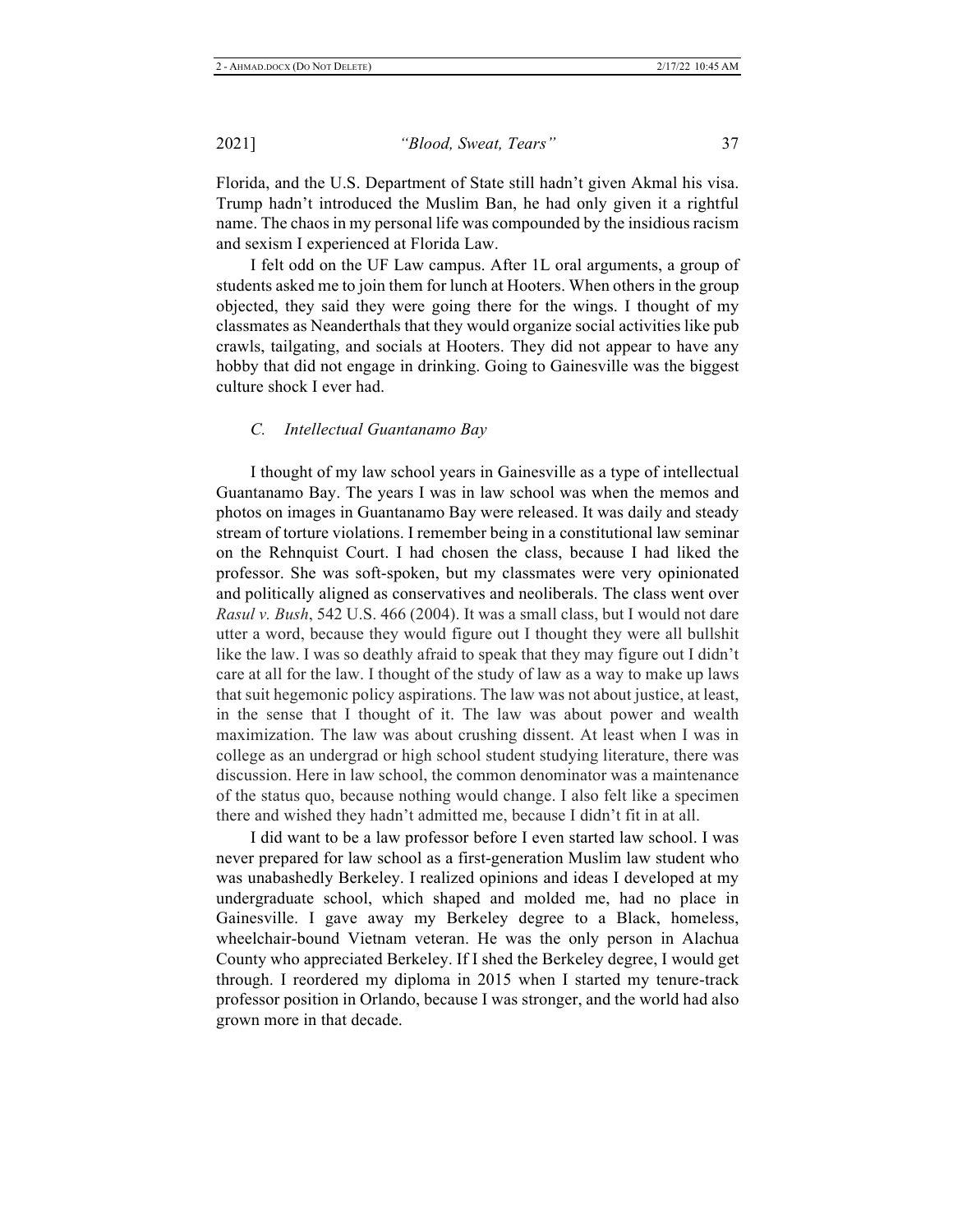I actually know more than the people who think I don't know what I'm talking about. And that power to recognize that people underestimating me is actually my superpower.<sup>42</sup> People think I don't speak English when I graduated with top honors in literature from the world's best institution of public higher education. I started off in graduate-level Latin courses as a freshman in college. UC Berkeley felt like a community college to me after seven years of Trinity Preparatory School. The school had so prepared me that I whizzed through college in two years. And I basically sat through law school, nursing the pains of my colonized ancestors and the debilitation of racism, and graduated.

In my last semester of law school, some well-meaning family friend's son told me I should be prepared that I may not pass the bar on my first attempt. I ignored him. Because he failed didn't mean I would fail. I loved studying for the bar exam. It was the best part of law school. No law school. No law students. No professors. Just the Barbri videos, books, and me. I aced the bar on my first try. Getting a job wearing hijab was another story. In 2006, LinkedIn hadn't taken off yet. So no one knew what I looked like until I showed up for the interview. After all those rejections, my dad told me just to go to the interview without hijab, and I could put it back on later. That also wasn't going to happen.

I had delayed the start of my law school a semester because I had been out of school a couple years by then. When I moved to Gainesville right before I started law school, I enrolled in a class at Santa Fe Community College. My mind was so hazy after I returned from Damascus and the post 9/11 anguish that I decided to take one class, but I couldn't even understand it. I tested so low that I was put in a class for beginning English for non-English speakers. I just acted like I didn't really speak English either, but I couldn't find myself doing well on the exams either. I would show up to class and sit quietly in the corner. It's embarrassing to be born in America, and not know basic English, because you lose so much communication function when your mind is troubled by uncertainty, racism, and concern about the state of affairs. I don't know how I went from top of the class at Berkeley to can't even pass ESOL at the community college. I stopped going altogether. And I don't think I took the final. Then I started law school the next semester, but still depressed, anxious, and uncertain how I would study or get through a daily routine. I made a schedule to wake up, study, go to classes, exercise, eat, and sleep. Making the routines, schedules, and daily to-do lists anchored  $me<sup>43</sup>$ 

<sup>42</sup> *See generally* HEATHER MONAHAN, CONFIDENCE CREATOR (2018).

<sup>43</sup> *See generally* Mariana Plata, *The Power of Routines in Your Mental Health*, PSYCH. TODAY, (Oct. 4, 2018),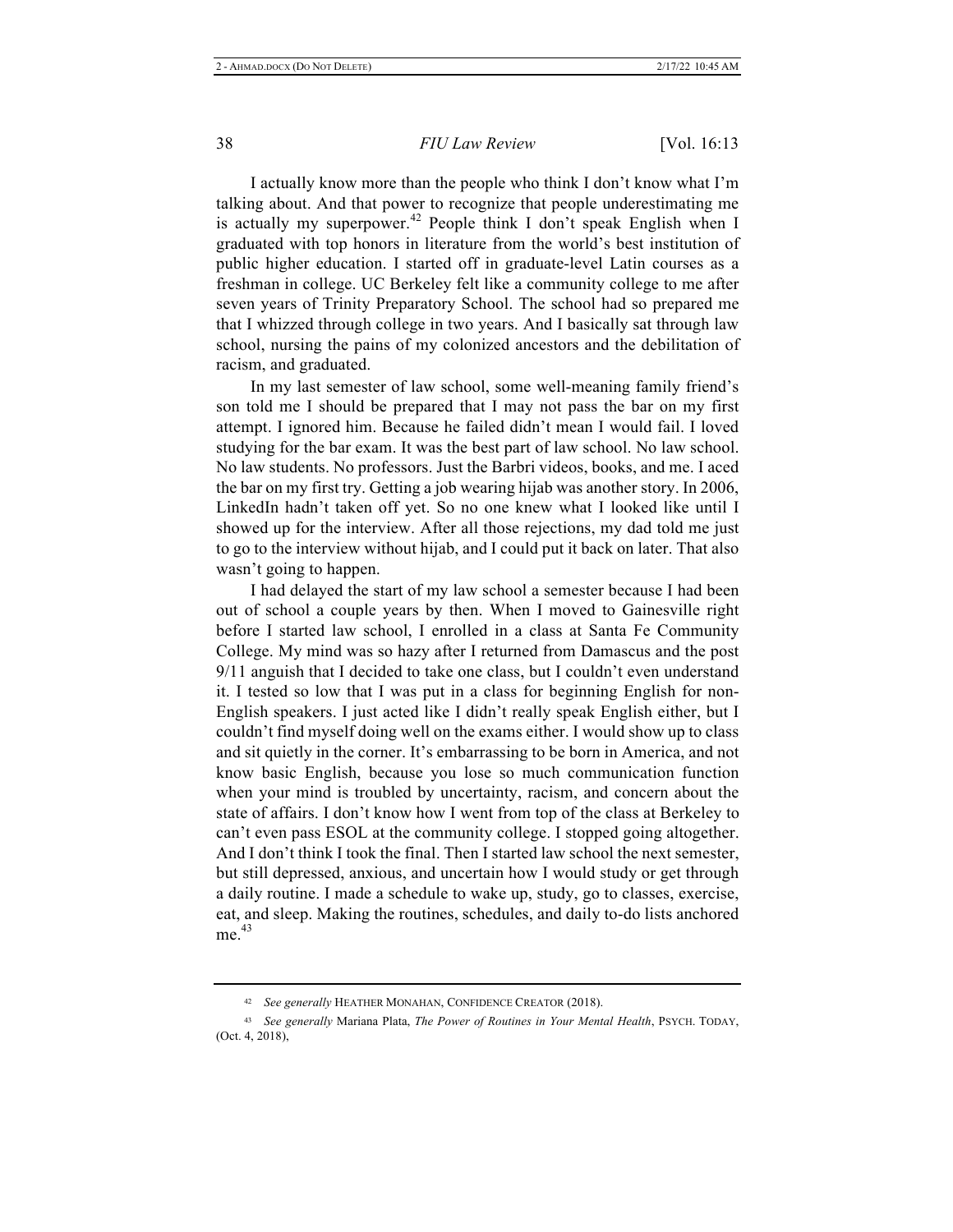My mother had taken me to Books-A-Million to help me get books on how to do well in law school. I picked up Robert Millers' *Law School Confidential.* He spoke about study aids and paying attention to law professors and how to take notes. I did the best I could and played Minesweeper at home more than I should have been studying. In class, I would watch a classmate, who sat a couple rows ahead of me play BeJeweled. I didn't get how white people would play games and instant message in class.<sup>44</sup> Even if I couldn't stand the professors or the material, I thought they should at least have respect for the class.

One day in the Race and Law seminar, Professor Perea had brought in a book review of his casebook as it didn't include enough coverage of Asian Americans in the earlier edition. He was taken aback by the critical comments by Eric Yamamoto's book review, which was overall very positive.<sup>45</sup> I was grateful that he was at least concerned about these comments and tried to address them in the later edition. But that class also made it hard to unsee racism and ignore it. After that class, I saw everything in the law through a lens of racism, more so than I had before. Professor Perea would also not let me get away with not speaking. The class was too small. I was very measured in my comments in class.

I remember one time when I went to meet Professor Hernandez in office hours and complained to her about the hijab ban in France. She mentioned that everyone has a right to human dignity. She didn't try to explain away the racism or bias of the law, which I had seen other professors do. As a Latina, she could feel my hurt and see the pain. It was reading her 2012 article on mothering that I fortified my resolve to be a law professor.<sup>46</sup>

My father's longtime friend, who knew me well and was an attorney told me that I didn't need to go to law school. I knew everything already. I was just to be there "to get a piece of paper." He had gone to law school in Pakistan and would need to retake classes and tests here to obtain his license to practice law. He said I was like him. I was there to get a piece of paper. It made it more bearable.

I also thought of my mother, who taken and failed the Pediatric Board Exam seventeen times before she passed it finally as I was about to start law

https://www.psychologytoday.com/us/blog/the-gen-y-psy/201810/the-power-routines-in-your-mentalhealth.

<sup>44</sup> *See generally Technology and Student Distraction*, DEREK BOK CTR. FOR TEACHING & LEARNING, https://bokcenter.harvard.edu/technology-and-student-distraction (last visited Oct. 14, 2021).

<sup>45</sup> Eric K. Yamamoto, *Teaching Race Through Law: Resources for a Diverse America*, 89 CAL. L. REV. 1641, 1651 (2001) (reviewing RACE AND RACES: CASES AND RESOURCES FOR A DIVERSE AMERICA  $(2000)$ ).

<sup>46</sup> Berta E. Hernández-Truyol, *Revisiting Mothering? — A Mother's Thoughts: A Response to Darren Rosenblum's Unsex Mothering: Toward a Culture of New Parenting*, HARV. J.L. & GENDER (2012).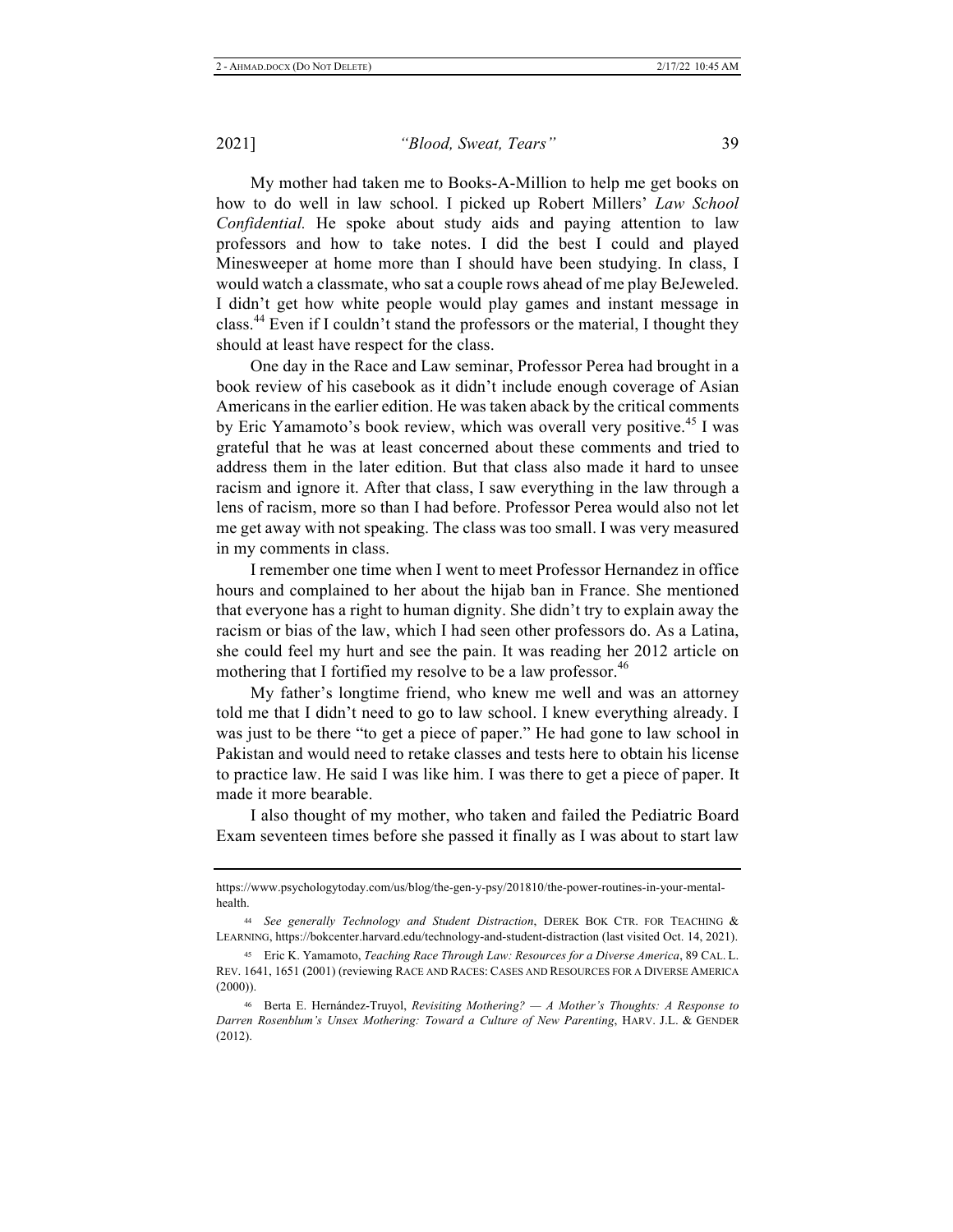school. She had completed her medical degree in India and needed to take care of her four kids and her parents and in laws. My mother made sure to send us to the best private schools because of her negative experiences with test taking. She had gone to a government school in India, so she struggled with the test taking in the United States. Being able to do well on tests despite my difficulty with multiple choice questions was a matter I failed to appreciate. I would also coach my husband on test-taking when he had to the take the TOEFL and dental board exams. He was also a terrible test-taker.

I kept in touch with the late Derrick Bell by email for a solid ten years from 2001 to 2010. He is why I made it into law school and through it. His example was the light at the end of the tunnel. Through his constant encouragement, I never gave up on becoming an academic even though he died before he could see me become one. He provided solace and prayer to me through the grief of losing my paternal grandfather in 2002. When I didn't want to go to UF Law, he told me there was "a black man at UF Law," referring to Kenneth Nunn. There were actually a few more African American professors at UF Law by then. But being Muslim and South Asian in 2003 at UF Law, I wouldn't be on their mentorship radar. People of color on the faculty are overburdened with service obligations and dealing with the constant racism they experience. Minorities in the South also respond to Asian American students differently than they do in the other parts of the country. They clump us together in the category of white and Asian. We are the minorities who are not disadvantaged, but don't get the full advantage of white privilege. We are just invisible. We can toggle through society as the model minority if we swallow our pride. Yet ignoring all the subtle and blatant racism in the long-run, especially when we were young is tenuous and exhausting. Because of social and professional pressures, as Asian Americans, we are unable to ask for help.<sup>47</sup>

Professor Derrick Bell knew I had read *Confronting Authority*, but he also mailed me *Ethical Ambition* in 2007 when I told him I hated being a lawyer and didn't like the work I was doing. The academy would be richer for having me even if it neglected and shunned me. After Derrick Bell passed, I never had anyone to speak to or guide me the way that he would. I had trouble trusting people.

When I tried to ask questions about the sexual affairs between law students and law professors as mentioned earlier in this essay, the

<sup>47</sup> Asian Americans (especially immigrants) and Pacific Islanders underutilize mental health treatment despite reporting psychological symptoms, with underutilization rates higher than other racial groups. Further, pre-pandemic studies revealed how discrimination (including macroaggressions) significantly predicts negative psychological outcomes for AAPIs. Kevin Leo Yabut Nadal, *The Mental State of Asian Americans and Pacific Islanders: Reflections on AAPI heritage and mental health awareness*, PSYCH. TODAY (May 6, 2021), https://www.psychologytoday.com/ca/blog/psychology-thepeople/202105/the-mental-state-asian-americans-and-pacific-islanders.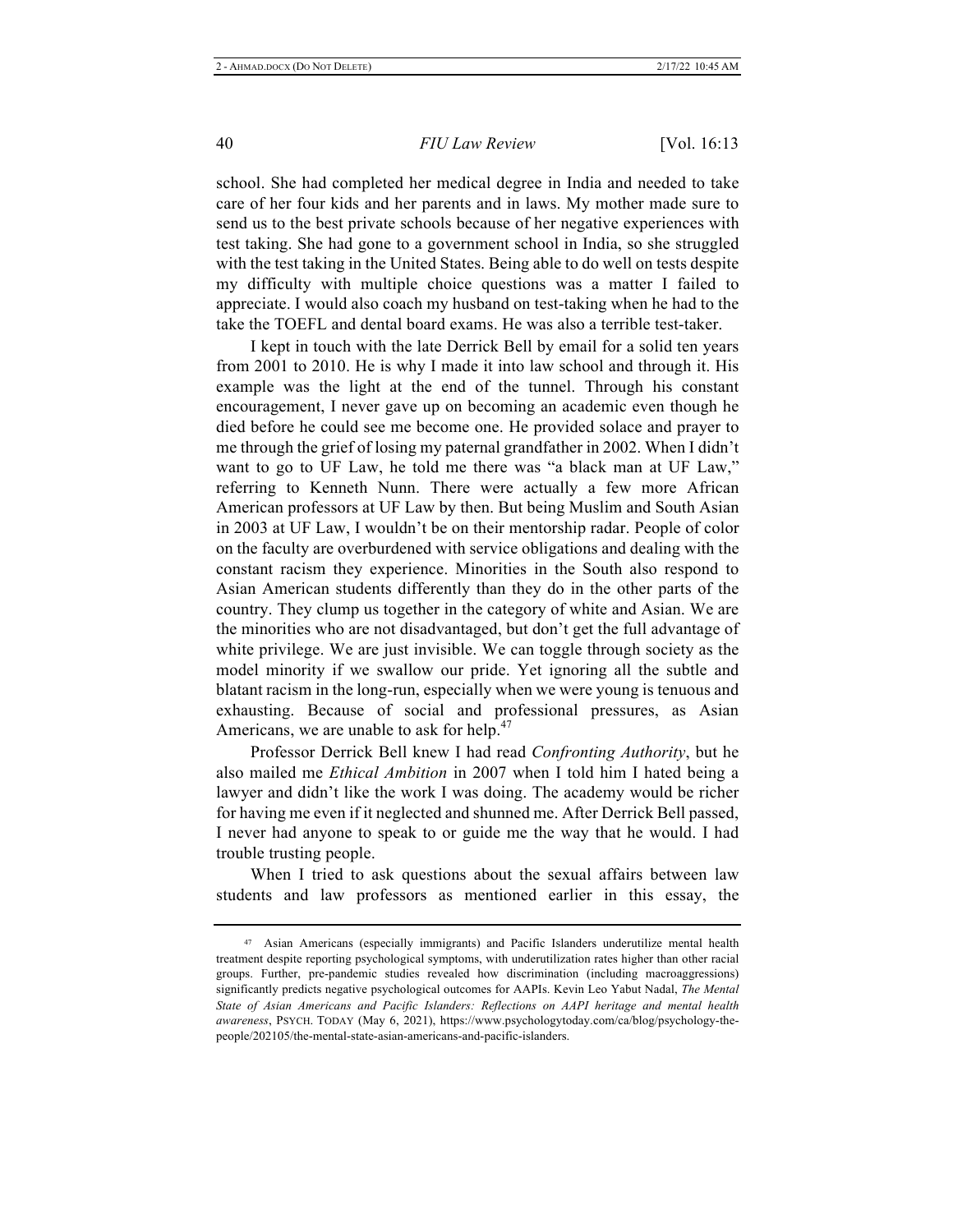administrator tried to Baker Act me and called the police for my being justifiably angry. I was treated as a terrorist threat on my law school campus. I had been there for two years, and they acted like I was a sleeper terrorist cell. When the police arrived, I grew more irate. I said, "I shouldn't have to f\*\*\* to get what I want here, because I cannot even f\*\*\* because of the State Department." That comment went as well as you think it would go. I had not done anything wrong aside from dropping some f-bombs. But if they were to get me in trouble on my words, they would have to provide context for what I said and why I said it. That would involve more explanation of the answers to the improprieties I was there demanding. Instead I ended up getting charged with a Student Code of Conduct violation for parking in the wrong spot. That was a trumped up charge, because the parking restrictions were lifted that day as classes were not in session. This associate dean, who called the police on me, was also on the Parking and Transportation Committee, so she figured this would be a good way to threaten me with expulsion. I had to hand it to her, that was a pretty good way to get me in trouble for nothing, but make the offense serious enough. If anyone says or does anything at UF Law related to race studies or critical race theory, it always feels hollow to me, because the institution denied me basic dignity. UF Law may produce race scholars, but I will always freeze the school in time for what it did to me so I had to fend for myself.

I had to go to Professor Kenneth Nunn to figure out how to sort out that mess. I don't think he understood the gravity of the situation and was preoccupied with the start of the new semester. He was the one I approached for help, because he had been on the faculty a while, and I thought he would have some standing. I thought the whole situation was outrageous, but he treated it as a mundane issue, because unfortunately minority law students and law professors are subjected to these types of debasing disciplinary actions on a routine basis. Professor Nunn himself was subject to disciplinary action years later, because a tax student had been disrespectful to him.<sup>48</sup> Imagine if UF Law created an atmosphere of respect and inclusion, instead of isolation and degradation for minorities. I felt like a ghost of Virgil Hawkins there.

Fortunately, when I arrived at my hearing by myself, the faculty administrator for the main campus dealing with these sorts of issues was Black. I told him that I was sorry (not sorry). I told him I don't know how to

<sup>48</sup> Nathan Crabbe, *Law Professor Suspended over Shoving Incident*, GAINESVILLE SUN (Apr. 18, 2011, 6:33 PM), https://www.gainesville.com/article/LK/20110418/news/604137176/GS. Dean Robert Jerry's letter said he expected Nunn, who joined the law faculty in 1990, to conduct himself in a professional manner in the future. Dean Jerry added, "I am confident that you will. But I must inform you that the recurrence of similar behavior will lead to the imposition of more severe discipline, possibly up to and including the termination of your employment." *Id.*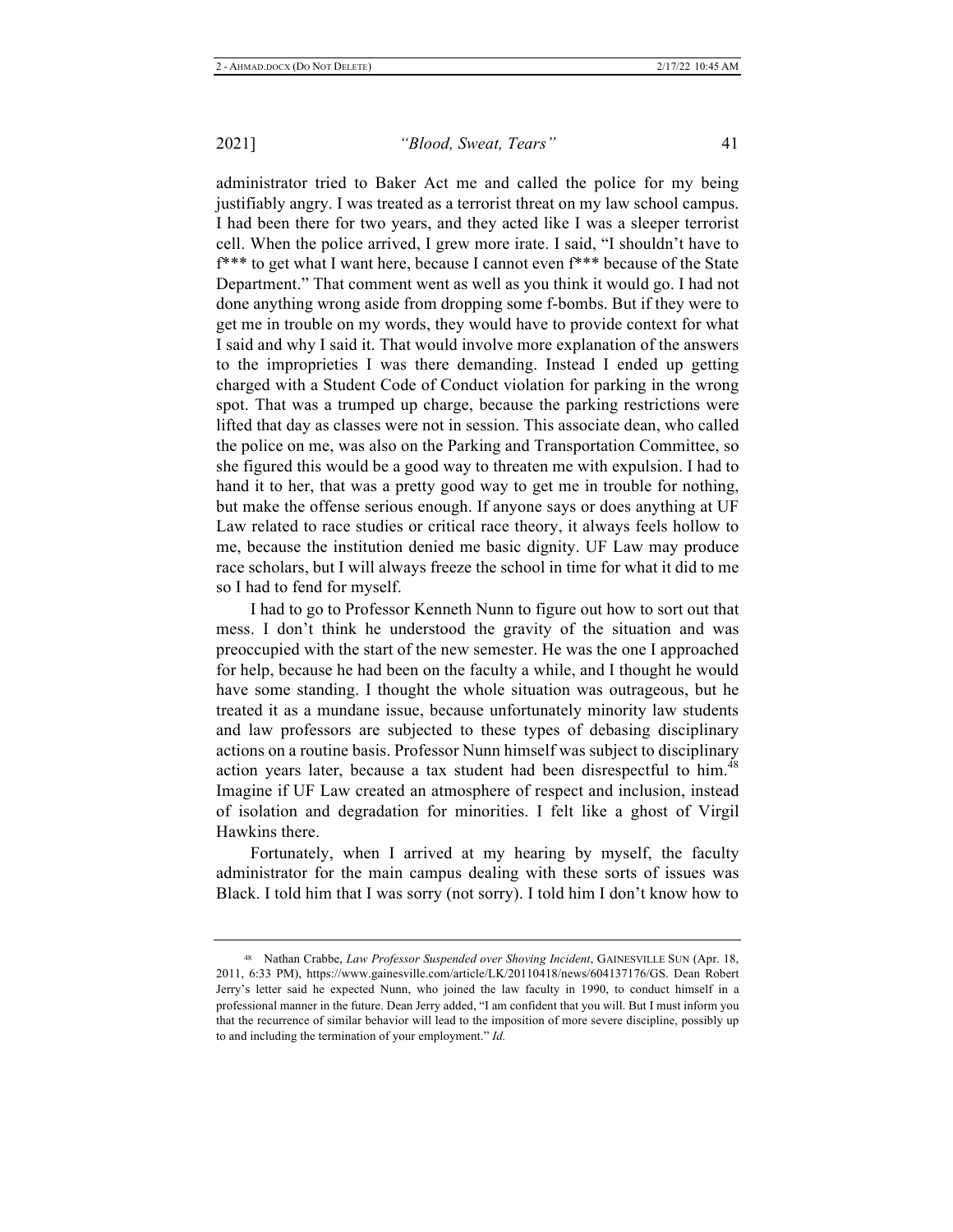deal with white people (but I did). I knew if I kept my mouth shut, all would be fine. I apologized again. I had worn white sweatpants with "USA" emblazed on the side with an American flag. It was the Summer of the 2004 Olympics. I figured if I wore the American flag, he wouldn't think I was a problem. I just acted like the hokey mall girl that I was and expressed my confusion as to what happened. He told me not to worry about it, and if there were no more incidents, it would be removed from my record in one year. The problem was I was charged with a Student Code of Conduct Violation for the parking violation, so I would have to report it to the Florida Bar and Colorado Bar when I applied, and I did without issue, because it was just a parking violation except there was more to it. When I had filed that Title IX complaint in 2018, I had asked for a letter to be put in my file that the parking violation was a mistake. My small hope for redress was a sky high ask for the university.

I decided between the hurricane, which had torn off parts of the roof on our family home, my dad's health, the State Department bullshit of Akmal's visa, and UF's fuckery, I would take classes back in Orlando, where my family was. I met with the assistant dean of student affairs to get paperwork signed and approved. I didn't have to explain my situation much. He was just concerned in helping me. I was surprised how helpful he was to me. At the end of the conversation, he mouthed that his family was originally Syrian, but had changed their names. He said his family didn't tell anyone their heritage, because they were afraid of the discrimination. He mouthed it, because he didn't want anyone to overhear. I almost fell out of my chair. There was a closet Arab working as an administrative dean. He made my semester transfer visit to Barry University as easy as apple pie. He even approved me to take a semester of online Spanish at UF, so I wouldn't have to pay higher tuition rates at a private law school. I thought what if I had complained to him about my concerns of the improprieties between the students and law professors. He wouldn't have called the police on a Virgil Hawkins Fellow. He wouldn't have filed a Student Code of Conduct violation against a Virgil Hawkins Fellow. But how would I know that the white administrative dean was actually Arab? He hid it so well that I was shocked. He would go on to be a president of a small college.

15 years after that incident, UF Law got around to hiring a Muslim woman law professor on its full-time faculty in 2019, which was a few months after Iranian-American Mori Hosseini assumed the position of Chair of the Board of Trustees of the University of Florida.<sup>49</sup> Once it became politically convenient, Muslims were welcomed, because after 2016, we were

<sup>49</sup> Margot Winick, *Mori Hosseini Elected Chairman of UF Board of Trustees*, U. FLA. NEWS (Mar. 23, 2018), https://news.ufl.edu/articles/2018/03/mori-hosseini-elected-chairman-of-uf-board-oftrustees.html.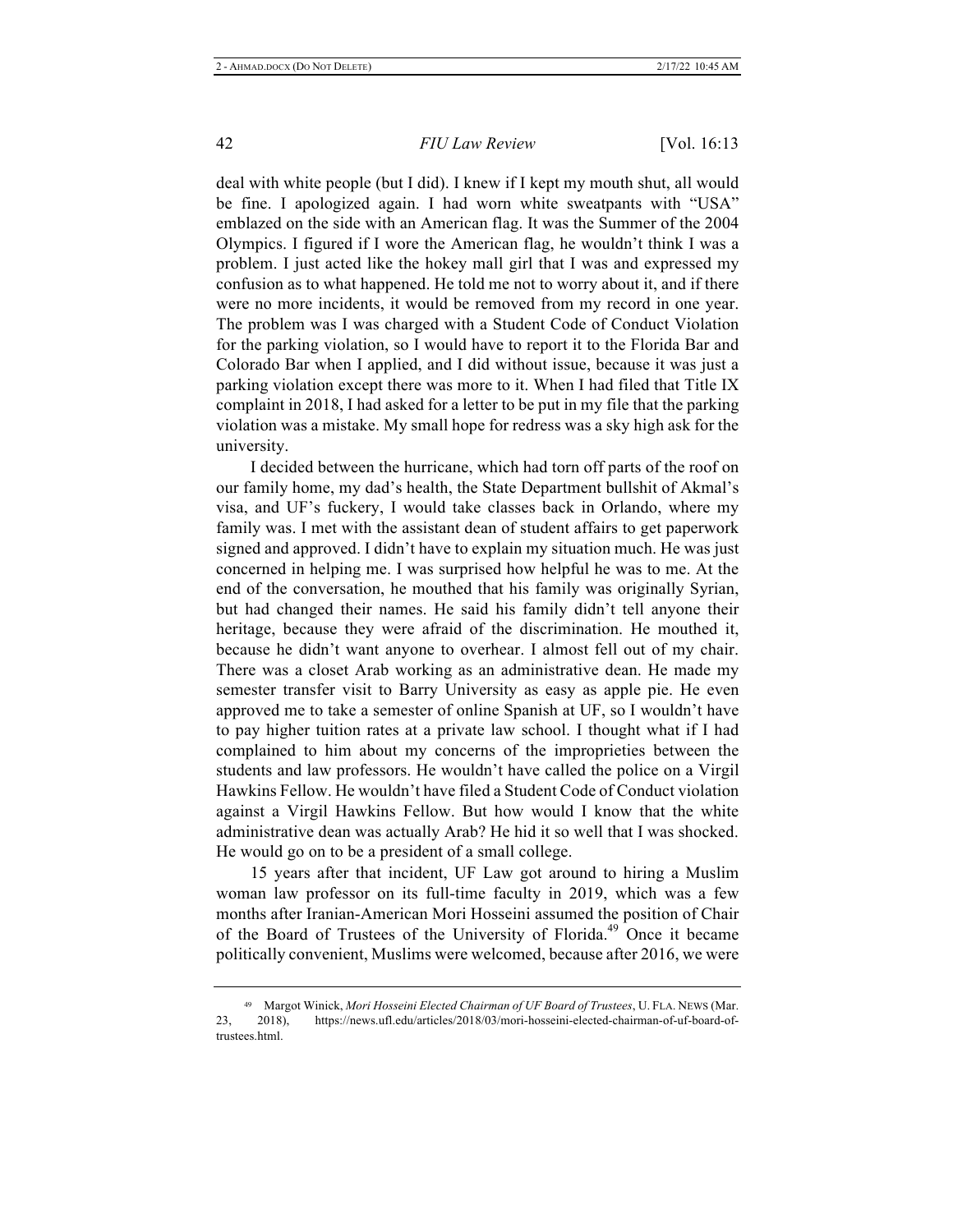a group that needed to be represented due to the spike in hate crimes.<sup>50</sup> Democrats lost power because they couldn't compete with Trump's hate mongering. Now they had to show they weren't like them. They were supposed to welcome us now.

UF has risen in the rank to twenty-first in U.S. News and World Report. The sudden rise in the rankings is due in part to the psychological safety that the new dean brought to the law school to allow for innovation. She was rigid and systematic in the changes she wanted. She wouldn't tolerate the usual nonsense. She created a new culture calling out the law review student editor who repeated words of a law professor describing her as "young and vivacious." She recalled how an alum in Orlando said that he didn't remember a dean with "legs like that."<sup>51</sup> In 2016, Joseph Little, an emeritus professor in his 49th year at Florida Law, described the climate at UF Law as the most distressing he had ever seen.<sup>52</sup> From afar, I enjoyed how all the dinosaurs on the faculty were distressed. When I was in law school there, I thought of the third floor of Holland Hall, where the faculty offices were located, as a mix between a brothel for good grades and a geriatric ward for those missing out on the action. It was safe to speak now. If they could handle what the dean had to say, they can handle what I have to say.

#### *D. #FreeAafia*

The incident in law school reminded me of the other incident I had gotten in trouble in middle school, which, however, went unreported to the middle school principal. My sixth grade teacher had more sense than the associate dean of my law school. My parents didn't find out about my disrespectful actions. My friends, who were in the class, still bring it up as reflection that I was always a troublemaker from the start. Brazen, but unsuspecting in my insubordination. I had written on a note to a friend in 6th grade history class, "This class f\*\*\*s."

The teacher intercepted the note and spoke to me after class. He didn't report it to the principal. I was the one who he took outside to gently reprimand, because he knew I wrote it. Nothing happened to the white girl,

<sup>50</sup> *See* Clare Foran, *Donald Trump and the Rise of Anti-Muslim Violence*, THE ATLANTIC (Sept. 22, 2016),

https://www.theatlantic.com/politics/archive/2016/09/trump-muslims-islamophobia-hate-crime/500840/.

<sup>51</sup> Jack Stripling, *As U. of Florida Law Dean Calls Out Sexism, Her Rankings-Driven Regime Comes Under Fire*, CHRONICLE HIGHER EDUC. (Oct. 12, 2016),

https://www.chronicle.com/article/as-u-of-florida-law-dean-calls-out-sexism-her-rankings-drivenregime-comes-under-fire/?cid2=gen\_login\_refresh&cid=gen\_sign\_in.

<sup>&</sup>lt;sup>52</sup> *Id.* Little said, "It's the personality of the dean. She's a controller, and is not willing to accept the fact that other people are important and are respected. I would like to see the dean leave as soon as possible." *Id.*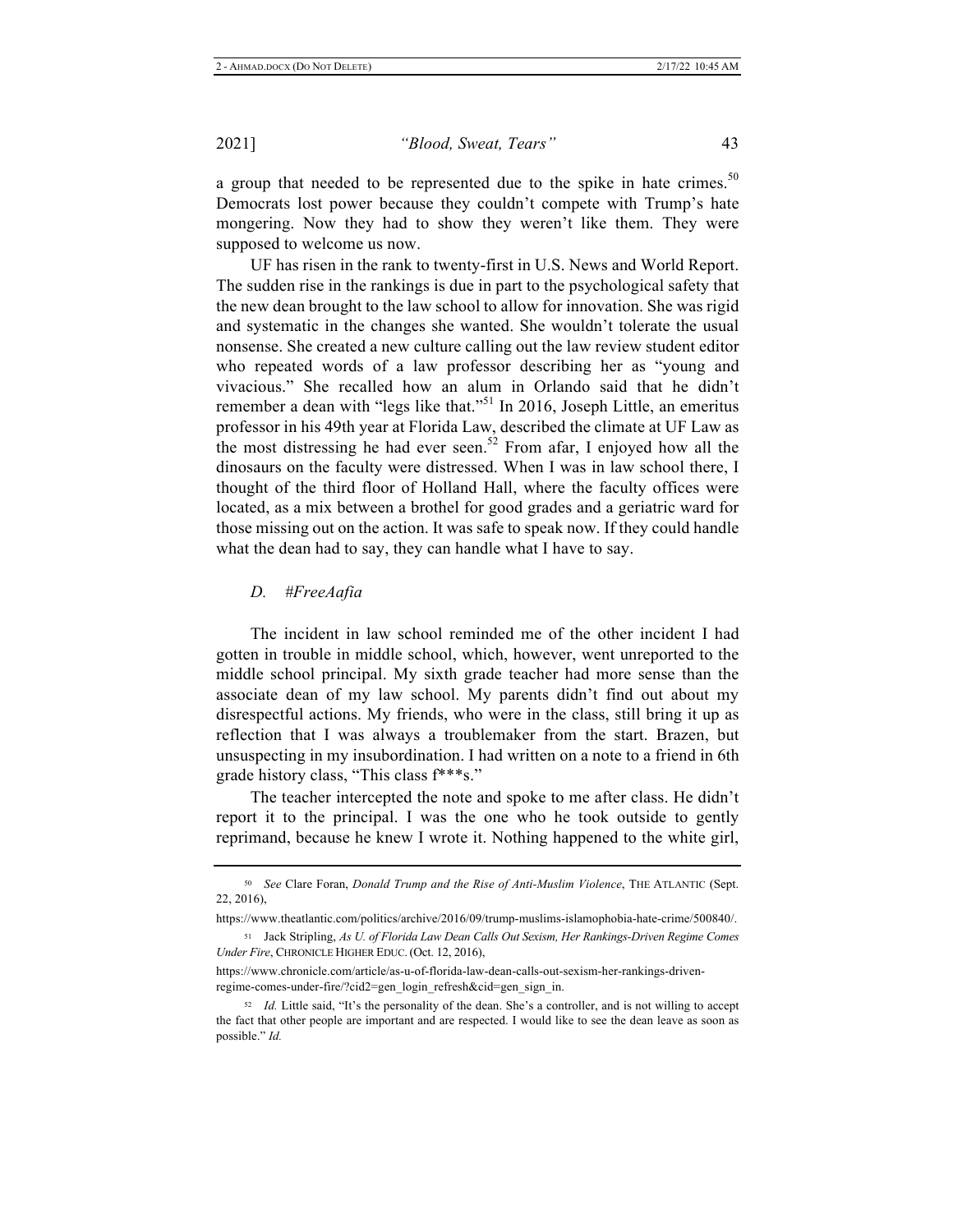who I wrote the note to. It would cost me the history award. I thought history was all messed up because World History was given from a Eurocentric viewpoint as if the rest of the world never existed, so people like me were made to feel invisible as if our people had not contributed to civilization. Between sixth grade and law school, there were a number of institutions, situations, and classes that I thought were f\*\*\*ed, but I learned to keep that to myself.

Before the UF Law incident, that was the closest I had come to getting in trouble before. I was super careful after that, but I also stopped applying myself as hard in my class. I did what was necessary to get A's in middle school and high school, but I never bothered to get the best grades in the class, because I would rather spend my time writing or sitting on the internet. They say the internet is where you get radicalized.<sup>53</sup> I wouldn't call it radicalized as much as disenchanted and disgruntled with the state of world affairs.

I'm fairly certain I had a normal upbringing. It was what was normal to me. I was never lacking much. I did, however, want an older sister. Someone to look up to. I found one. She served as a mentor for setting up a newsletter for Muslim girls and young women in the mid-1990's. I don't know who the actual readers were. It was *Muslim Girl* without lipstick and eye shadow tutorials.<sup>54</sup>

I would never meet my newsletter editor for *SABIRA*, but I would chat with her on the phone and email regularly. I told her my parents were annoyed I didn't want to be a doctor. I was afraid of blood. Sickened by its sight. I told her I could never be a doctor, because the sight of blood makes me sick. She said she had that same fear. And she wasn't becoming a medical doctor either.

She taught me the power of community organizing, respecting people and working with people as they are and where they are.

I told her, "People are so frustrating." She would say, "It's okay. Just keep doing the work, and everything comes from Allah."

I didn't complain much after that to her, because I saw her as the smartest and most brilliant woman I would come in contact with—*ever.*

After she left, I lost so much hope. She wasn't gone in the sense of gone, but just disappeared.

I still think of her constantly. Through some pangs of guilt that I could do nothing for her. Or through the guilt of my constantly not doing anything for anyone but myself. It's my coping mechanism.

<sup>53</sup> *The Daily Show: Dalia Mogahed – Understanding American Muslims and the Media's Coverage of Terrorism* (Comedy Central television broadcast Jan. 7, 2016).

<sup>54</sup> MUSLIM GIRL, https://muslimgirl.com/ (last visited July 20, 2021).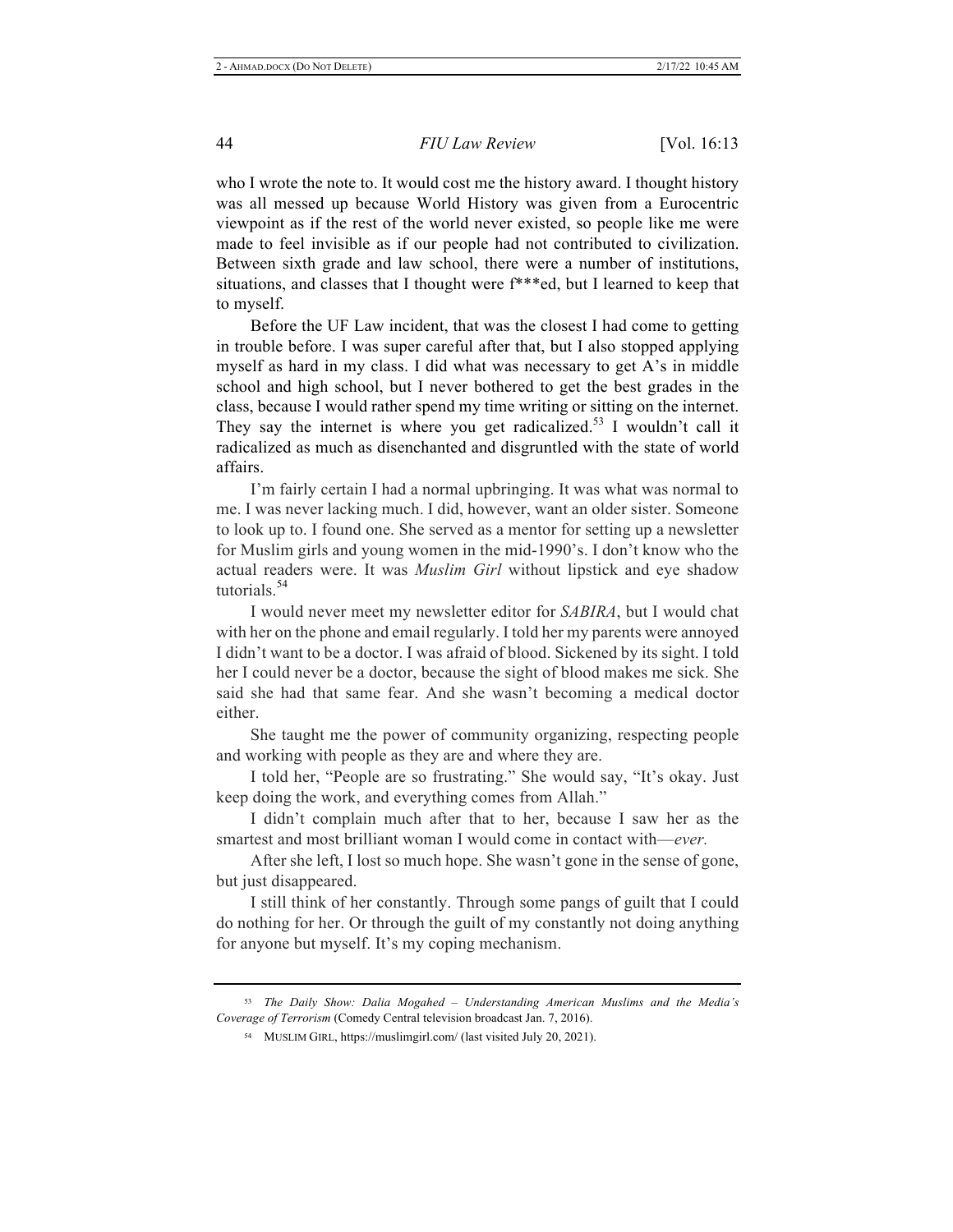If she didn't care for the ummah she could have what I have. Why would you care for those Muslims? The ones who are dying from hunger. The ones sitting in concentration camps. The ones in countries drowning under the weight of IMF loans. She would end up leaving the United States because she couldn't get a proper job with a Ph.D. in neuroscience. Isn't that the failure of higher education? Or more the forces of capitalism that produce Ph.Ds without job prospects?

I would have long commutes back and forth from Orlando to Gainesville on the weekends in law school, from Aurora to downtown Denver in the daily winter snowstorms, Fairfield County to Westchester County at my first academic gig, and before the pandemic when I would spend half my day on the road going to work and shuttling three kids. Wherever I went I would think about her. Rack my brains on what I could do. I would write letters to law professors who worked on Innocence Projects with no response.

"You're like an Uber driver," my mother said.

"No, I'm like a truck driver. Uber driver gulliyah kaat tha. Meh poorah shahair pirthee." [The Uber driver cuts a few alleys. I drive all around the entire city.]

Globetrotting is dangerous. Especially as a Muslim woman. If I would hear about some distressed place. I would have a sudden and immediate urge to go there. I wanted to go to Mauritania to study. I was told women cannot go. I was told Syria was better. I went there instead.

My mentor had wanted to go to Bosnia in the middle of the ethnic cleansing campaign against Muslims, because she was awarded a fellowship to go there. She didn't. She now sits in Fort Worth cut off from the outside world.

The first time I encountered her as a Muslim woman academic in middle school, I was completely mesmerized. I didn't know you could have a career as a desi woman aside from being a doctor. She had completed her undergraduate degree in MIT and was working on her doctorate at Brandeis University. I wrote articles and helped with layout. It was a way to share about the relief effort of humanitarian organizations. In the 1990's, Aafia was a reckoning force as a Muslim activist, campaigning for Afghanistan, Bosnia, Chechnya, and other places.<sup>55</sup> She was especially affected by graphic videos of pregnant Bosnian women being murdered.56 She wrote emails, held fundraisers and gave impassioned speeches at her local mosque.<sup>57</sup>

<sup>55</sup> Declan Welsh, *The Mystery of Aafia Siddiqui*, THE GUARDIAN (Nov. 23, 2009), https://www.theguardian.com/world/2009/nov/24/aafia-siddiqui-al-qaida.

<sup>56</sup> *Id.*

<sup>57</sup> *Id.*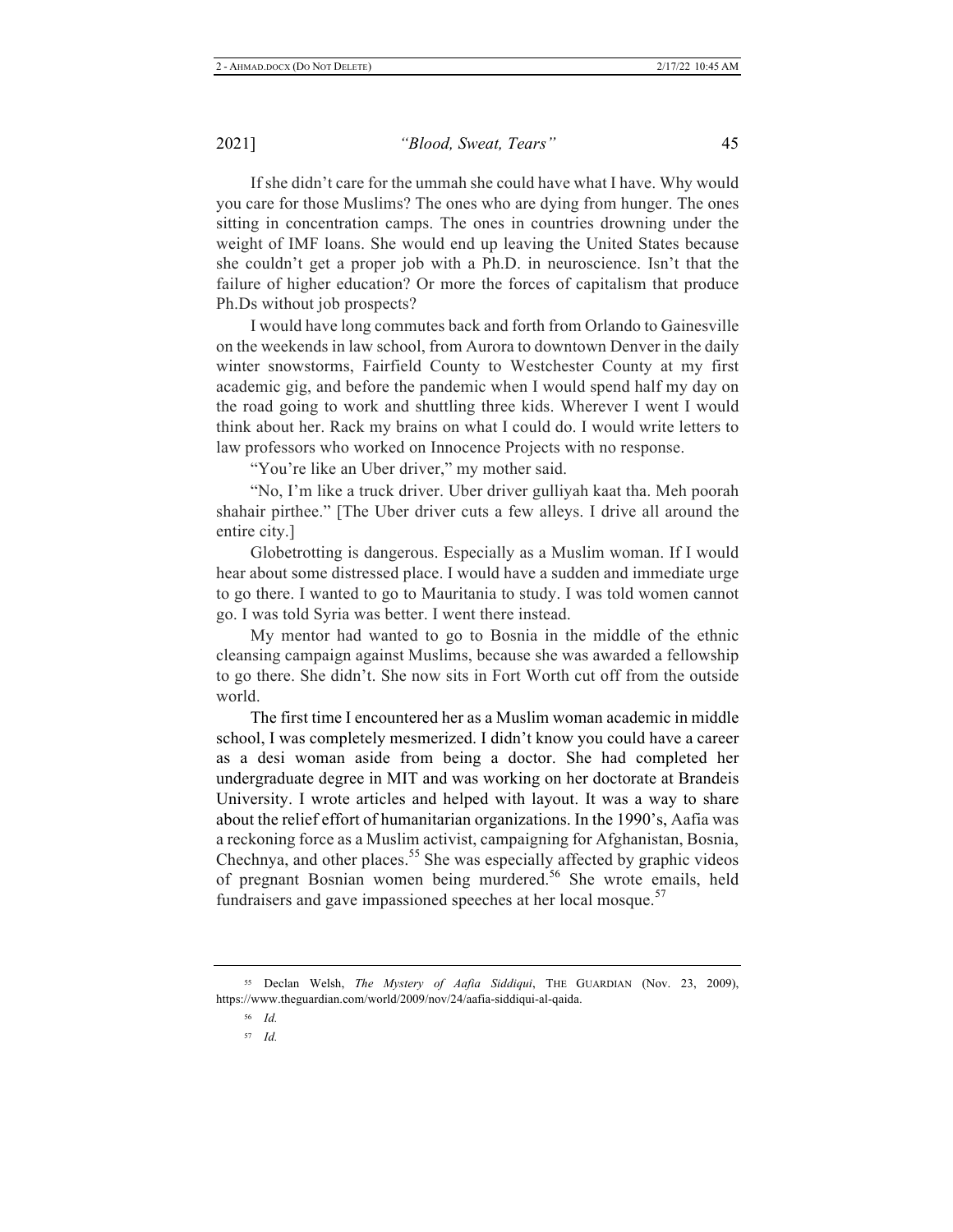When I went off to college and beyond, I had lost touch with Aafia, who had since gotten married and had some children. She was still looking for an academic job after she finished her Ph.D., but as a foreign national from Pakistan, she would have a hard time. The FBI claimed she was plotting 9/11 in the summer of 2001, because a driver, who later turned into an informant, said he saw her in Liberia delivering diamonds to finance the attacks.<sup>58</sup> Those who know Aafia said she was in Boston that June as "a 29-year-old mother of two, consumed, like other Boston moms who volunteer or work outside the home, with the minutiae of everyday life."<sup>59</sup> She was said to distribute Qurans to inmates at local mosques in the area and host play groups in her Roxbury apartment outside of Boston. $60$  She would take her sister Fowzia's child into her care as Fowzia completed a fellowship in neurology at Brigham and Women's Hospital.<sup>61</sup> She would do grocery shopping and cook for her children and husband, an anesthesiologist at Brigham and Women's Hospital.<sup>62</sup> That was Aafia's life in nutshell. Running around doing errands, cooking, cleaning, mothering, visiting the mosque, doing community service, sending emails, and writing articles. Essentially, how I pass my summers now as a professor. She wasn't plotting 9/11.

The next thing I would hear in news reports was that she was reported missing.<sup>63</sup> I remember when I heard she went missing in 2003. I was in my first semester of law school. It was a total waste. The time of law school. I had only a couple classes that would peak my interest. Human Rights Watch and her lawyers checked up on her in 2010 when she was falsely convicted of numerous crimes in the U.S. District Court in the Southern District of New York. I didn't want to end up like her under some trumped up conspiracy. Muslims are always one degree away from conspiracy and entrapment in research and academia.<sup>64</sup> I tore up all my notes and newsletters. I didn't want any evidence of my ties with a Muslim humanitarian worker, which was synonymous with being Islamic terrorist. When my parents made me clean out my papers from their home a few months back, I spotted my application to UC Berkeley, where I had listed my work with SABIRA on my high school extracurriculars. I guess I hadn't destroyed all the traces of my newsletter

<sup>58</sup> Glenn R. Simpson, *U.N. Ties Al-Qaeda Figure to Diamonds*, WALL STREET J. (June 28, 2004, 12:01 AM), https://www.wsj.com/articles/SB108837581640748659.

<sup>59</sup> Katherine Ozment, *Who is Afraid of Aafia Siddiqui?*, BOS. MAG. (May 15, 2016, 3:43 PM), https://www.bostonmagazine.com/2006/05/15/whos-afraid-of-aafia-siddiqui/.

<sup>60</sup> *Id.*

<sup>61</sup> *Id.*

<sup>62</sup> *Id.*

<sup>63</sup> *Id.*

<sup>64</sup> OMNIA, *Hajer Al-Faham Finds American Muslims Are Under Watch, Even in Research*, PENNTODAY (May 10, 2021), https://penntoday.upenn.edu/news/hajer-al-faham-finds-americanmuslims-are-under-watch-even-research.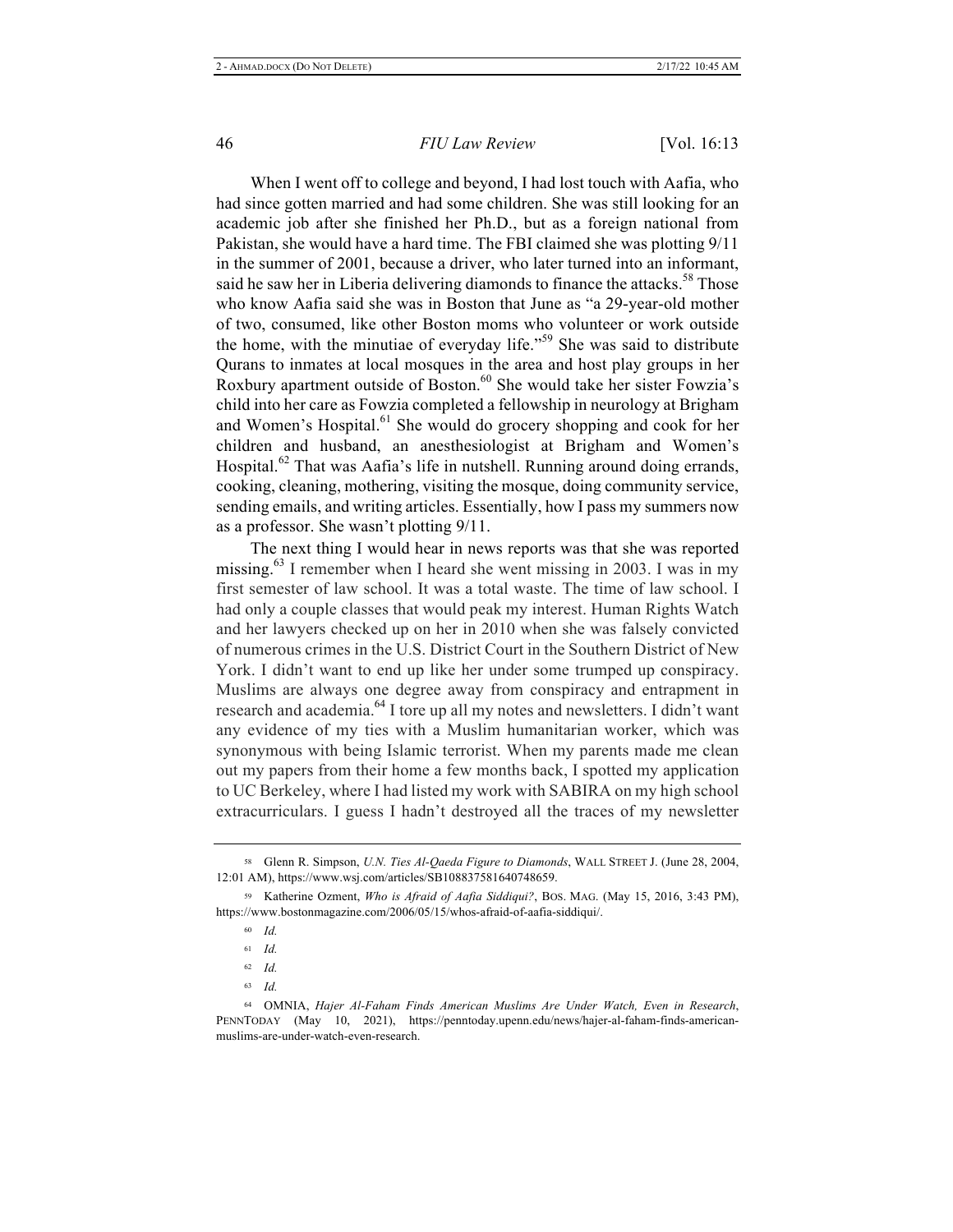2021] *"Blood, Sweat, Tears"* 47

writing. Anyone who went to a mosque would have contact with Muslim humanitarian workers, who came to raise awareness of the plight of Muslims overseas. Every Muslim is viewed with an eye of suspicion. Aafia would then go on to have the notoriety of being a female detainee at the Bagram military detention facility in Afghanistan based on eyewitness reports.<sup>65</sup> She refused to participate in the trial.<sup>66</sup> Critics argue she was not afforded a fair trial and had been previously tortured and sexually abused.<sup>67</sup> Aafia's health, wellbeing and incarceration weigh on me constantly. There have been efforts to repatriate her back to Pakistan in exchange for the Shakil Afridi, the doctor who worked to capture Osama Bin Ladin through a polio campaign of testing DNA. In 2019, a Pakistani lawyer, Dawood Ghaznavi, wrote a book, *Aafia Unheard* after scouring the legal records in her case, arguing that she was not given a fair trial.<sup>68</sup> In 2021, efforts at repatriation of Aafia started again.<sup>69</sup> Former U.S. Attorney General Ramsey Clark's description of Aafia's case as *"the worst case of individual injustice"* he had ever seen.70 Mauri

On a hot summer morning [in 2008] a team of four Americans – two FBI agents and two army officers – rolled into Ghazni, a dusty town 50 miles south of Kabul. They had come to interview two unusual prisoners: a woman in a burka and her 11-year-old son, arrested the day before.

Afghan police accused the mysterious pair of being suicide bombers. What interested the Americans, though, was what they were carrying: notes about a "mass casualty attack" in the U.S. on targets including the Statue of Liberty and a collection of jars and bottles containing "chemical and gel substances."

At the town police station the Americans were directed into a room where, unknown to them, the woman was waiting behind a long yellow curtain. One soldier sat down, laying his M-4 rifle by his foot, next to the curtain. Moments later it twitched back.

The woman was standing there, pointing the officer's gun at his head. A translator lunged at her, but too late. She fired twice, shouting "Get the fuck out of here!" and "Allahu Akbar!" Nobody was hit. As the translator wrestled with the woman, the second soldier drew his pistol and fired, hitting her in the abdomen. She went down, still kicking and shouting that she wanted "to kill Americans". Then she passed out.

Yet only the narrow circumstances of her capture—did she open fire on the U.S. soldier?—are at issue in the New York court case. Fragile-looking, and often clad in a dark robe and white headscarf, Siddiqui initially pleaded not guilty, insisting she never touched the soldier's gun. Her lawyers say the prosecution's dramatic version of the shooting is untrue. Now, after months of pre-trial hearings, she appears bent on scuppering the entire process.

During a typically stormy hearing [in 2009], Siddiqui interrupted the judge, rebuked her own lawyers and made strident appeals to the packed courthouse. "I am boycotting this trial," she declared. "I am innocent of all the charges and I can prove it, but I will not do it in this court." *Id.* 

<sup>66</sup> Benazir Shah, *The Silence of Aafia Siddiqui*, ALJAZEERA (July 16, 2015), https://www.aljazeera.com/features/2015/7/16/the-silence-of-aafia-siddiqui.

<sup>67</sup> El-Hajj Mauri' Saalakhan, *A Shocking Report on Aafia Siddiqui*, NAT'L COAL. TO PROTECT CIVIL FREEDOMS, https://www.civilfreedoms.org/?p=17243 (last visited July 20, 2021).

<sup>68</sup> *See generally* DAWOOD GHAZNAVI, AAFIA UNHEARD: UNCOVERING THE PERSONAL AND LEGAL MYSTERIES SURROUNDING FBI'S MOST WANTED WOMAN (2019).

<sup>69</sup> Mansoor Ali, *JI Emir Urges Govt to Take Steps for Release of Aafia*, THE NATION (Apr. 21, 2021), https://nation.com.pk/21-Apr-2021/ji-emir-urges-govt-to-take-steps-for-release-of-aafia.

<sup>70</sup> Saalakhan, *supra* note 67.

<sup>65</sup> Welsh, *supra* note 55. The Guardian reports: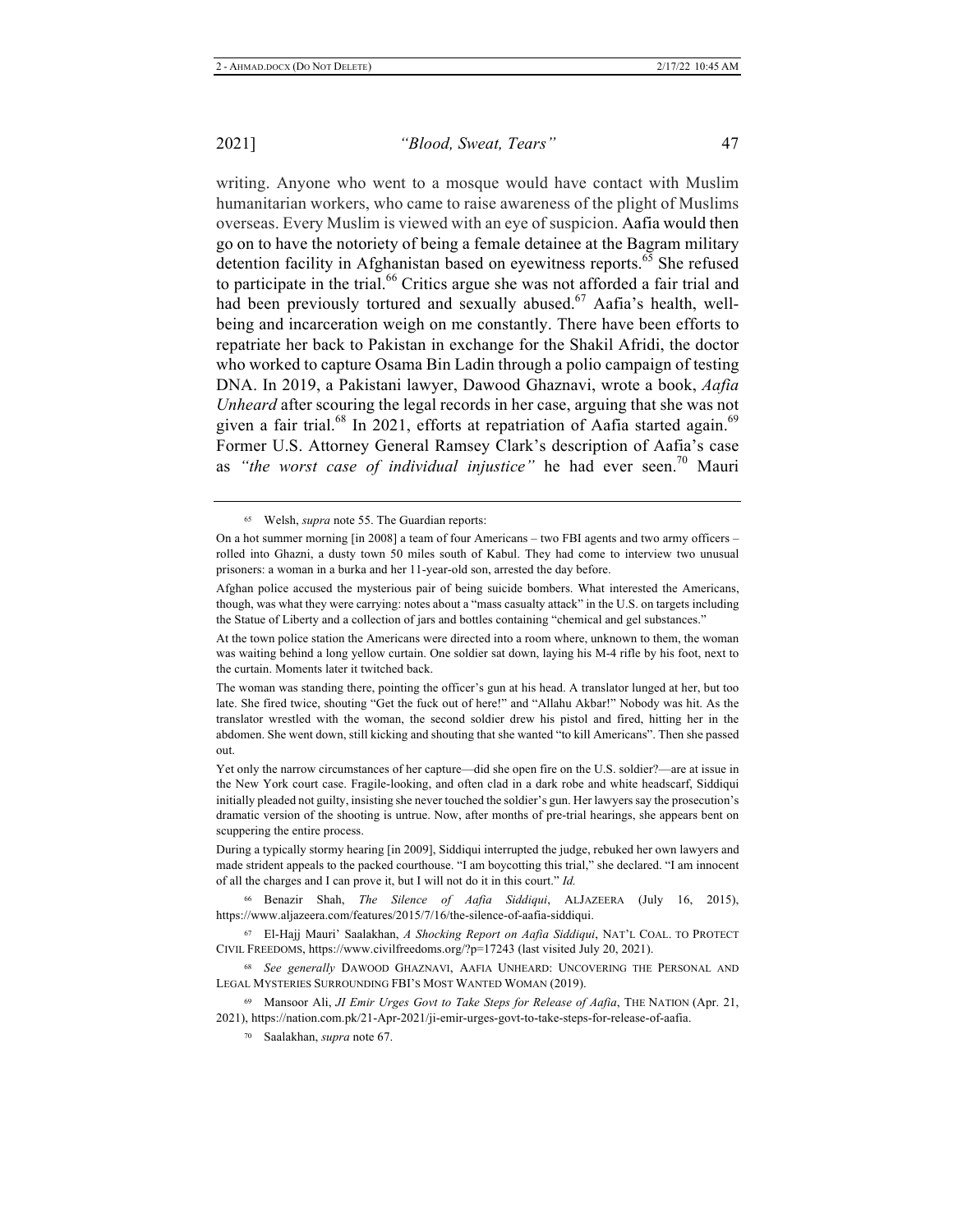Saalakhan of the Aafia Foundation organized a five city mobilization the fall of 2021 in Houston, Dallas, Boston, New York, and Washington, D.C. to raise awareness of her case. The Pakistani consulate even found a Texasbased attorney, Marwa Elbially, to take on her case. The Council of American Islamic Relations organized a national lobby day for Dr. Aafia Siddiqui in November 2021. Aafia was there in prison all these years neither languishing nor ruined, but a symbol of the brute force trauma and torture of the U.S. imperial plan through the War on Terror.

### *E. Hijab Fragility: "I have to inspect for neurotransmitters"*

In 2012, I thought studying for a bar exam with an eighteen-month old and then having a mass shooting in the Aurora theater occur across the library from where I studied was hard. That was until I found out I wouldn't be able to sit for the MPRE in Colorado with hijab. I had this doubt emerge when I was asked to go to a private room (a public women's bathroom with people coming in and out) for inspection for "neurotransmitters" when I took the actual Colorado bar exam in July 2012. The female proctor then made an announcement over the loud speaker to everyone in the testing area that head covering is not allowed without prior approval to all test takers. I was the only one wearing a headscarf. She told me she would make an exception for me, but I would have to get checked each time that I left and reentered. Like if you are stressed for a test, being singled out in the whole testing area never helps.

Since I had already taken the Florida Bar exam, I didn't think twice about the hijab issue or think it would be an issue. The Colorado proctor was so brilliant she didn't know neurotransmitters are naturally occurring in the brain. She meant audio-transmitters. Some people are so dumb, I won't bother to correct them. I was so furious, but I know I couldn't contest too much. I would hate to be kicked out of the exam.

Six and a half years earlier, I sat for the Florida Bar Exam with my hijab, and no one batted an eyelash. And Florida is fairly backwoods. So, when I went to re-take the MPRE, which is the ethics exam, I read all the fine print. I had already taken the MPRE seven years ago, but the score expired, so I had to take it again. And then I saw the rule that the MPRE doesn't allow head covering for religious reasons. I was dumbfounded. I called the NCBE and they told me I could take off the headscarf when I walked into the exam. I never felt so helpless professionally. I remember the day before just sobbing at my desk that I have to undergo this shit. I remembered having to send my son to daycare so I could study for the bar exam and the junk MPRE. And all of that would be for waste. I collected myself and called the national office of Council of American Islamic Relations (CAIR) late that afternoon. Two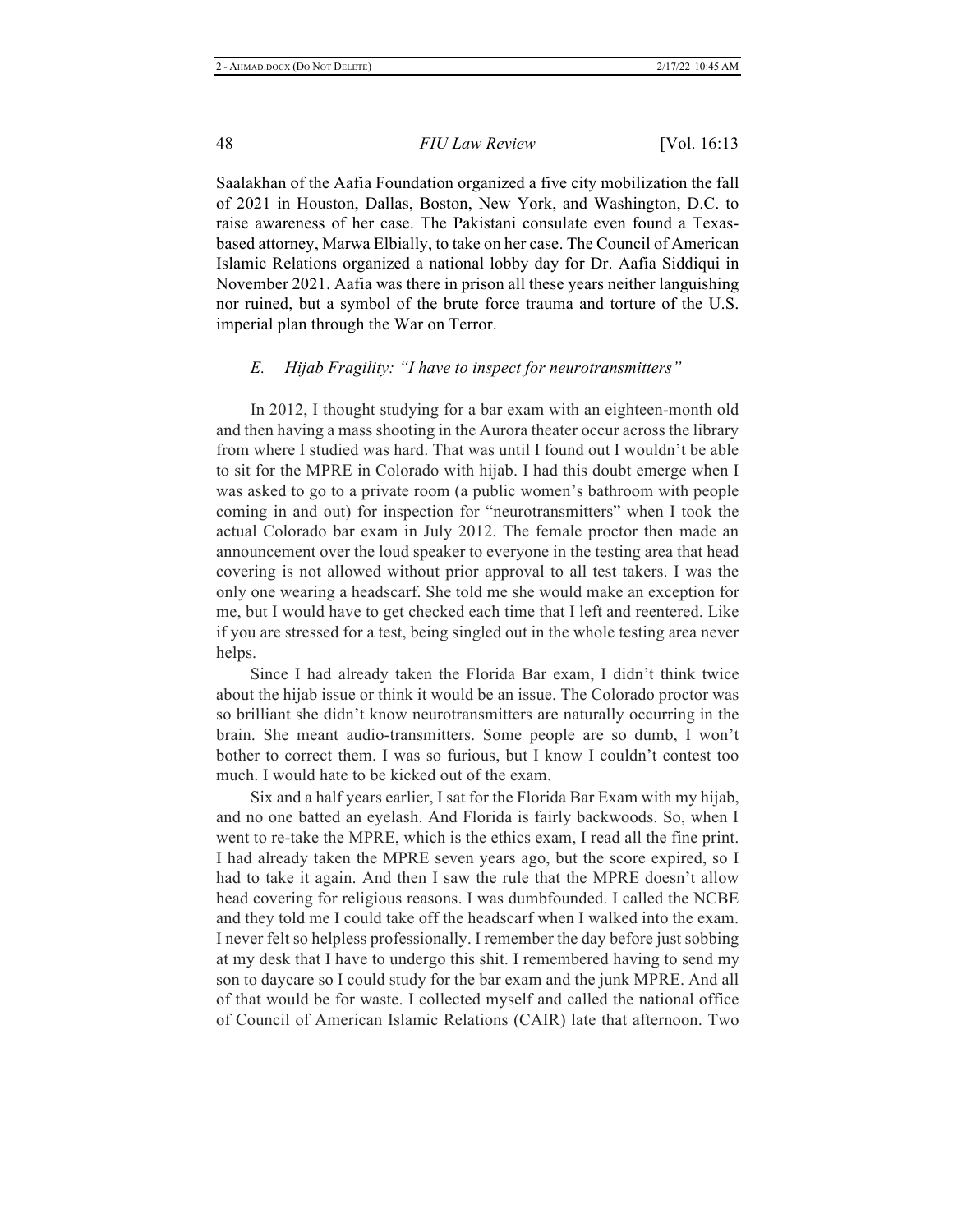attorneys from CAIR National called the NCBE in Iowa to straighten it out. They argued that the U.S. passports allow Muslim women to wear religious head covering. They said that if national security carves out an exception for religious accommodation, the NCBE should as well. I was so stressed that I had to have this choice between studying and being away from my son to study and then being told I wasn't allowed to wear the hijab. I never felt so helpless as an attorney. The National Conference of Bar Examiners updated its rules the following year to allow for religious covering. Even the most basic shit was such a struggle.

When I had taken the Colorado Bar Exam, I would walk in and out for two days with my head down to avoid eye contact to avoid having to have a head inspection like I was arriving at Ellis Island. That's what it feels like I have to enter the profession with my head down because the law was not meant for people like me. I have to keep my head down as all these laws are passed to limit my rights. During the pandemic, I learned that going through hardship and adversity became an advantage. I was more easily able to overcome because I had the adversity advantage.<sup>71</sup> People questioned how I surfaced as a political organizer, like how I learned what I did. I was a protégé of Aafia, but I was also careful, too careful, because of the possibility of being misunderstood, misdirected, misplaced, and misaligned. I saw a lot of people grow disenchanted and weary of how much they have to silently endure, especially among our own.

# **III. ON BECOMING AN ACADEMIC**

In modern Muslim societies women who seek university degrees and jobs and who invest a large part of their energies in strictly individualist aspirations conjure up, in a whole inventory of symbolic images, the ghosts of women of the pre-Islamic Arab aristocracy, ghosts that have never been definitively buried.

– Fatima Mernissi<sup>72</sup>

As a hijab-wearing Muslim woman of mixed Pakistani and Indian descent, my path to the academy was not easy. Yet the first volume of *Presumed Incompetent* was my game plan.73 When I first read the early

<sup>71</sup> *See generally* PAUL G. STOLTZ & ERIK WEIHENMAYER, THE ADVERSITY ADVANTAGE: TURNING EVERYDAY STRUGGLES INTO EVERYDAY GREATNESS (2008).

<sup>72</sup> FATIMA MERNISSI, BEYOND THE VEIL: MALE-FEMALE DYNAMICS IN MODERN MUSLIM SOCIETY 85 (rev. ed., 1987).

<sup>73</sup> PRESUMED INCOMPETENT: THE INTERSECTIONS OF RACE AND CLASS FOR WOMEN IN ACADEMIA (Gabriella Gutierrez y Muhs et al., eds., 2012).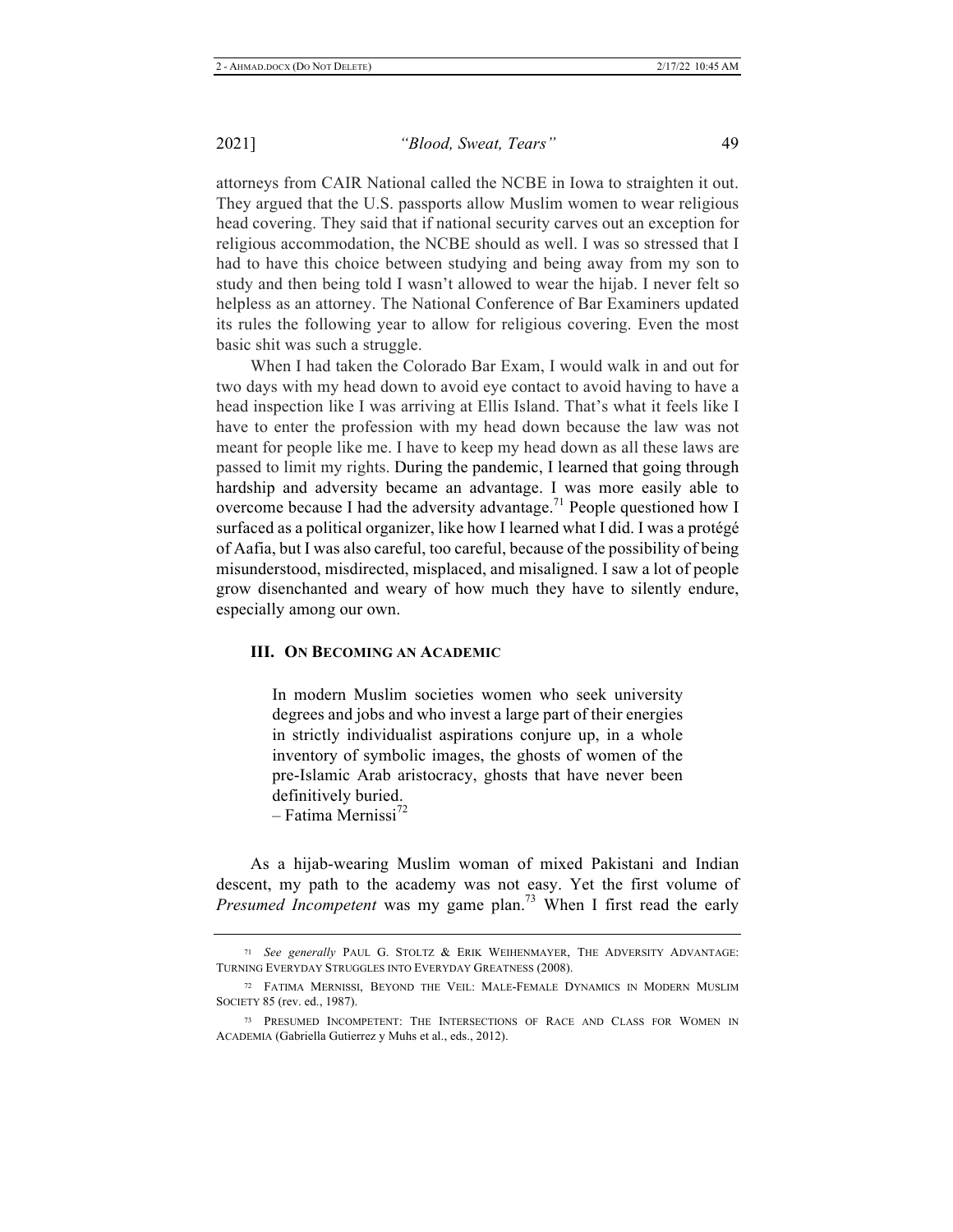chapters, the pain was debilitating. There was no catharsis. It was a deep pain that took me months to shed. In fact, I threw the book in the back of my closet. I didn't want to read anymore. I didn't want to hear anymore. I had seen and heard enough. As someone thinking about joining the academy, I was shocked and hurt that my aspirational profession of being a law professor had in store for me. I was frustrated that these brilliant and vibrant women would also battle the same type of racism that I had encountered. In retrospect, my path to become a law professor was not a difficult considering my background. I simply never gave up.

I was selected as a recipient of the Student Scholar Program from LatCrit. I had come in second place so the organizers offered to reach out to my law school, UF Law, to see if they would sponsor me. I turned them down, because I didn't want anything from the law school that had given me so much heartache. I also didn't want to travel as I was pregnant again. I also didn't want to show up to an academic conference pregnant, because I didn't want to be looked down upon for not taking my career seriously. Most of all, I didn't want to end up on bedrest again and stuck in the hospital for weeks on end, which is exactly what happened. But this time thankfully it was me and not the baby.

#### *A. Preeclampsia Round 2*

On New Year's Day 2014, I was strapped with a fetal monitor in a hospital bed worried that I would flunk the pee test again as doctors said, "spilling protein." My life and that of my unborn child lay in the balance of a urinalysis test. And as I listened to the beep-beep of the heart monitor, I grew nervous as to how I could find myself in this situation again. I thought maybe I should've listened to the doctor who told me not to have any more children. And I looked at the concern in my husband's eyes and thought about the questions swirling through my three-year-old son's head. The doctor ordered me to take bed rest for the rest of my pregnancy. And with the trouble that I have with following directions and doing as I'm told, I listened. I researched all the ways to fix my blood pressure to achieve better lab results. I didn't actually care about having better blood pressure. I just wanted better lab results. I didn't want another wire baby. I wanted to go home with the baby, not have the baby lay in a tray in the hospital for over a month. I hated the thought of another tray baby.

After the New Year's Day hospital visit, my mother told me to come to Orlando immediately from Denver, because if I had to go to the hospital again and have the baby be in the neonatal unit or if I was admitted to long term medical care, I would be shorthanded. My husband had been in the last semester of his dental program. And my son was three years old. I listened to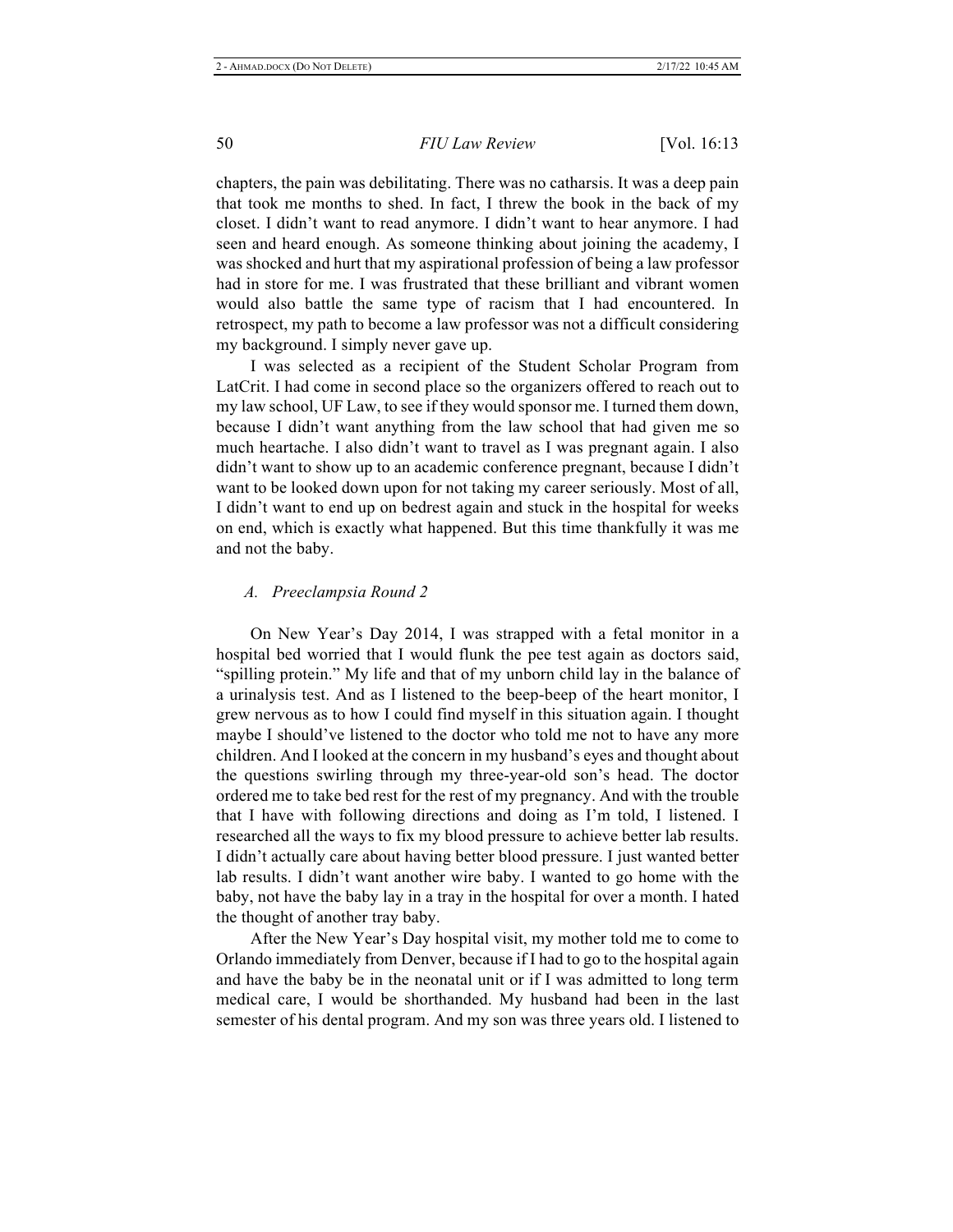my mom. I flew home with my son. As I landed in the airport in Orlando, I got a voicemail for an interview for professor position with a Florida law school. Going to a job talk at eight and half months pregnant was a joke especially since I was supposed to be on strict bed rest. The whole time I was at the interview dinner, I worried about which side of the table to throw up on because of the nausea from all the nerves and heartburn from all the South Indian food at the interview dinner. I didn't get that job.

Two and a half months later, the listening and following directions worked.<sup>74</sup> Strict bed rest minus the job talk. I delivered a happy and healthy baby by C-section on my due date. Seven pounds, fourteen ounces. Everyone was happy, especially me.

By the time I brought the baby home, though, I had all but abandoned my dreams of becoming a law professor. I thought if I could just have this one healthy baby I will be good for the rest of my life. I ended up still applying to fellowships and visiting assistant professor jobs nationally. My husband encouraged me and said we would move if we could. One day as my son was about to come back from pre-school, and as my daughter was sleeping, I saw the posting for the Visiting Assistant Professor of Environmental Law at Pace Law School in White Plains, New York. There were so many typos in my cover letter as I hurried to dash it off before my son came home from preschool. I knew nothing of the school except that I had heard Nicholas Robinson speak at Denver, where I had completed my Masters in Law two years earlier. When I was selected for the position, my only thought was how someone at an Ivy League may have a broken heart. If they made a mistake hiring me, it was too late for them to take it back. I gave notice to the oil and gas company I was working for after the first Pace interview that I would not be returning after maternity leave. I quit my job before I received official word from Pace. My boss in Denver cleaned out my office as it was hard for me to travel.

When applying to Barry, I was more methodical. I spent 4 hours in the Bethel, Connecticut Starbucks drafting my cover letter. I had been meeting professors over time from there. I needed to make my way back home. I missed the rain in Florida. Its intensity. The rumble of the clouds. The thunder of the waves. The sheen of the sand.

<sup>74</sup> *See generally* Lana K. Wagner, *Diagnosis and Management of Preeclampsia*, 70 AM. FAM. PHYSICIAN 2317, 2317 (2004) ("[E]arly detection [], careful monitoring, and appropriate management [of preeclampsia] are crucial…in [preventing mortality related to this disorder].").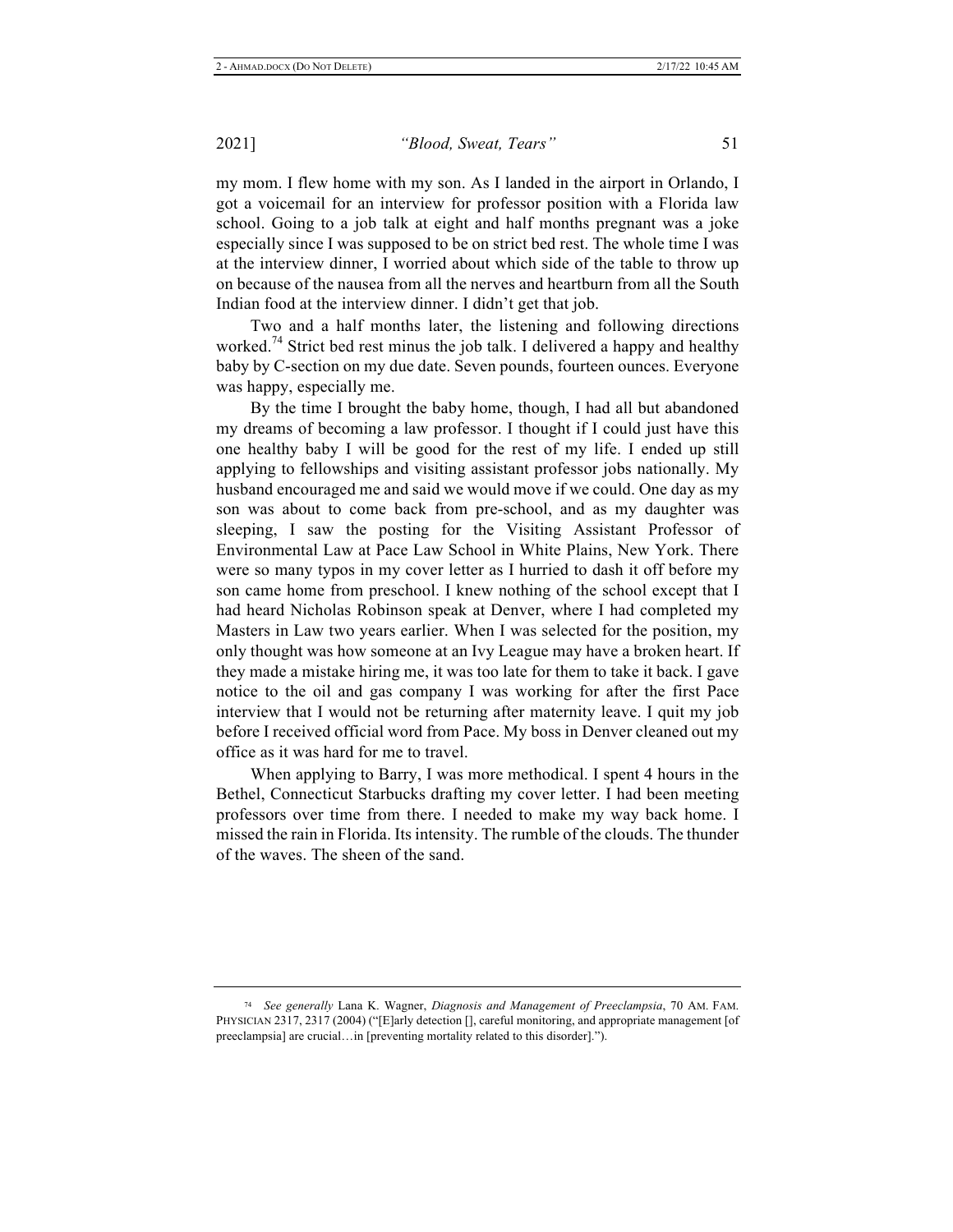# *B. Presumed Incompetent*

Baby three has arrived as I was on the tenure track courtesy of the Post-Trump haze.75 The second edition of *Presumed Incompetent* was released right as the pandemic started. As I read it, I knew I couldn't be as chill as I had been before. Reading story after story, I grew more stoic and knew that the institutions, the forces, the people, the legal academy, and the Muslim community more broadly had to accept me and handle the truths I spoke. They had to change to accept me. I wasn't going to allow myself to be small so they felt comfortable.

My husband stood in the doorway of the master bedroom where I was folding clothes. I had grand plans to finish folding laundry.

"*Presumed Incompetent* is here."

"Huh?"

"*Presumed Incompetent*," he repeated slowly holding up the book. He knew I had thrown the first edition in the back of the closet. I told him it was such a crap book and becoming a professor was a total pain in the ass. I had pre-ordered *Presumed Incompetent II* months earlier, so I had forgotten about its release.

And I looked up at him as he handed me the book and walked away. I left the pile of laundry and started reading the book ferociously on the back porch. I realized I was reading too fast to really digest it. When I received the first edition of *Presumed Incompetent*, I opened up the package with enthusiasm. After I read the first three chapters, I buried it in the bottom of my closet. The *Presumed Incompetent* series was a life vest for women of color in the academy. The books, the authors were life vests keeping us afloat until we can come to shore safely. Seeing our stories in the voices of others and seeing how they managed to cross the bridge to tenure, we had hope in the profession. At the same time, we had to question if it was all really worth

<sup>75</sup> Keith Kahn-Harris, *'White Supremacy' Is Really About White Degeneracy*, THE GUARDIAN (Nov. 28, 2018, 5:05 AM), https://www.theguardian.com/commentisfree/2018/nov/28/white-supremacydegeneracy-far-right-populists ("The degeneracy of Trump tells us something about changing trends within white racism. Social Darwinism, and 'scientific' attempts to prove the superiority of the 'white race' still have a presence on the far right. But I don't think that this is the dominant ideological driver behind the resurgence of white racism. Sure, the Proud Boys, members of whom have been associated with violent assaults on counter-protesters, advocate 'western chauvinism,' but this woolly idea is flexible enough not to be tied into pseudoscientific notions of white superiority as a fact. What I think we are seeing is something rawer, a lust for power, coupled with an unvarnished hatred of non-white others that sees little need to disguise itself. This is a white racism that is predicated on nothing other than a desire to dominate and subjugate. Trump's brutal expression of his basest urges empowers and licenses a similar abandonment, among his followers, of any pretence that white dominance is unjustifiable. This is not white supremacy as we have understood it. It is a move to demonstrate that whiteness can be as morally degenerate as one wishes it to be and still prevail.").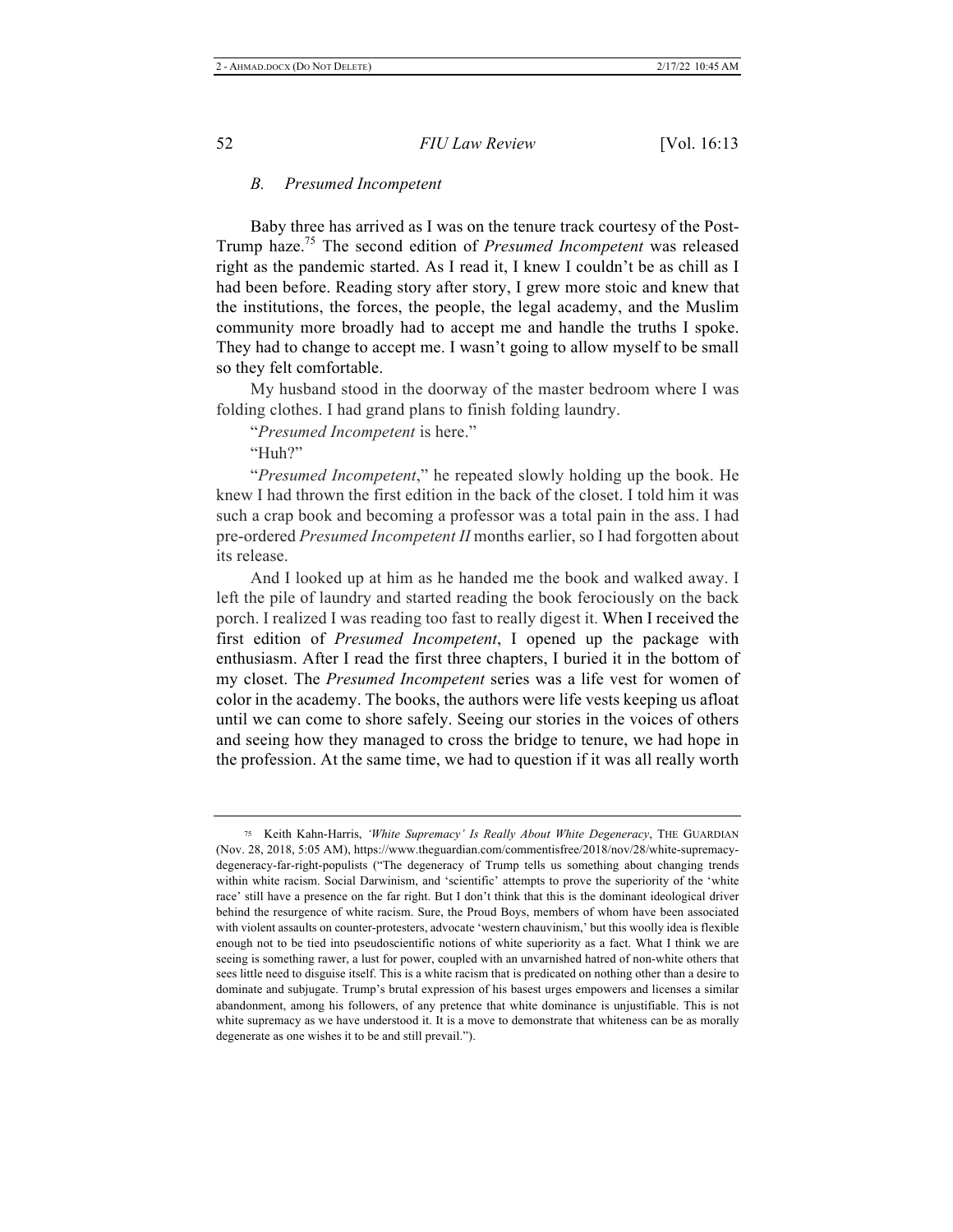it. Because we would reach the apex of the profession with tenure, we would still have to deal with the racism and misogyny.

I hated the legal academy. The talk of wine and foreign travel. I don't drink. Don't get me started on TSA. I cannot visit India so my kids can visit their grandparents in India. Since all four of my grandparents were Pakistani nationals at one point, I am viewed with suspicion by the Indian consulate which grants visas. Since my father was born in Pakistan, my children also have the same trouble getting travel visas to India even though my husband was born in India. The visa application for India asks if a person has any grandparents born in Pakistan as a security flag. With international travel, we never know what crazy encounter is around the bend at airport security and when we may be pulled out of the line and what would happen. No amount of privilege can stop the paralyzing fear of traveling while Muslim.

Law professors speak so easily of going to this and that place when I can barely go to the Ocala National Forest without worrying about the steady stream of confederate flag bumper stickers. I would get more cultural immersion on my front porch sitting with my grandparents in elementary school than they would in decades of foreign travel. I would try to hang out with the cool Asian American professors at AALS and listen to them swoon over *Fresh Off the Boat*. They wouldn't let me get in half a sentence about how I actually knew Eddie Huang and went to his middle school. Because they didn't think I was actually Asian. They thought I was a white person with a headscarf. South Asians are ignored in discussions of AAPI issues. And South Asian Muslims are purposely excluded in discussions of South Asian issues. I cannot be part of affinity groups such as AAPI or South Asian when those groups don't see me as physically part of them due to my whitepassing and religion.

Eddie Huang was in my sister's class. She was so cool, she didn't remember him until I explained that he used to hang out with another Asian American kid she did know. After reading *Fresh Off the Boat*, I was so glad that I didn't go to Rollins College. I was fairly certain I would have had an arrest record for drug dealing had I gone. Rollins had a reputation for being a place where hard drugs were popular because of the general affluence of the student body. But I would rather be at AALS thinking I was cool until I realized I didn't need AALS anymore. But AALS would need me if it actually wanted to be all this and that diversity. There are maybe five hijabi law professors in the United States despite there are close to one billion Muslim women on the planet.

I don't regret being an attorney, because it's all I wanted to do ever. I do regret that people in my profession are so pompous and, in the words of my children, "poo-poo heads." Could I take the rage out of me? No, but I can point out the disparities.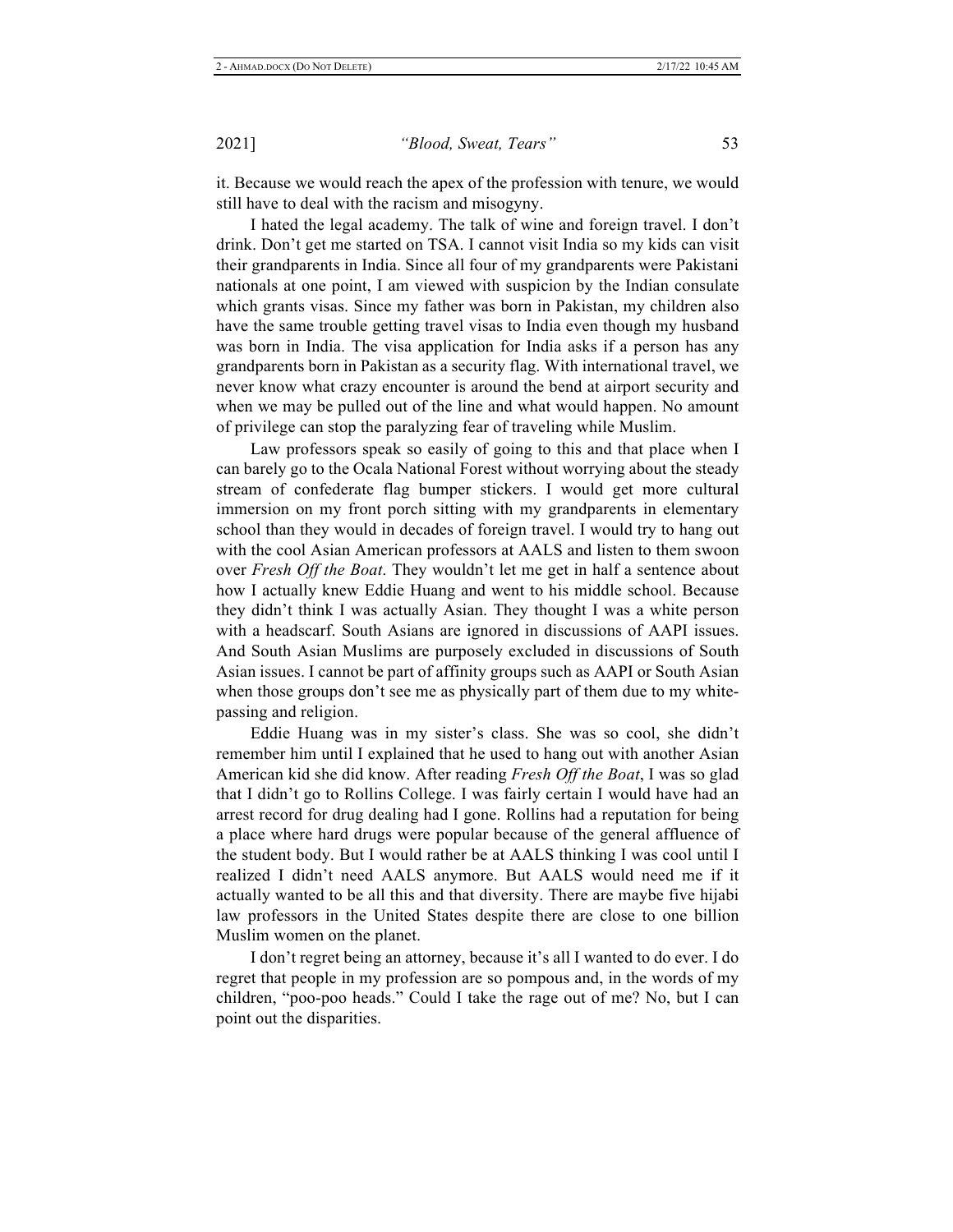# *C. The Ouster of the British Raj*

At times, I may feel empowered because I know my ancestors ousted the British Raj. They made sure the sun set on the colonial enterprise. Only I would awaken to see what the postcolonial enterprise has become. The strangers never left our lands. They left their strange systems, law, architecture, language, and customs behind. They left us feeling as if we didn't belong in our own lands. Then finally we went back to their lands. And we became the strangers. The doctors in their hospitals. The engineers designing their roads, highways, and runways. The professors teaching in their universities. The lawyers in their banks. The healers, the educators, and the builders of their civilization. We turned back to our colonial master's neocolonies and set about the colonial enterprise. Doing as we were told. So as not to revoke our delicate permission to be in their lands acquired by land theft. My grandparents' generation-built nation-states. At the very least, my generation could overthrow the racism that cripples us.

After the Derek Chauvin trial, Columbia University Hamid Dabashi writes, "Americans can never unlearn racism if they do not radically recast their country in its domestic and global configurations of racism and violence. African Americans, or Asian Americans, or any other kind of Americans, cannot be implicated in selling billions of dollars of weapons around the globe to nefarious dictatorships or settler colonies alike—allowing them to kill with wanton cruelty—and then expect peace, justice, and equanimity in their own county among the races. $\frac{1}{10}$  76 It was actually when COVID-19 went down that I realized I was a law professor who knew more than I gave myself credit for. While everyone else around was panicking, I was pounding away at writing. I look up, and it's nearly twenty years after 9/11. Biden is recalling the troops from Afghanistan, so he can wage war with China, Russia, and Iran.

## **IV. THE PERSPECTIVE TO FIGHT THE PANDEMIC RACISM**

 Faculty whose research is applied, action-oriented, engaged, or public or community based are likely to be labeled "nonacademic," "activists," and "unscholarly." So also are those who conduct qualitative research, value oral and visual presentations of scholarship, own their subjectivity, validate the expertise of everyday people, integrate reason with

<sup>76</sup> Hamid Dabashi, *Derek Chauvin Has Faced Justice. America Must Now Lift Its Knee from the World*, MIDDLE EAST EYE (Apr. 29, 2021, 12:09 PM), https://www.middleeasteye.net/opinion/derekchauvin-justice-America-must-lift-its-knee-from-the-world.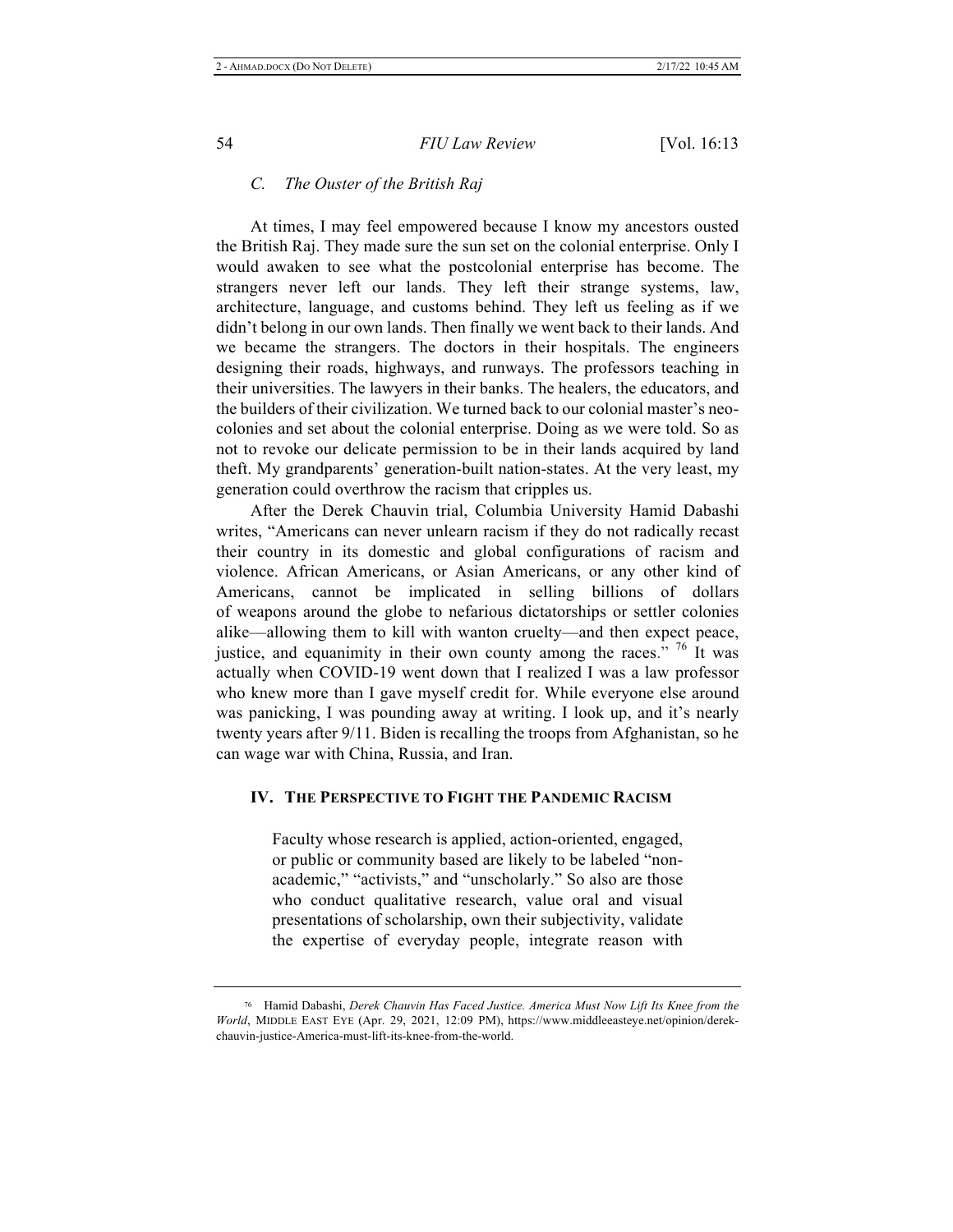emotion, value personal expressiveness, employ humanizing dialogue, and concretize concepts by representing the lived experiences of the research participants they study. Because such work challenges Eurocentric patriarchal epistemological assumptions, it is often viewed as threatening to established traditions.<sup>77</sup>

Free of daily microaggressions, I had less to worry about maneuvering around race, misogyny, and internal Islamophobia during the pandemic. I was sick of how allyship from liberals, people of color, and Muslim men always fell so despicably short. I was doing it for my daughters. I did not want them to have to deal with men and boys from their community, who could not respect them, would shun them, and silence them. Then he DM'ed me back on Facebook.

*A. "You don't have the standing to speak."* 

I should have scorched him then. But I continued the charade of things are cool and we are civil. How dare some doctor tell a female law professor that she has no standing to speak? Mr. Napoleon complex had not the faintest clue what *standing* was. He walked back his statement rather suddenly when I told him I was an expert for the organization where he served on the board. He left me alone and apologized.

Then I started complaining publicly,  $78$  and people actually paid attention to what I said, because I was airing everyone's private grievances publicly. I wasn't on that friendly terms with anyone in leadership in the Muslim community nationally, so I didn't feel beholden to the Muslim nonprofit industrial complex, in which loyalty, kinship ties, and friendships can impair responses to ethical concerns. They all had shit to say but nothing to do. He was lazy, relying on the work of others and taking credit for it. Crass. Arrogant. Hiding behind a slew of women.

Cunning. Like an evil character in a movie.

But he wasn't alone.

To call out misogyny of Muslim men is an Islamophobic trope.

Muslim men are frequently misogynist because worldwide men themselves are frequently misogynist—it's not that they are Muslim. It's that

<sup>77</sup> KERRY ANN ROCKQUEMORE & TRACEY LASZLOFFY, THE BLACK ACADEMIC'S GUIDE TO WINNING TENURE—WITHOUT LOSING YOUR SOUL 27 (2008).

<sup>78</sup> Nadia B. Ahmad, *When Our Muslim Brothers Are the Barriers to Engagement with the Biden Campaign*, MONDOWEISS (Sept. 3, 2020), https://mondoweiss.net/2020/09/when-our-muslim-brothersare-the-barriers-to-engagement-with-the-biden-campaign/?amp.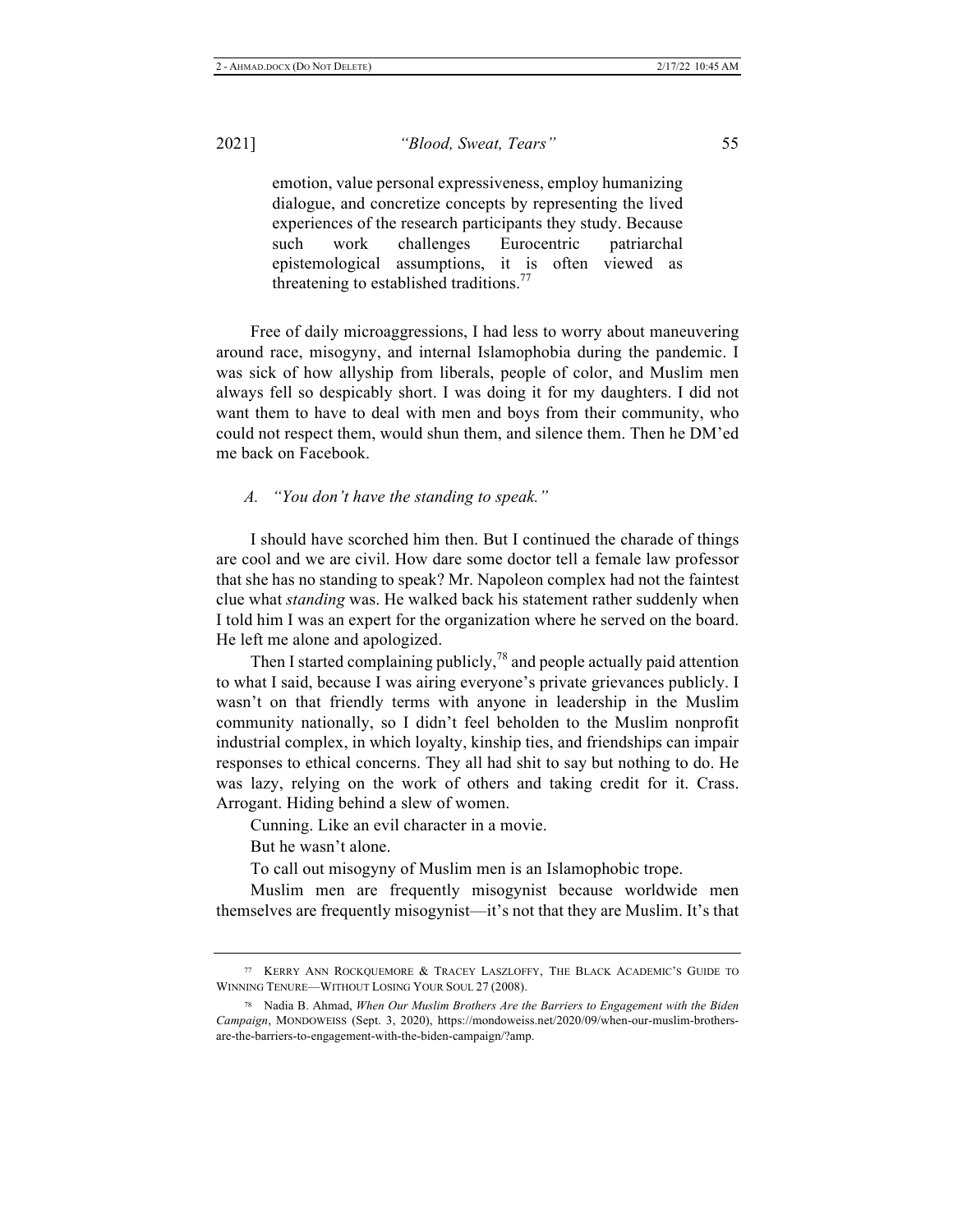they are people in this world, particularly male people. All of our institutions foster that patriarchy, and religion is one of our institutions. Joanne Sweeney researched and found that even in the countries we perceive as being more feminist than the U.S., women still treat women disparately.<sup>79</sup> White Islamophobes like to point the finger at Muslim men and women alike and have created two married tropes:

The patriarchal Muslim male and Muslim culture; and

The submissive and oppressed Muslim woman.

When I call out the patriarchy in my own religion, I get pushback from within about my furthering prejudicial stereotypes. Likewise, if I call out the problems within the Democratic Party, I get similar pushback. When a Muslim woman who wears hijab calls it out, it has multiple layers of Islamophobia. The female. The age. The race.

And if I hadn't become so adroit with dealing with it and just ignoring the put-downs, I could have let it fly. The pandemic made my old self feel robotic.

Why would my daughter have to put up with someone like that? I had just enough activism to be woke, but not enough to shatter the system and dismantle it. Smoke and mirrors activism. The liberal academic bourgeoisie activism. Sign a letter here. Co-sign an amicus brief there.

The type even I engaged in. The TEDx stage. The books. The articles. The media interviews. The data. The polls. The election work.

Could I be a part of something in a pandemic that would restrict what I say?

Screw the system, I thought. But what did I actually do to screw it?

No one can silence me and tell me what to say when I spent the last several years writing about environmental defenders who were killed for speaking out against corporatism. Being polite and playing along were no longer in the deck for me.

In my days as a young attorney, I had served as a founding member of the Florida South Asian Bar Association, but I quit because I was tired of being the only hijabi Muslim woman. When I joined the Florida Muslim Bar Association, it was worse, because I was the only progressive, and I was a bit abrasive about it. I would get into fights over email about criminal justice issues, federal sentencing guidelines, and the policing of our communities. "Maybe you should be this way," they would say. I was the most Florida native, but the least conservative, least Deep South. I was the one who grew up on the Bible Belt. Most of them were transplants and immigrants. I was fed up with the classic tone policing by Muslim men. I had been putting up

<sup>79</sup> *See generally* JoAnne Sweeny, *Gendered Violence and Victim-Blaming: The Law's Troubling Response to Cyber-Harassment and Revenge Pornography*, 8 INT'L J. TECHNOETHICS 18 (2017).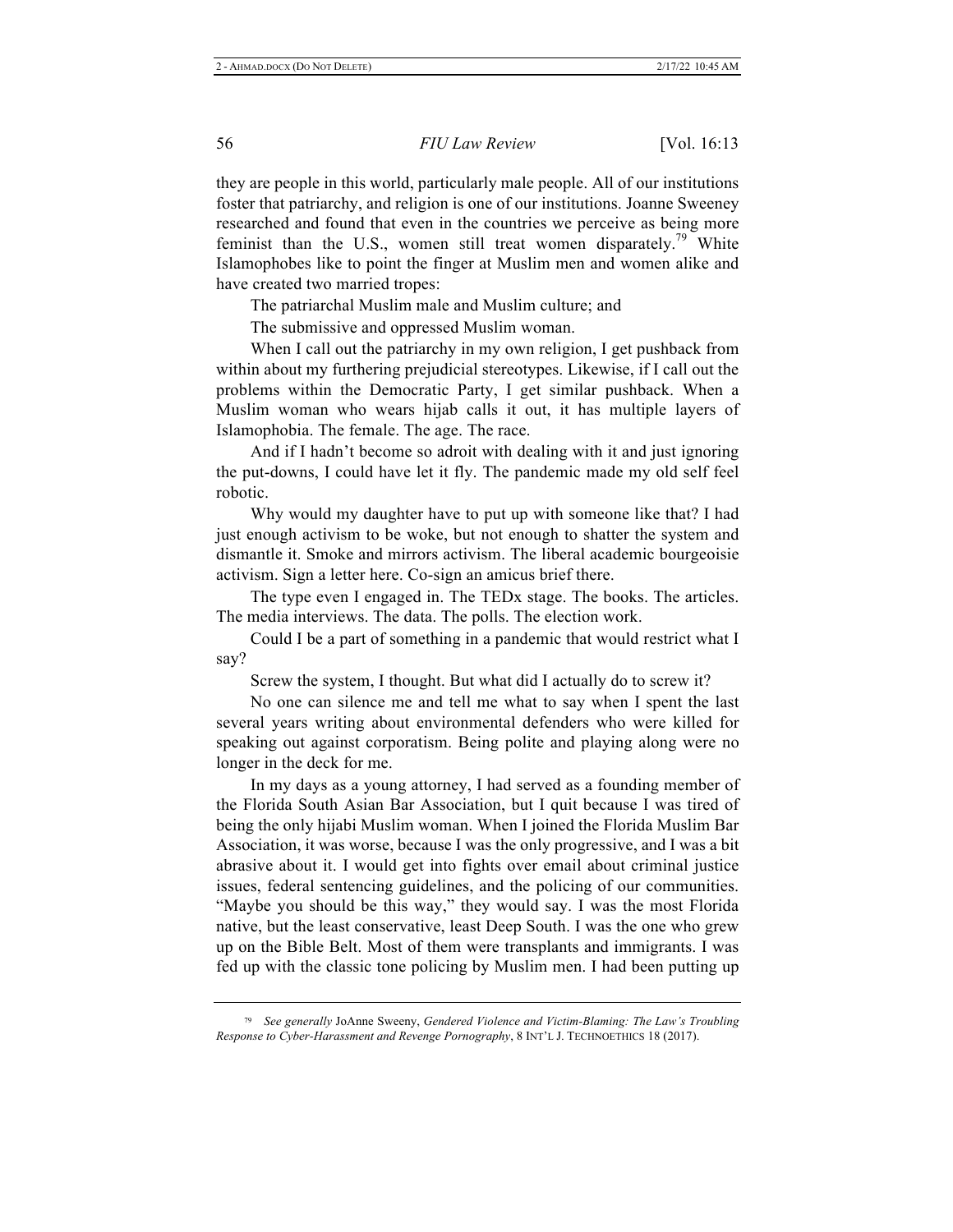with this male BS since I was president of my youth group in eighth grade. So many men always had shit to say, but so little to actually do. So, I left the Florida Muslim Bar Association, but 10 years later returned and found it essentially in the same shape.

When I had rejoined, rumors turned into confirmed news stories about child sexual abuse cases about a Muslim high school in South Florida. Muslim male attorneys from the Florida Muslim Bar Association represented both the mosque/Islamic school, and the Muslim male defendant. Cases from 2006 to 2008 surfaced in 2014 and took another 3 years to settle.<sup>80</sup> Attorneys Khurrum Wahid and Yasir Billoo did their usual tag team from the Florida Muslim Bar Association to Emgage, and in that sexual abuse case. To the outside world, they were community leaders, but to me they stood in the way of justice and always did a great job of hogging the spotlight on any events, whether the Florida Bar Ramadan reception or the National Association of Muslim Lawyers conference. The leadership at CAIR Florida was just as dreadful.<sup>81</sup> The former head of CAIR Florida was accused of secret marriages, bullying, and sexual harassment,<sup>82</sup> and organized an eight-night Umrah trip with Ehab Ghoneim, who is now facing charges of unlawful sexual activity with minors he met in a mosque.<sup>83</sup> Just all a complete cast of

First Amended Complaint, Doe v. Nur-Ul-Ilsam Acad., No. 062014CA020618AXXXCE (Fla. 17th Cir. Ct. filed Nov. 18, 2014), https://www.scribd.com/document/247118044/Amended-Complaint.

<sup>81</sup> Leila Fadel, *Muslim Civil Rights Leader Accused of Harassment, Misconduct*, NPR (Apr. 15, 2021, 5:01 AM), https://www.npr.org/2021/04/15/984572867/muslim-civil-rights-leader-accused-ofharassment-misconduct.

<sup>82</sup> *Id.*

<sup>83</sup> Emily McCain, *Man Facing Charges for Unlawful Sexual Activity with Minors Met Victims Volunteering at Local Mosque*, *Police Say,* ABC ACTION NEWS (Aug. 6, 2021, 1:23 PM), https://www.abcactionnews.com/news/region-pinellas/man-facing-charges-for-unlawful-sexual-activitywith-minors-met-victims-volunteering-at-local-mosque-police-say. Since the story broke in August 2021, the website removed Ehab Ghoneim's name. *See 8 Nights Umrah with Brother Hassan Shibly*, DAR EL SALAM, https://www.darelsalam.com/florida/ (last visited Sept. 21, 2021). Yet a few months earlier Ehab Ghoneim was prominently featured in the Tampa Bay Times checking the temperature of those entering the mosque during the pandemic. Waveney Ann Moore, *It's a Ramadan Like No Other for Tampa Bay* 

<sup>80</sup> Colleen Wright, *Broward Private School Settles Lawsuit with 3 Former Students Who Allege Sexual Abuse*, MIAMI HERALD (Nov. 29, 2018, 9:36 AM), https://www.miamiherald.com/news/local/community/broward/article222195420.html; Ted Scouten, *Amid Search for Teacher Accused of Rape, 3rd Alleged Victim Comes Forward*, CBS MIAMI (Oct. 28, 2014, 11:20 PM), https://miami.cbslocal.com/2014/10/28/amid-search-for-teacher-accused-of-rape-3rdalleged-victim-comes-forward/; Kyle Swenson, *More Alleged Sex Abuse Victims Come Forward Against Former Nur-Ul-Islam Academy Teacher*, NEW TIMES BROWARD-PALM BEACH (Nov. 19, 2014, 9:00 AM), https://www.browardpalmbeach.com/news/more-alleged-sex-abuse-victims-come-forwardagainst-former-nur-ul-islam-academy-teacher-6470145; Kyle Swenson, *Tariq Ahmad, Teacher Accused of Raping Students at Islamic Private School, Previously Worked for Broward County Schools*, NEW TIMES BROWARD-PALM BEACH (Oct. 29, 2014, 9:00 AM), https://www.browardpalmbeach.com/news/tariq-ahmad-teacher-accused-of-raping-students-at-islamicprivate-school-previously-worked-for-broward-county-schools-6448491; David Clohessy, *FL—Victims group blasts FL Muslim school*, SNAP (Oct. 30, 2014), https://www.snapnetwork.org/fl\_blastmuslim;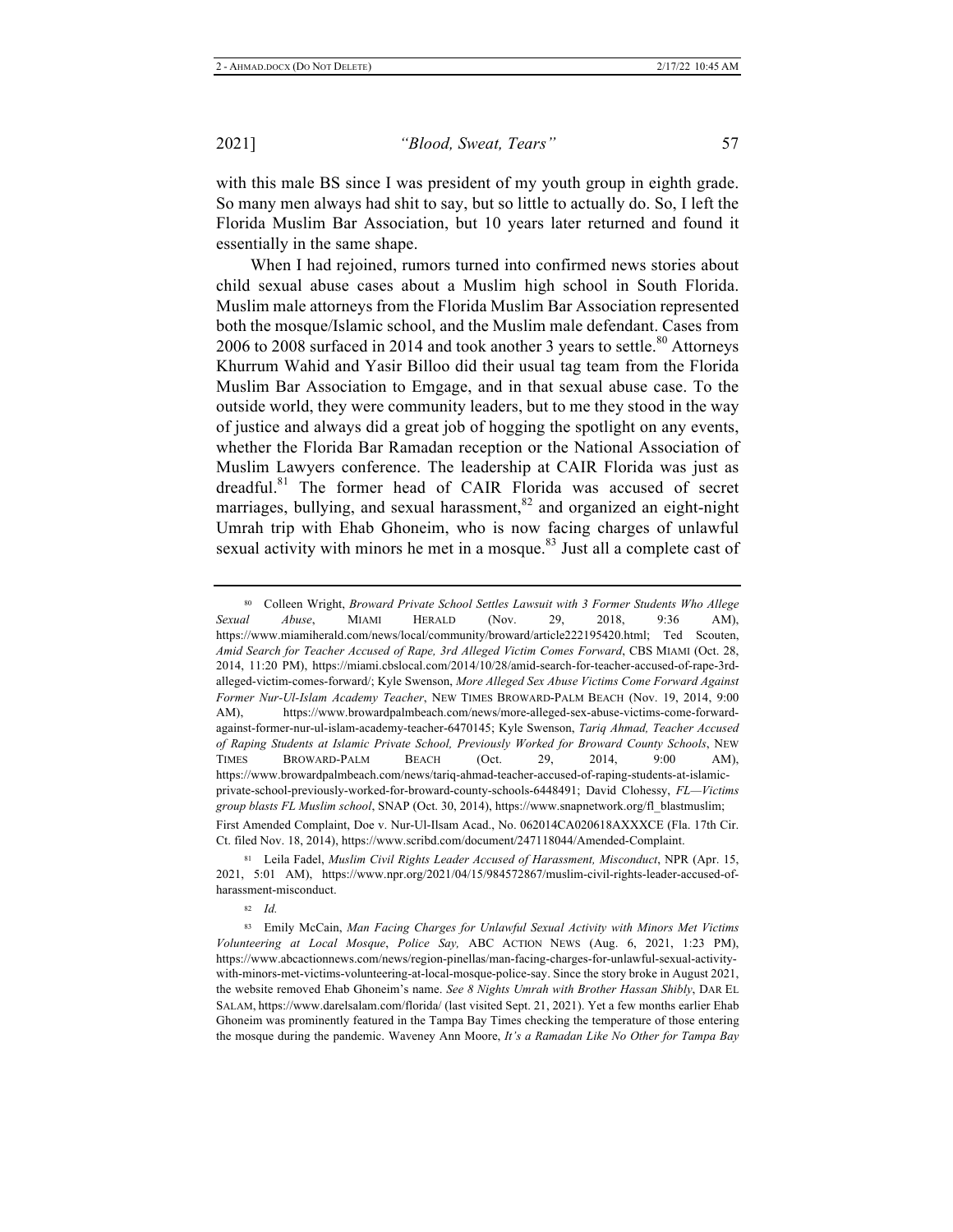colorful characters/predators. The usual line in the Muslim community is that we are not supposed to backbite and look at others' faults. But what about the victims? What about the women and children who are traumatized and scarred?

The 2020 pandemic forced me to prioritize, but it also forced me to reckon with what I was doing and what I wanted. The policy aspirations of Muslims in America could not be left to opportunistic buffoons or those who had no idea how to navigate the political terrain to accomplish more than photo ops, and score sound bites.

In May of 2020, I was selected as a Democratic National Committee Delegate. I founded Muslim Delegates and Allies coalition with California DNC National Delegate, Hanieh Jodat Barnes, who was equally frustrated by the male domination in the Muslim political space. We worked to submit policy recommendations to the 2020 Democratic Party.<sup>84</sup> We worked with 16 other delegates and had another 70 endorse it. A document this comprehensive had never been submitted to the Democratic Party by Muslims. We were told to fix a sentence or two, instead we submitted a 17 page policy proposal. As we worked through the Platform Amendment Process, it became clear how little time and effort long term Muslim political operatives had devoted to the DNC. Like the other Bernie Sanders delegates, we voted "No" on the Party Platform because of its stance on foreign policy issues and the failure to include Medicare for All. The most critical element of our Platform Recommendations was to deny military aid to Israel based on human rights violations. That hadn't been much of a stretch, because after 9/11 I wrote a book to abolish the military. No one paid attention to the book in 2002. In 2020, our policy recommendations were bold and ambitious, and they set fire to political calculations of long-term party operatives inside and outside our communities.

The first hit came when I was quoted in an article on the platform recommendations of Muslim Delegates and placed on an Islamist watch website that I cannot find anymore. The second hit came from a retired political science professor in response to a quote in the Religious News Service by Ayesha Khan.<sup>85</sup> I spoke out against Israel's human rights violations. He wrote:

*Muslims*, TAMPA BAY TIMES (Apr. 25, 2021), https://www.tampabay.com/news/2020/04/25/its-aramadan-like-no-other-for-tampa-bay-muslims/.

<sup>84</sup> Nadia Ahmad et al, *Recommendations for the 2020 Democratic Party Platform*, MUSLIM COAL. DNC DELEGATES & ALLIES, https://www.scribd.com/document/469781667/2020-Democratic-Party-Platform-Recommendations-by-Muslim-Coalition.

<sup>85</sup> Aysha Khan, *Muslim Democratic Delegates Reject Party Platform over Aid for Israel, Iran Sanctions*, RELIGION NEWS SERV. (Aug. 4, 2020), https://religionnews.com/2020/08/04/muslimdemocratic-delegates-reject-party-platform-end-israel-aid-iran-sanctions-marginalization/.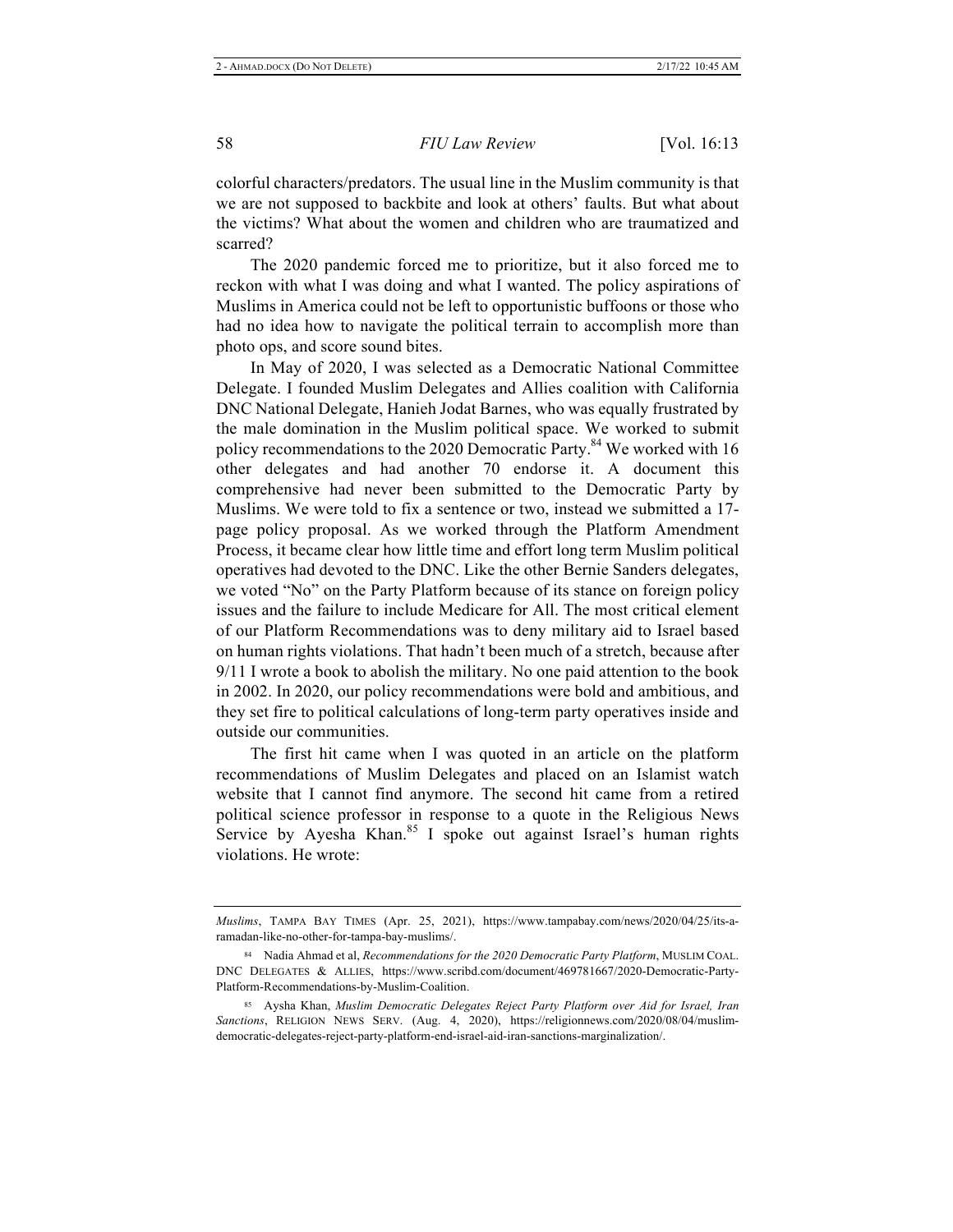Dear Professor Ahmad,

 I hope you won't consider it inappropriate of me to respond via email to your comments in the Religion News Service story. Rather than respond via social media, which seems to guarantee trolls and the absence of rational discourse, I prefer to share my reaction with you privately.

 Please understand that I appreciate your views on the treatment of Muslims in and by the U.S. and nothing I say should be construed to indicate that it was improper to share them. But I have to wonder about the wisdom of this effort. As a political scientist who studies voting behavior, I find it disheartening when fellow Democrats raise issues that will hurt the party. So while I strongly support, for example, efforts to expand health care insurance and to broaden the concept of "public safety" far beyond the police, I think Democrats have a bad habit of pushing slogans that will damage the party's electoral chances. The texts of your coalition's response to the Platform Committee fall into the same category.

 Like it or not, American Jews are part of the base of the Democratic Party. By virtue of being older (as a community), well-educated, and strategically located, Jews are an important Democratic constituency. In terms of partisan identification and vote choice, they are the most pro-Democratic white non-Hispanic group in the electorate. (If you factor in registration and turnout, the qualifications I added in the previous sentence might not be necessary.) Jews are also massively overrepresented among donors to Democratic party organizations, candidates, and progressive organizations. The vast majority of American Jews have deep qualms about the Netanyahu regime and rejected the idiotic movement of the U.S. Embassy to Jerusalem. There is a relatively small share of the community that does support retrograde actions like the proposed annexation of the West Bank but they are a minority.

 Even so, some of the comments by interviewees in the RNS post will alarm even Jewish Democrats who wish to see the U.S. act as an honest broker between Israel and the Palestinians (both those who are Israeli citizens and those who are not). The story appeared to suggest that members of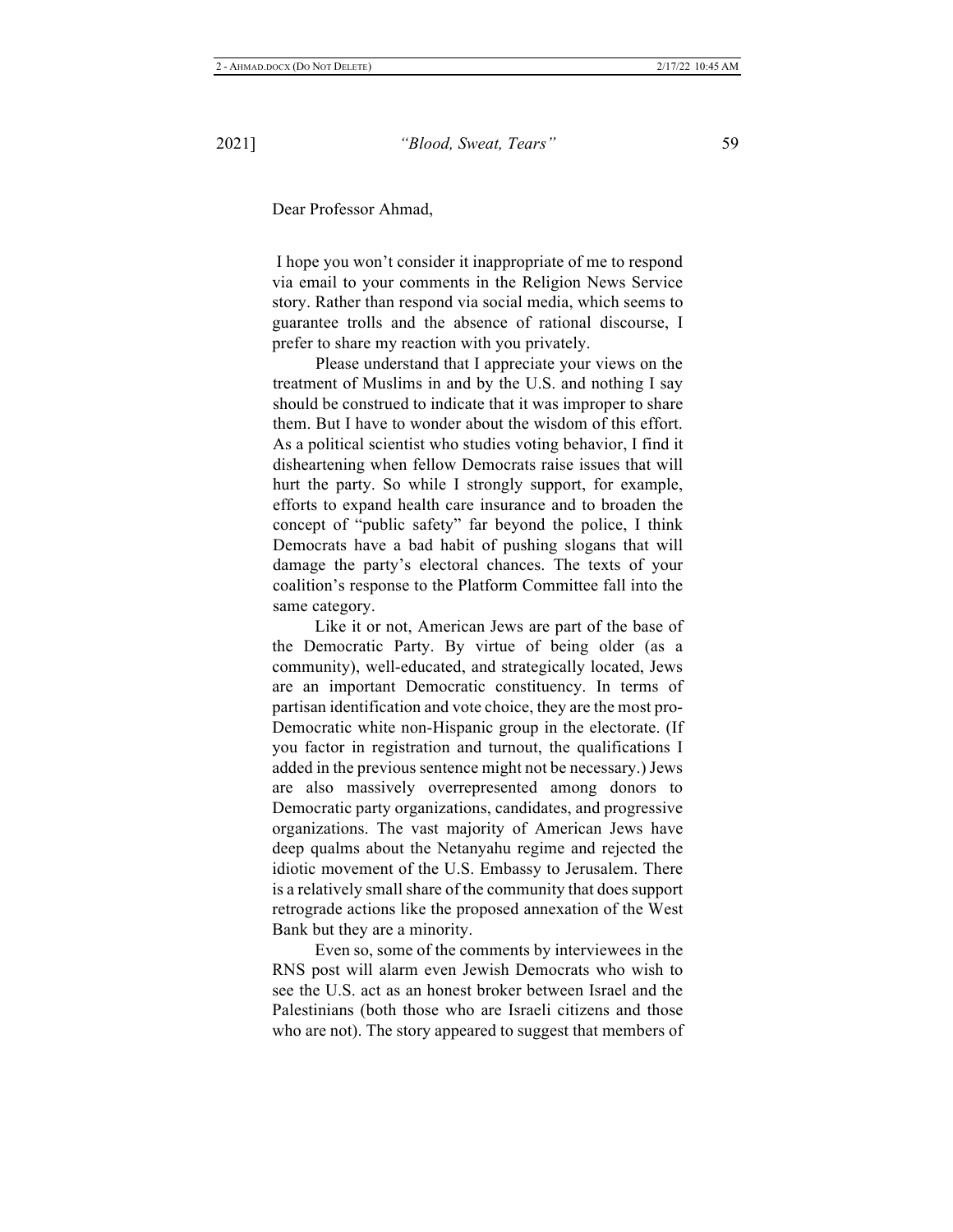your group objected to Israel's right to self-defense. I know you can't control what others say or a reporter writes but that's a sweeping comment that seems out of bounds. I can imagine that you react equivalently when people make thoughtless or disparaging comments about Muslims or generalize from extreme cases to the Muslim population.

 I don't get the point of antagonizing part of the Democratic base. There are enough issues that your coalition has identified that demand urgent action. Moreover, as this election may truly determine whether the U.S. remains a constitutional democratic republic, do we really need to discourage some of the party's most committed and loyal supporters? It strikes me as redolent of political purism and resonates with the famous saying about the perfect being the enemy of the good.

 I apologize in advance if this note distresses you. As academics, I think we should be able to discuss a matter like this consistent with the norms of our profession. That's the spirit in which I tried to write.

I wish you all the best.

Cordially, Ken Wald Kenneth D. Wald Distinguished Professor Emeritus of Political Science Samuel R. "Bud" Shorstein Professor Emeritus of American Jewish Culture & Society University of Florida<sup>86</sup>

I was so furious reading his email I didn't want to reply. I was in the beginning of the start of my new semester. My kids had started school back. I just forwarded it to the current department chair, who made excuses and offered to speak with me. None of which was quite possible to schedule a time to discuss why a retired professor was attempting to silence me. In fact, I saw months later that these types of letters to young academics were not new or unusual.<sup>87</sup> What hurt me most about the email was that it came from the University of Florida, the institution that never ceased in disappointing

<sup>86</sup> Email from Kenneth D. Wald, Distinguished Professor Emeritus of Political Science, Univ. Fla., to author (on file with author).

<sup>87</sup> *See generally* CYRA CHOUDHURY & KHALID BEYDOUN, ISLAMOPHOBIA AND THE LAW (2020).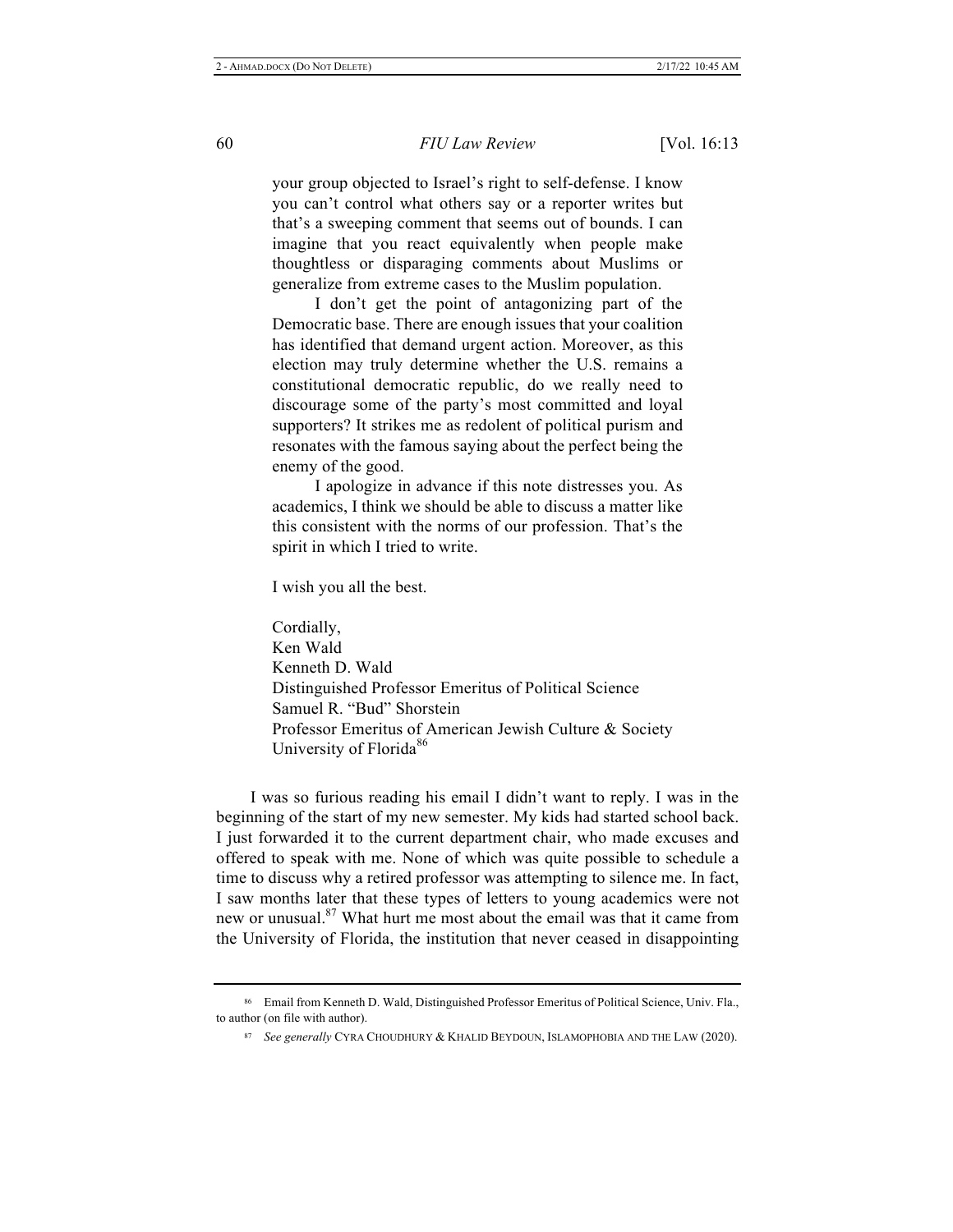me. I cooled off and emailed Wald back because I didn't want him to think I would take what he said lightly. I battered off an email showing him the success we had with our platforms for the Democratic Party. All this was as I was banned from the Daily Kos at the behest of the Biden campaign.<sup>88</sup> I responded:

> Thank you for your message. We advocated for platform language that recognized the need for calling out racism, misogyny, anti-Semitism, anti-Muslim bigotry, and white supremacy. Notice that anti-Semitism and anti-Muslim bigotry are side by side, because we cannot have either as societies.

> How you may have felt about that one article in the RNS is how we feel about the hundreds, thousands of articles on topics from immigration, surveillance, national security, racism, foreign policy, etc. I am happy to speak with you in more detail about it. I am attaching the full set of platform recommendations. But you are right the full scope of the recommendations, which at 17 pages long are lost in a news article. I suspect the focus on Israel-Palestine draws more readers, but it was one small part of the recommendations. Below are portions of the platform that adopted issues we had advocated and recommended.

> Democrats will increase funding and support for security investments and protection at houses of worship, because everyone should be able to pray without fear. We will confront white nationalist terrorism and combat hate crimes perpetrated against religious minorities.

> Democrats also recognize that, to fully confront the legacy of systemic and structural racism, it is time to examine, confront and dismantle the government programs, policies and practices that have unfairly targeted American Muslims as security threats. We condemn the decades-long campaign to demonize and dehumanize the Muslim faith community, which has led to increased rates of violence and discrimination targeting American Muslims or those perceived to be Muslim. We will hold accountable those who engage in or enable violent or other illegal activity targeting religious minorities, including by directing the federal

<sup>88</sup> *DNC Muslim Delegates and Allies Reject Susan Rice for VP*, DAILY KOS (Aug. 6, 2020, 12:41 PM), https://www.dailykos.com/stories/2020/8/6/1967080/-DNC-Muslim-Delegates-and-Allies-reject-Susan-Rice-for-VP.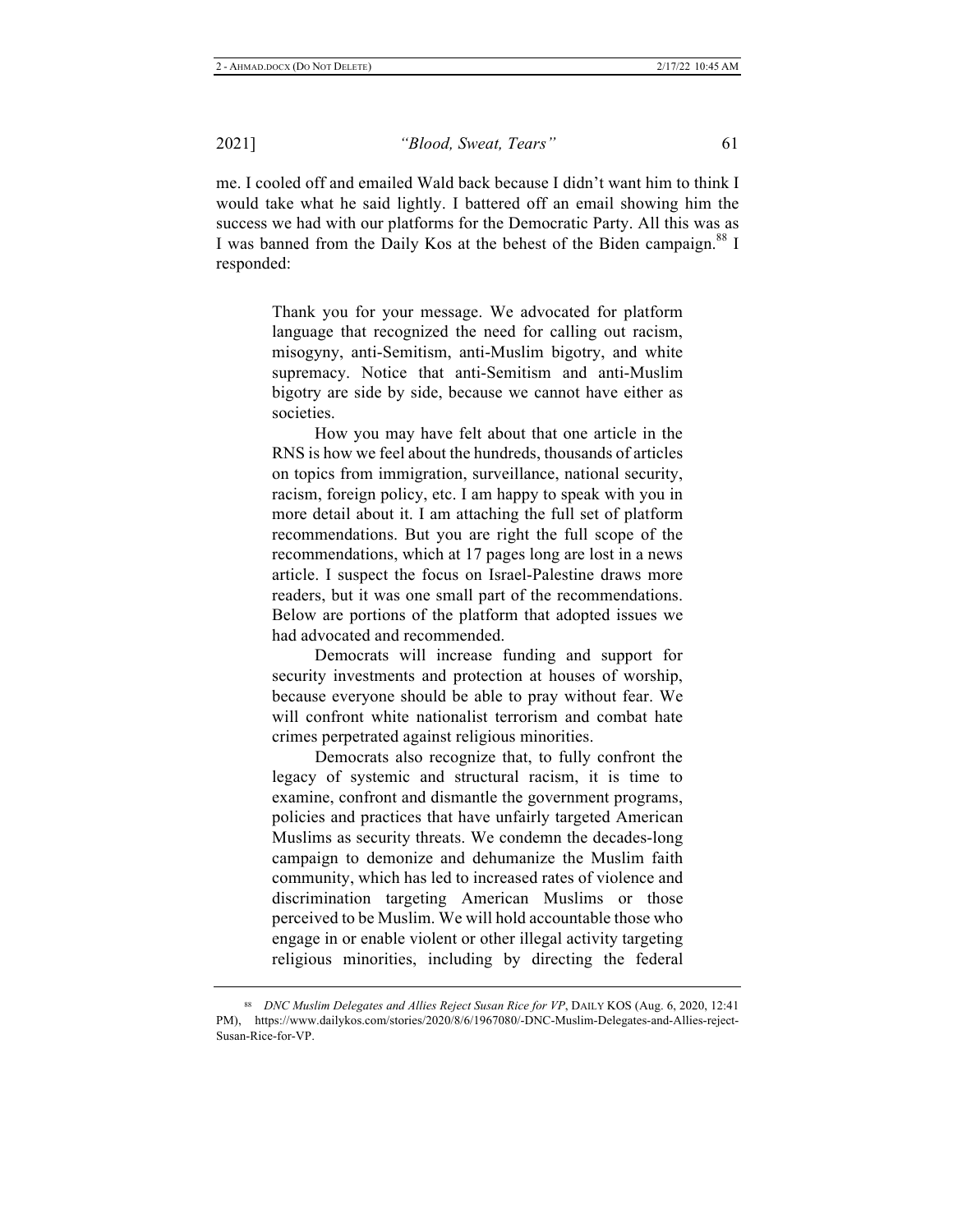government to address the growing and violent threat of white supremacist, neo-Nazi and anti-government groups.

 We will never amplify or legitimize the voices of racism, misogyny, anti-Semitism, anti-Muslim bigotry, or white supremacy. Democrats will protect and promote the equal rights of all our citizens—women, LGBTQ+ people, religious minorities, people with disabilities, Native Americans, and all who have been discriminated against in too many ways and for too many generations.

We will immediately terminate the Trump Administration's discriminatory travel and immigration bans that disproportionately impact Muslim, Arab, and African people, and invite those whose visas have been denied under these xenophobic and un-American policies to re-apply to come to the United States. We will support legislation to ensure that no president can enact discriminatory bans ever again.

 Democrats celebrate America's history of religious pluralism and tolerance, and recognize the countless acts of service of our faith communities, as well as the paramount importance of maintaining the separation between church and state enshrined in our Constitution.

 During the Trump Administration, too many of our religious communities have been victimized by acts of intolerance, bigotry, and violence.

 We will reject the Trump Administration's use of broad religious exemptions to allow businesses, medical providers, social service agencies, and others to discriminate.

 Democrats know it's time to bring nearly two decades of unceasing conflict to an end.

 Our military engagements, which have spanned from West Africa to Southeast Asia, have cost more than \$5 trillion and claimed more than half a million lives.

 Our war in Afghanistan is the longest war in American history, with the youngest U.S. troops now fighting a war that was launched before they were even born. President Trump said he would get the United States out of these wars, but instead he deployed more combat forces, expanded their missions, and stoked regional tensions that unnecessarily endangered American lives and interests.

 Democrats will deliver on this overdue commitment to end the forever wars, and we will do it responsibly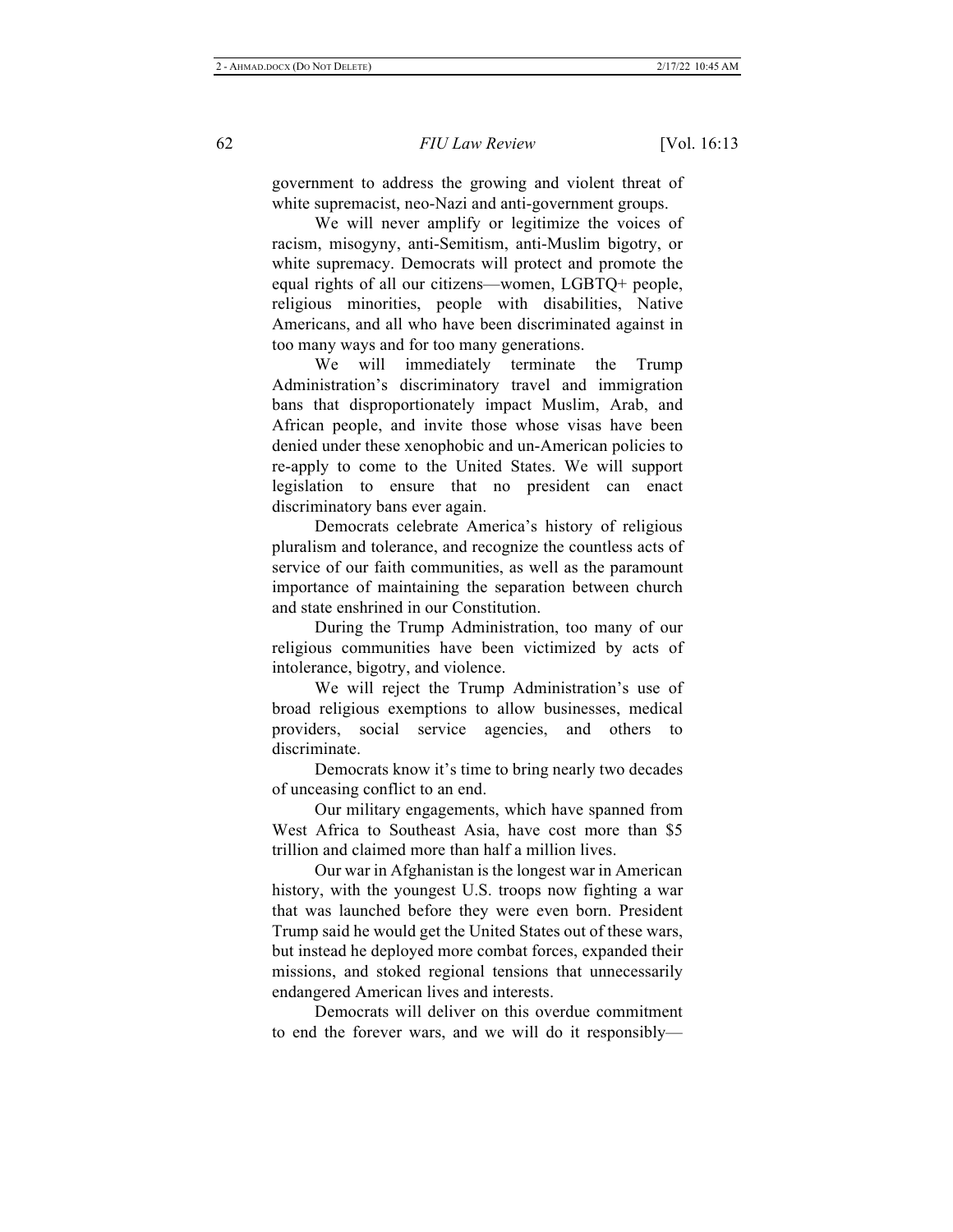setting priorities, leading with diplomacy, protecting ourselves from terrorist threats, enabling local partners, and bringing our troops home.

 Democrats are committed to a durable and inclusive political settlement in Afghanistan that ensures that al-Qaeda isn't allowed to reconstitute, the Islamic State (ISIS) isn't allowed to grow, and the international community can help Afghans safeguard hard-fought gains, especially for women and girls.

 Democrats will end support for the Saudi-led war in Yemen and help bring the war to an end. This war is responsible for the world's worst humanitarian crisis, and it amplifies threats to the region and to our interests. Democrats believe that the United States should support diplomatic efforts—not block them.

 Democrats will not only end the wars that have cost so much American blood and treasure—we will apply their lessons.

 We will only use force when necessary to protect national security and when the objective is clear and achievable—with the informed consent of the American people, and where warranted, the approval of Congress. That is why we will work with Congress to repeal decades-old authorizations for the use of military force and replace them with a narrow and specific framework that will ensure we can protect Americans from terrorist threats while ending the forever wars.

 Rather than occupy countries and overthrow regimes to prevent terrorist attacks, Democrats will prioritize more effective and less costly diplomatic, intelligence, and law enforcement tools. We will right-size our counterterrorism footprint, put it in service of broader regional and overarching foreign policy objectives, and ensure it never undermines the values we seek to uphold. And we will mobilize our partners to make sustained investments that can prevent conflict and help extinguish the flames on which extremists feed.

He didn't understand how I felt. I found out later that there was a request to remove the Daily Kos post on the behest of the Biden campaign on a chain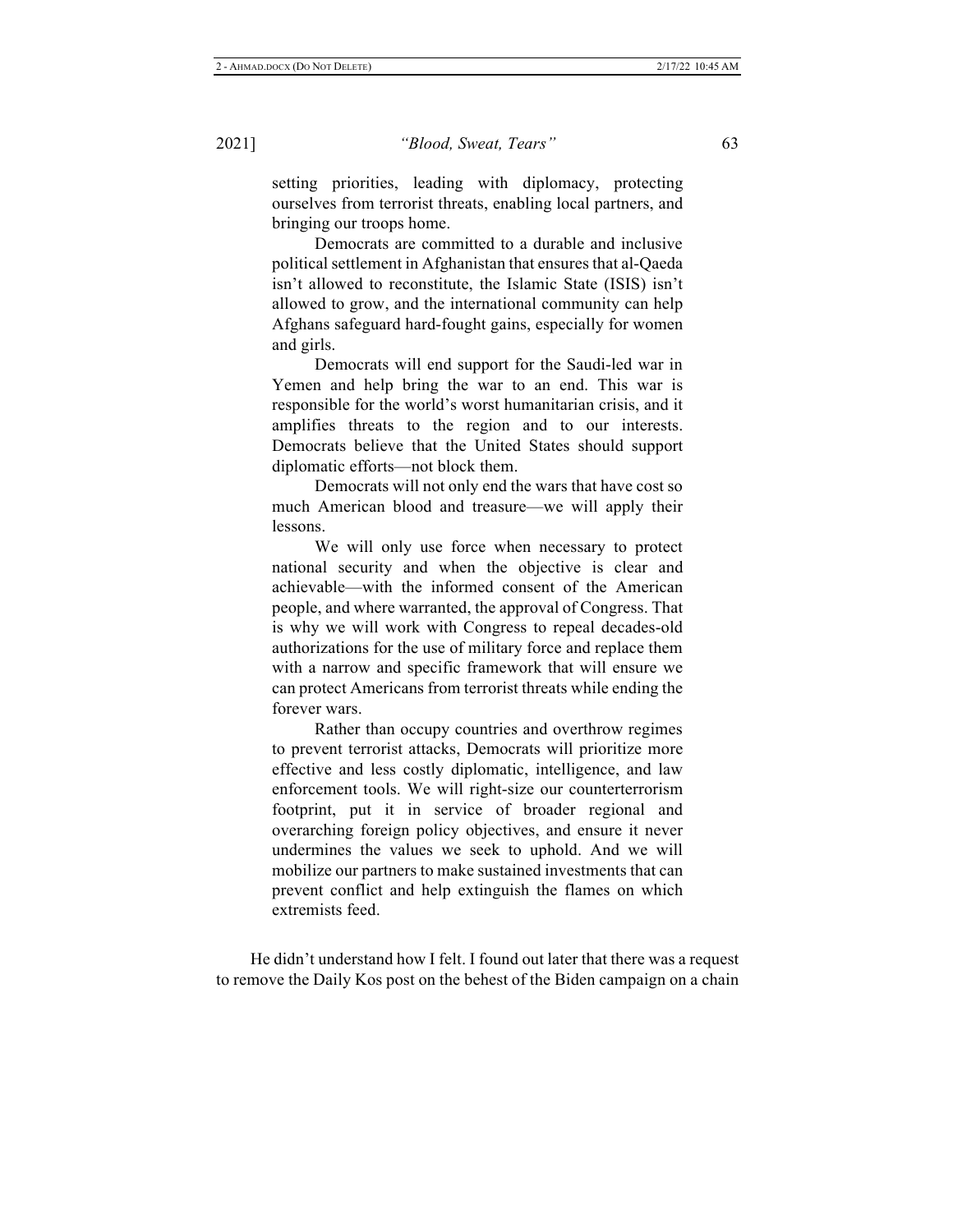that went through Jen O'Malley Dillon, who was the campaign manager at the time  $89$ 

Then the DNC rolled around.

Emgage was a constant headache. Emgage had tried to become a power player on the Muslim political organizing scheme. But it was more or less a pyramid scheme of voter engagement and voter mobilization producing sham data and taking credit for the work of other organizations.<sup>90</sup>

In a hard-hitting article in the *Middle East Eye*, writer Azad Essa noted how Emgage was relatively obscure until a few years ago when it started billing itself as "the first and largest" national Muslim American political action committee (PAC). Emgage also "enjoyed sizeable media coverage in the months and weeks leading up to the 2020 presidential election. Privately, Muslims grumbled about Emgage's interference in advocacy on behalf of the community.

Anything we tried to do, they killed it. They killed news stories.<sup>91</sup> They crushed activism. I quickly figured out the landscape of the Muslim journalists and activists, stumbled here and then, got burned, burned back, and kept going.

My biggest problem with Emgage was not foreign policy. Emgage was just filled with crass chauvinists, who looked down at visible Muslim women. Their female colleagues and relatives were actually the ones who despised them the most. The problem with Middle East policy is that to do something substantive and to actually negotiate is difficult, especially when folks come from positions of political powerlessness. But the Emgage guys were more middle of upper middle class and not enough upper class enough to see the benefits of putting up a fight. They were political lightweights with big mouths and flashy graphics.

A relative trying to dismiss my political activism said, "You are nothing but Trinity Prep." She would remind me that I went to a school of spoiled, elitists brats. But with privilege also comes an air of "I don't give a f\*\*k who you are. You don't know who the f\*\*k I am." If you make it to the in crowd through hard work, you won't give it up. But if you were always part of that

<sup>89</sup> Nadia B. Ahmad, *Muslim DNC Delegates Were Censored and Banned from Daily Kos Following Intervention from 'Team Biden*,*'* MONDOWEISS (Mar. 23, 2021), https://mondoweiss.net/2021/03/muslim-dnc-delegates-were-banned-from-daily-kos-for-speaking-outagainst-us-militarism/.

<sup>90</sup> Olivia Cantu, *Behind the Scenes of the GOTV Sham and Foreign Policy Concessions of Emgage PAC*, MONDOWEISS (Sept. 18, 2020),

https://mondoweiss.net/2020/09/behind-the-scenes-of-the-gotv-sham-and-foreign-policy-concessionsof-emgage-pac/.

<sup>91</sup> *See* Ali Harb, *'Slap in the Face': Muslims Decry Bloomberg's Upcoming Appearance at Democratic Convention*, MIDDLE EAST EYE (Aug. 18, 2020, 9:14 PM), https://www.middleeasteye.net/news/mike-bloomberg-muslims-decry-dnc-convention.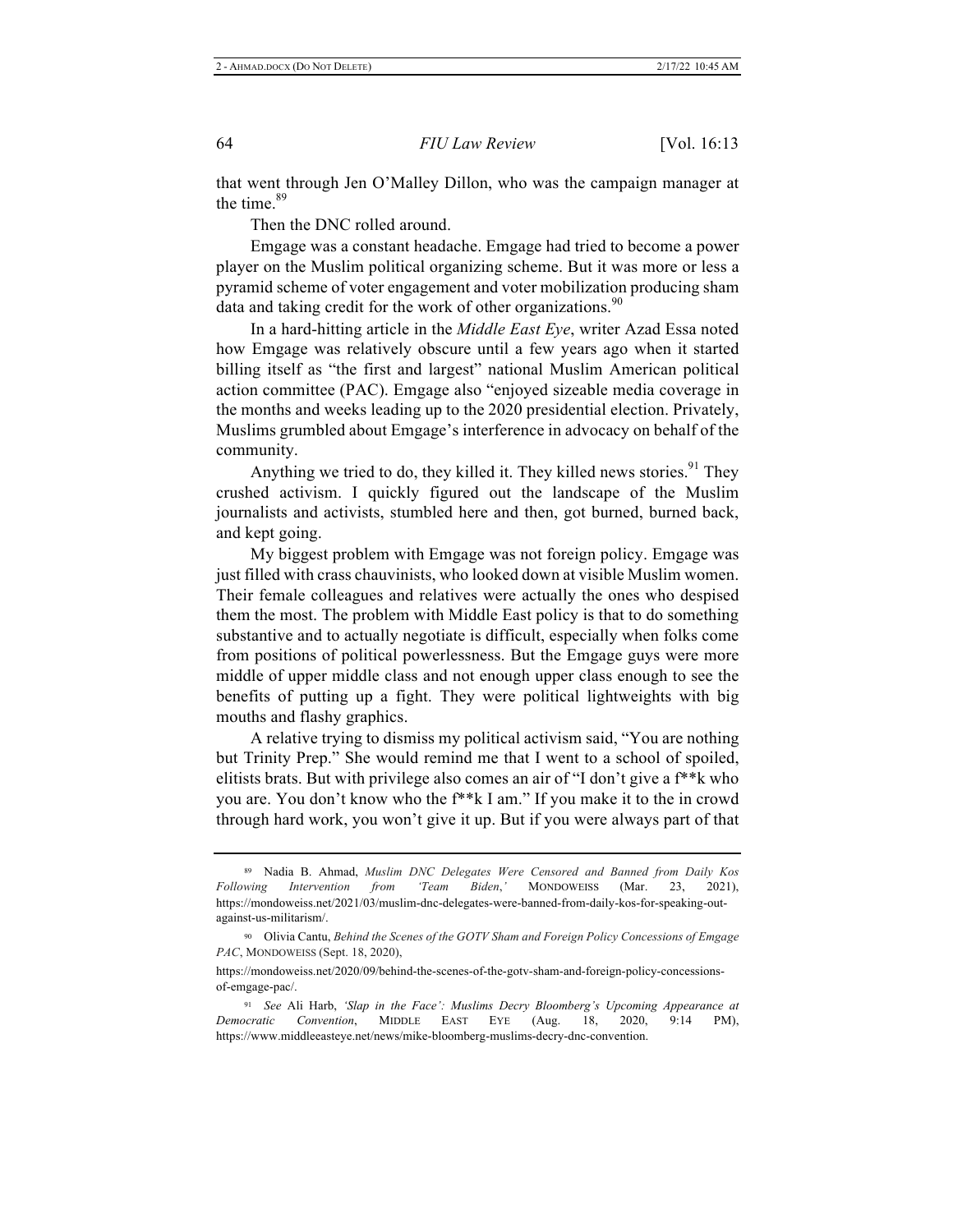in crowd and always thought it was bullshit, you don't flinch to call out the bullshit. That was what "Trinity Prep" was, the never flinch to be insubordinate<sup>92</sup>

The Emgage guys reached out to low-lying fruits because doing something substantive would actually be too much. They essentially rolled out State Department press releases as policy reform. My discontents with the Emgage crew grew from 2014 news reports about Emgage board members defending the mosque and the defendant in a sex abuse and rape case. How can creeps like this represent our community with any integrity? They thought they were great attorneys. Sometimes being a great attorney also means being an asshole through and through.

Then on midnight before the start of my Fall Semester 2020, I sat down and watched the video footage from 2015 of Khurrum Wahid in Jerusalem. Palestinian and Muslim activists were up in arms about the MLI trip that Wahid participated in. $93$  One of the MLI participants, a mayor of a New Jersey town, had punched a journalist on camera, then Wahid showed up denying it.  $94$ 

He was asked his name by the reporter and said,

"Khurrum Wahid! Look me up!"<sup>95</sup>

I did not have to look him up. I first met him in his Coral Gables office in 2007, the day after his law partner had given birth to her child. He gave me advice about law practice. But the half a dozen other times he met me, he would always ask me if I was a law student. He met a lot of female Muslim law students, but he should remember that eventually we become attorneys.

Khurrum is the perfect gentleman but also the perfect sell-out, the perfect guy to defend criminals, rapists, drunks, and the like. How could he defend a guy on camera punching a reporter and then go on camera acting like the whole scene was imaginary? $96$ 

I had stayed silent when Khurrum's name was floated as a moderator during a planning meeting for a program on Palestine at the NAML Annual Conference in 2019. I would not make that mistake to be silent again.

<sup>92</sup> *See generally* EDDIE HUANG, FRESH OFF THE BOAT (2013).

<sup>93</sup> Ali Abunimah, *Video: Jerusalem Resident Assaulted by Israeli-Backed U.S. "Muslim Leaders,"*  THE ELEC. INTIFADA (Jan. 13, 2015), https://electronicintifada.net/blogs/ali-abunimah/video-jerusalemresident-assaulted-israeli-backed-us-muslim-leaders.

<sup>94</sup> *Id.*

<sup>95</sup> Zalameh, *Jerusalem Resident Questions Participants of "Faithwashing" Muslim Leadership Initiative*, YOUTUBE (Jan. 12, 2015), https://www.youtube.com/watch?v=- EUCBfxJHZw&feature=youtu.be.

<sup>96</sup> *Id.*; *see also* AARON JAMES, A\*\*HOLES: A THEORY (2012).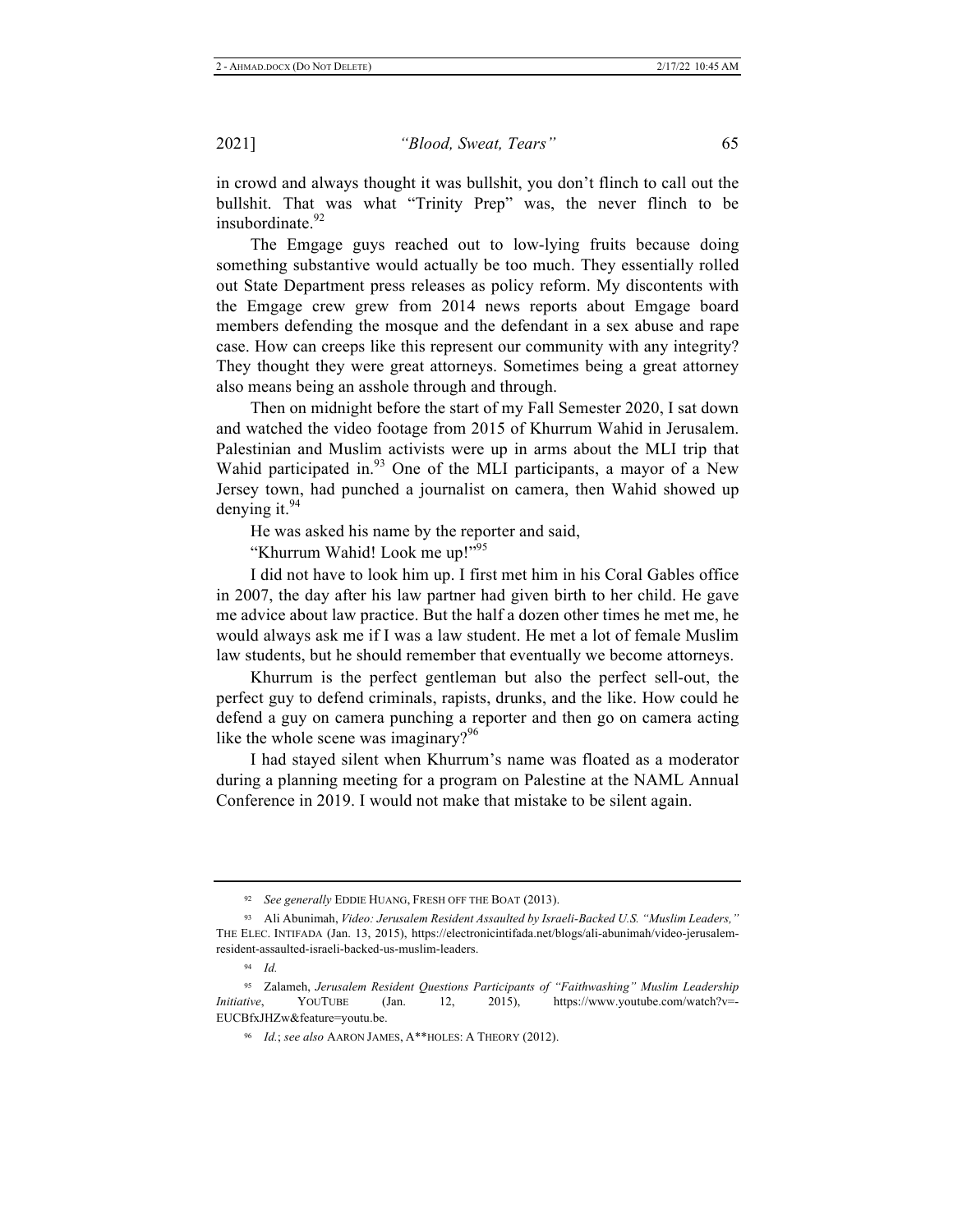*B. "Flames"* 

Well, well You better run from me You better hit the road You better up and leave Don't get too close 'Cause I'm a rolling stone And I keep rolling on You better run from me Before I take your soul If I go, let me go And don't you follow me, let me go I will let you down, let me go Even if your heart can't take it Light me up in flames Light me up in Light me up Light me up Light me up You better run from me You better say goodbye And even if I plead Don't waste your time 'Cause I'm a broken home You're better off alone You better run from me Before I take your soul<sup>97</sup>

Meanwhile, the people I found irritating, I let them know it. I didn't go about making friends. I set out to burn it all down and rebuild. I listened to the R3HAB & ZAYN & Jungleboi 2020 song "Flames" about 50 times before I wrote the Mondoweiss article.<sup>98</sup> A lot of academics said they could not find the headspace to write during the pandemic. I programmed myself to write in an incendiary manner because I had to remove the inhibitions.

To rebuild wouldn't happen if we didn't topple it all down and set out to fix it from the ground up.

<sup>97</sup> "*Flames" Lyrics*, AZLYRICS, https://www.azlyrics.com/lyrics/r3hab/flames.html (last visited Sept. 23, 2021).

<sup>98</sup> Zayn, *R3HAB & ZAYN & Jungleboi – Flames (Official Music Video)*, YOUTUBE (Jan. 30, 2020), https://www.youtube.com/watch?v=LWEG5xHgM7c.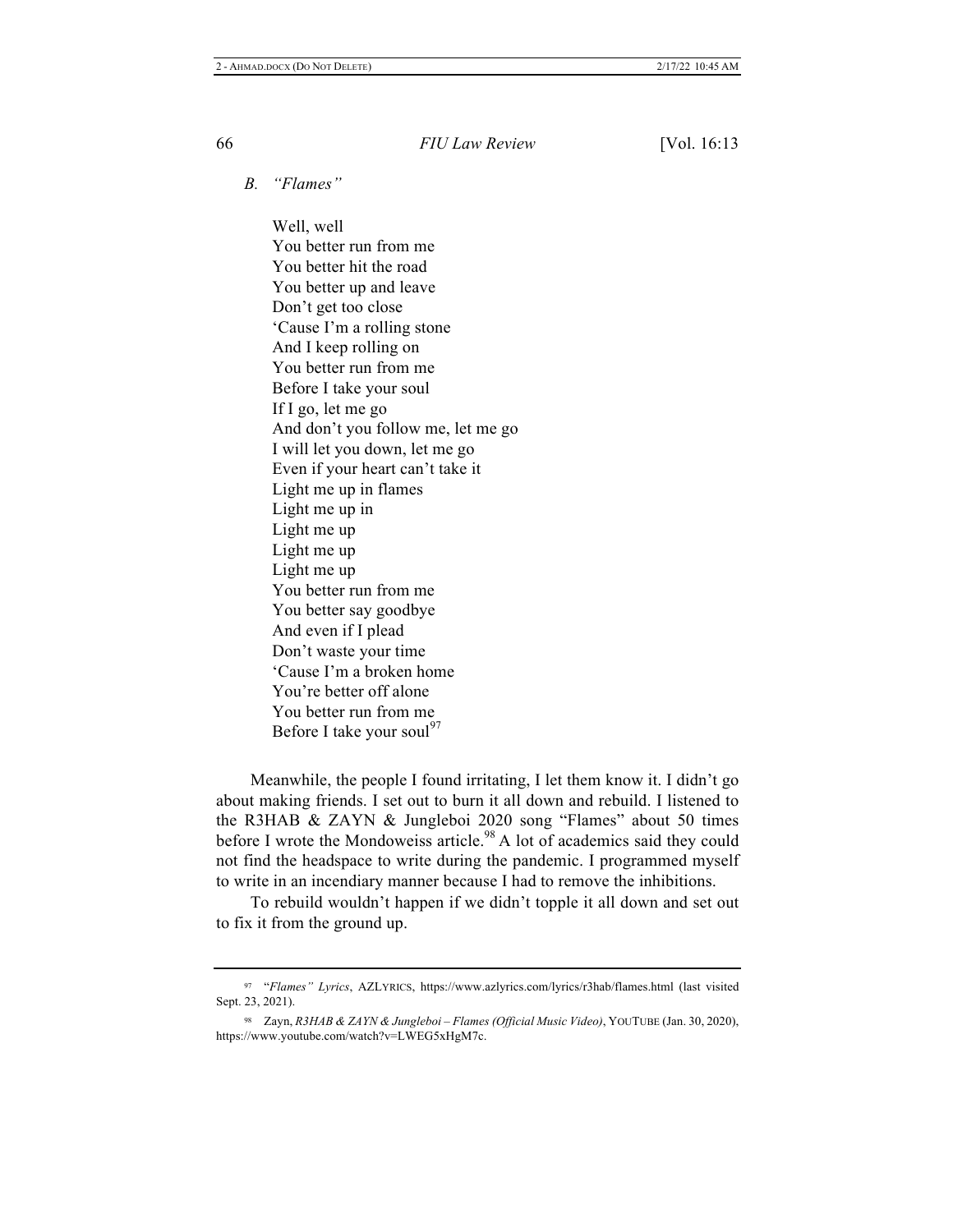I wrote about my experiences as a Muslim woman organizing on the Biden campaign.<sup>99</sup> And just when I felt nothing had happened, five days later, an article came out in the *Electronic Intifada*.<sup>100</sup> I was stunned. I didn't bother reading through the entire article and was too busy sharing it. I felt vindicated. Then there would be a steady stream of people for a month who would reach out to me about similar negative experiences with Emgage. I became a magnet for people who had bad experiences with Emgage. The most common complaint was not Emgage's problematic and Islamophobic policy positions but that Emgage would always swoop in to take credit for other organizing and fundraising work. Misappropriation was classic Emgage.

It was the #MeToo Emgage moment. Everyone was supportive of me except for two people inside the Emgage organization. One of the Emgage Board Members was also the Founding Chair of the Institute for Social Policy and Understanding (ISPU), a Muslim data organization. I couldn't call for Drop Emgage if I was still partnering with organizations that were supported and established by Emgage Board Members.<sup>101</sup> I was deeply disappointed in the response of ISPU Research Director Dalia Mogahed. But ISPU and a few others, such as leaders at the Muslim Public Affair Council (MPAC) and Islamic Society of North America (ISNA), have huddled back with Emgage. It's the same group of people who fail to side with vulnerable populations, block students from attending BLM protests, and make racist speeches.<sup>102</sup>

I had nothing to say to Iltefat. I wanted him to leave me alone instead of sending veiled threats to my work email.

> On Sep 15, 2020, at 6:58 PM, Iltefat Hamzavi wrote: Assalamu Alaikum Nadia:

I hope this email finds you well. The past week has been challenging for me on a personal and professional level and I wanted to take this opportunity to share my thoughts with you. I welcome criticism. It makes us more self-aware and

<sup>99</sup> Nadia B. Ahmad, *When Our Muslim Brothers Are the Barriers to Engagement with the Biden Campaign*, MONDOWEISS (Sept. 3, 2020), https://mondoweiss.net/2020/09/when-our-muslim-brothersare-the-barriers-to-engagement-with-the-biden-campaign/?amp.

<sup>100</sup> Ali Abunimah, *Meet Emgage, the Pro-Israel Muslims Backing Joe Biden*, THE ELEC. INTIFADA (Sept. 9, 2020), https://electronicintifada.net/content/meet-emgage-pro-israel-muslims-backing-joebiden/31146.

<sup>101</sup> *Open Letter to Muslim Leaders*, DROP EMGAGE, https://www.dropemgage.com/ (last visited Sept. 23, 2021).

<sup>102</sup> Jasper Hamann, *Hamza Yusuf Faces Scandal Over Israel-UAE Deal, Blames 'Fake News,'*  MOROCCO WORLD NEWS  $(Aug. 26, 2020, 2:42 \text{ PM}),$ https://www.moroccoworldnews.com/2020/08/316621/hamza-yusuf-faces-scandal-over-israel-uae-dealblames-fake-news/. The author was a former student at the Zaytuna Institute from 1998 to 2000.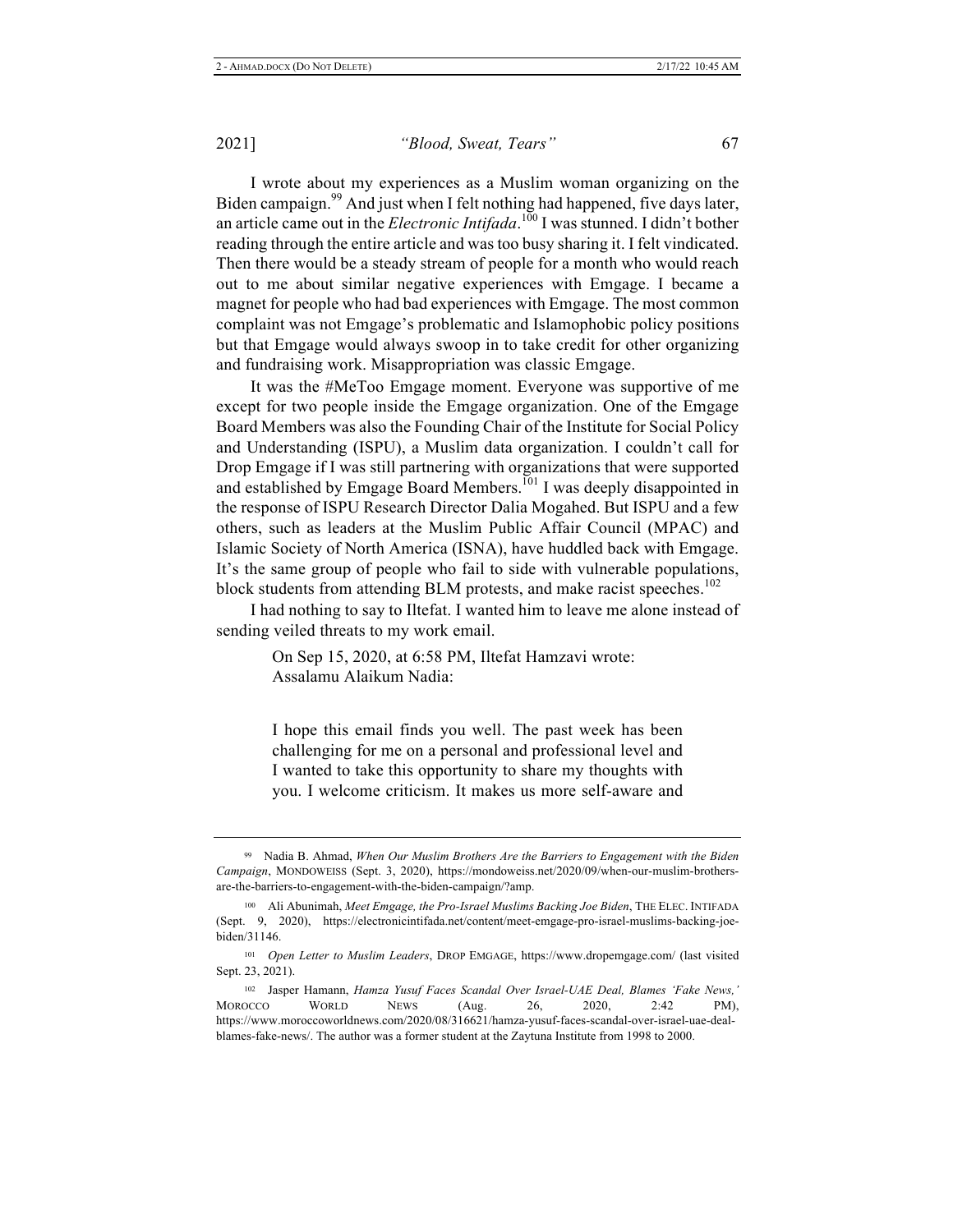better and stronger as an organization to face the work ahead. The criticism of the past week has helped EMGAGE grow and self-correct. This is something I think we can both see as a positive development.

 However, personal attacks and name calling, especially against someone you simply don't know, are hurtful, unfair and counterproductive. I ask you as your brother to keep your criticism constructive and focused on ideas and not individuals.

 Since we share not only our concern for the well-being of the community and its civic engagement, but also ISPU, I would encourage you to share your concerns with the organization's leadership: Meira, Dalia and Petra. I have no formal role with the organization anymore and cannot formally influence anything there, but have worked with these women extensively. Perhaps talking to them can give you a different perspective. It appears we have gotten off on the wrong foot.

 If you wish I can share their contact information if you do not have it already.

Waslaam, Iltefat Hamzavi Founding Board Chair Emeritus

On Sep 15, 2020, at 7:47 PM, Ahmad, Nadia wrote: Wa Alaikum assalam Dr. Hamzavi,

 Thank you for your feedback. I will keep that in mind. I'm not sure what else I could share with ISPU leadership that hasn't already been in the public record. Kind regards, Prof. Ahmad

On Sep 15, 2020, at 10:29 PM, Ihamzavi wrote: Wa alaikum salaam

 All you may gain from speaking to them is another perspective. Ispu's culture was built to offer that opportunity by using data and well-informed opinions to change perspectives.

 I am happy to speak but I really want a productive off the record conversation. But I would also want to know what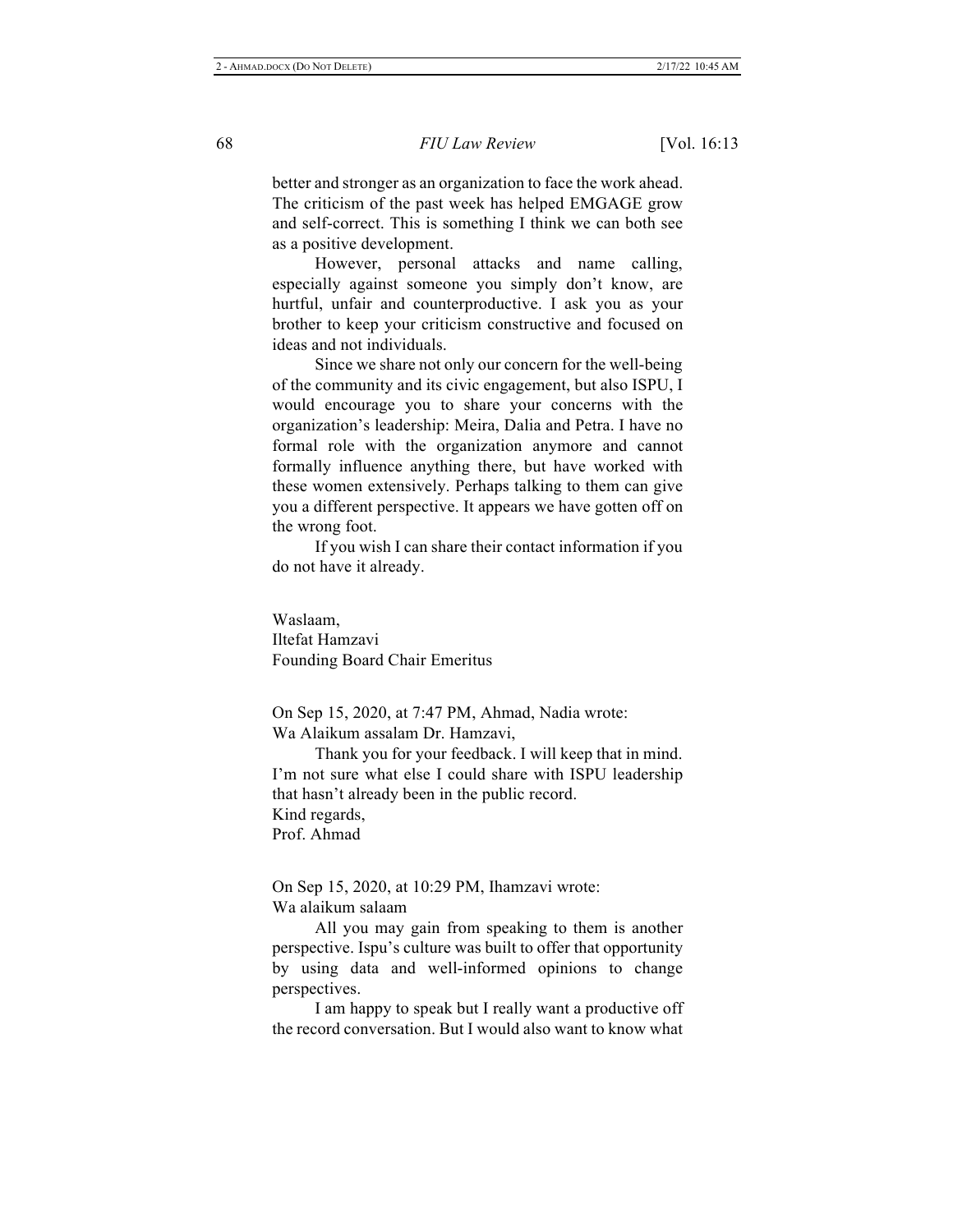it would accomplish for you and me. Would we hear each other or only speak to each other?

We are both busy people so let's use our time well. If you think us speaking can help me understand why you wrote what you wrote then I am happy to do so. I would also like you to hear about the setbacks I see that came from your comments.

 It won't be a fun conversation for either of us but I am open to it if you think it would be helpful.

Wasalam Iltefat Hamzavi Founding Board Emeritus Institute for Social Policy and Understanding

On Sep 15, 2020, at 11:32 PM, Ahmad, Nadia wrote: I'm an attorney. I don't care about how fun a conversation is. I actually enjoy the uncomfortable conversations that bring out truth. What is there to understand? I said what I said.

**From:** Ihamzavi **Sent:** Wednesday, September 16, 2020 12:06 AM **To:** Ahmad, Nadia **Subject:** Re: Recent comments

Truth comes from demonstrable proof. Not from uncomfortable conversations that have no intention of getting to the truth.

Iltefat Hamzavi Founding Board Emeritus Institute for Social Policy and Understanding

On Wed, Sep 16, 2020 at 12:48 AM Ahmad, Nadia wrote: Assalamu alaikum:

 Please accept my resignation from ISPU in any capacity. Please also remove my name and association from your website.

I will not be intimidated, by a two-bit dermatologist.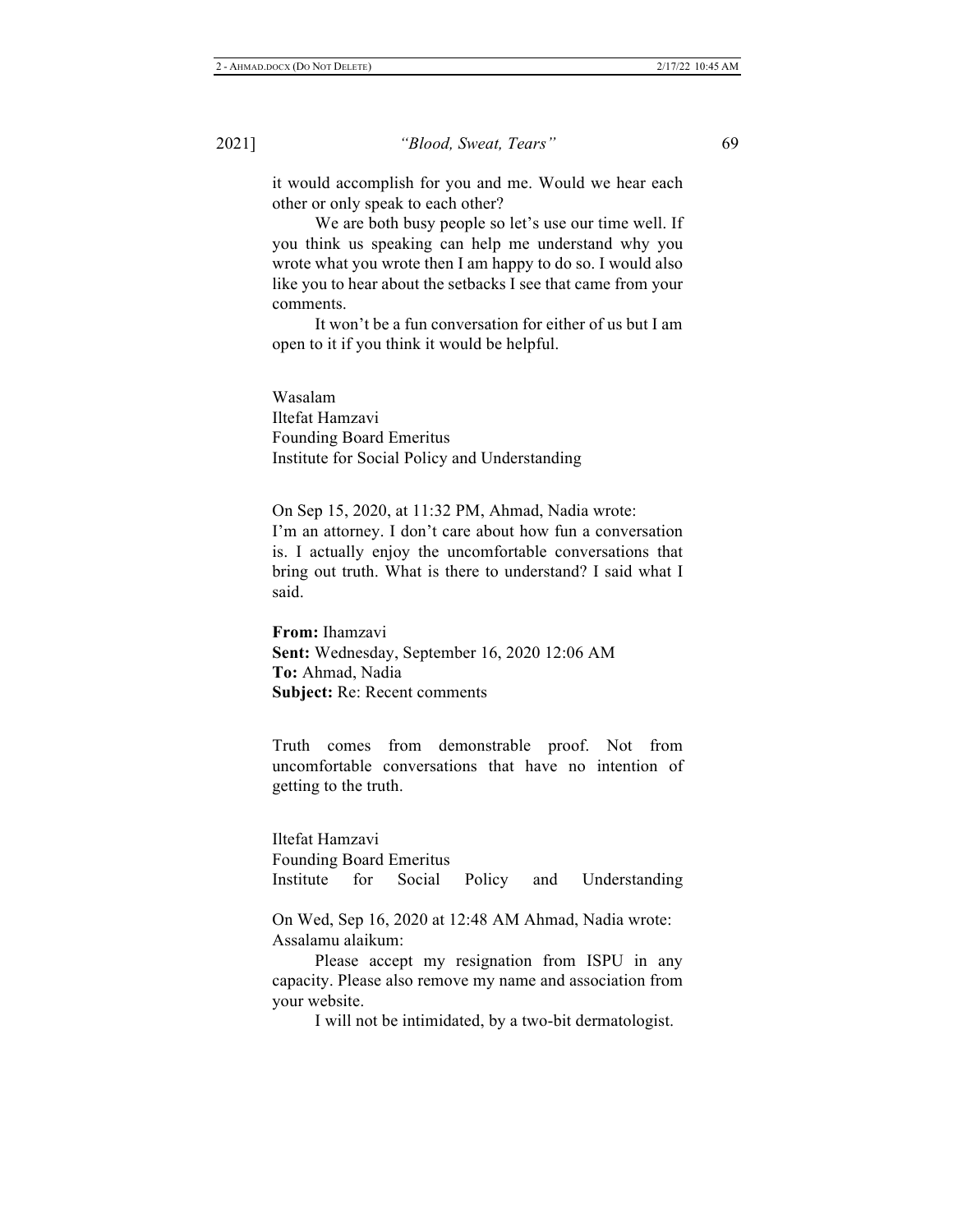If ISPU is okay to associate with Emgage board members, I cannot associate with it. Thank you.

**From:** Dalia Mogahed **Date:** September 16, 2020 at 10:19:47 AM EDT **To:** "Ahmad, Nadia" **Cc:** Iltefat Hamzavi *Subject: Re: FW: Recent comments* 

Allikum Assalam Nadia:

 I hope you are well. I'm disappointed to hear we will lose you, but I respect your decision. We will do as you requested regarding the website. I wish you well.

Warm regards: Dalia Mogahed Research Director Institute for Social Policy and Understanding<sup>103</sup>

I had a faint hope that Dalia would correct Iltefat; instead, her response seemed to be, "Don't let the door hit you on the way out." Iltefat was not the only MLI apologist. There was a whole slew of them. Comedian and law professor Amer Zahr was interrupted in 2017 by Iltefat when he called out another MLI apologist Wajahat Ali in a public forum.<sup>104</sup> Zahr was not someone easily intimidated. Therefore, someone like Iltefat would step up in his usual belligerent tone to butt in to the silence in the conversation. The Charming Muslim Zionist before the Angry Abrupt Palestinian. It's harder to silence via the internet in the age of AOC. We have been burned enough to burn back.

Iltefat cites his dismissive behavior as a character flaw in a profile in the *Dermatologist*: He was asked, "What is your greatest regret?" Iltefat responded:

<sup>103</sup> E-mail from Dalia Mogahed, Rsch. Dir., Inst. for Soc. Pol'y & Understanding, to Nadia B. Ahmad, Assoc. Professor of L., Barry Univ. Sch. of L. (Sept. 16, 2020, 10:19:47 AM EDT) (on file with author).

<sup>104</sup> Amer Zahr in discussion with the author.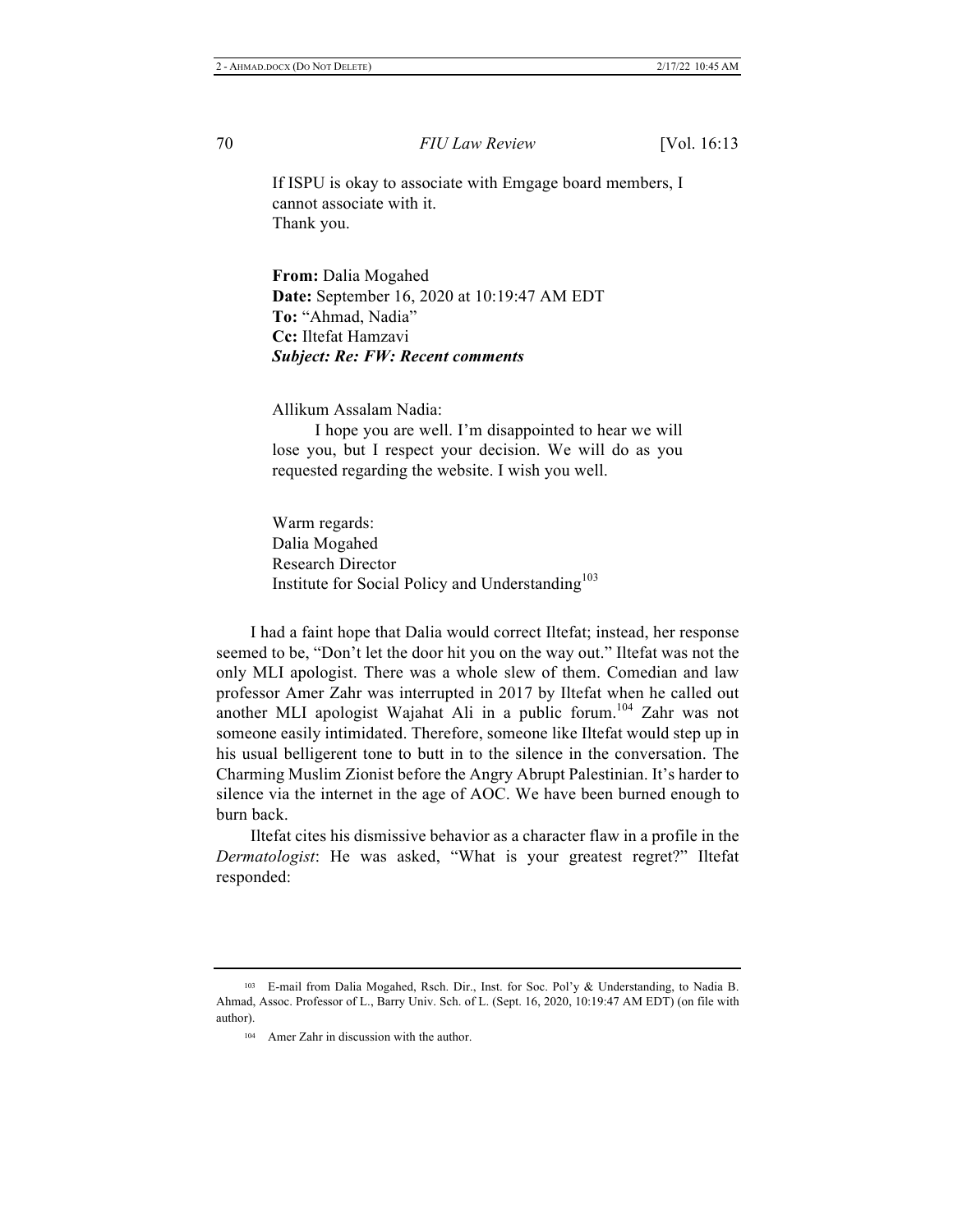…

Not being patient enough with people. I have a sense of urgency about life and I don't like waiting for change but I never want to demean anyone in the process. However, when your time controls you, it can affect your basic manners and respect for others. It is those same people who provide so much meaning and if you don't take the time to appreciate them then you lose something.<sup>105</sup>

Actually, here in academia, we call that *toxic masculinity.*106 Sometimes academia can be a safe haven when it has complex terms to describe ordinary social phenomena. For example, a male in a position of power and privilege lording over the community with elitist and oligarch political views.

*C. "A Poor Schlub from the University of Florida"* 

About once a year a student comes to my office to ask about becoming a law professor. I have to tell him or her there is virtually no chance and that they may be overly optimistic. The reason, of course, is that they are not attending one of a tiny handful of—mainly expensive private—law schools that produce what people who went to those schools, and are in charge of hiring, regard as good enough to be law professors. This always seemed odd to me since some of the smartest people I know went to mid-level law schools and some of the dumbest and most narrowly educated (including some law professors) went to the fancy schools.

So, what's is it really about? It's about status and preserving status—anyway you can. Think about it. You've spend a few hundred thousand to attend a fancy school and you are a law professor. (And you are sure to remind the students of your days at Harvard or Yale). Then someone is hired who did not go to a fancy school and is running circles around you both teaching-wise and research-wise. What does that mean about you? It may mean that you are not so hot after all since some

<sup>105</sup> Benjamin Barankin, *Spotlight On: Iltefat Hamzavi*, *MD*, THE DERMATOLOGIST (Oct. 2016), https://www.the-dermatologist.com/content/spotlight-iltefat-hamzavi-md.

<sup>106</sup> *See generally* Kathleen Elliott, *Challenging Toxic Masculinity in Schools and Society*, 26 ON THE HORIZON 17 (2018).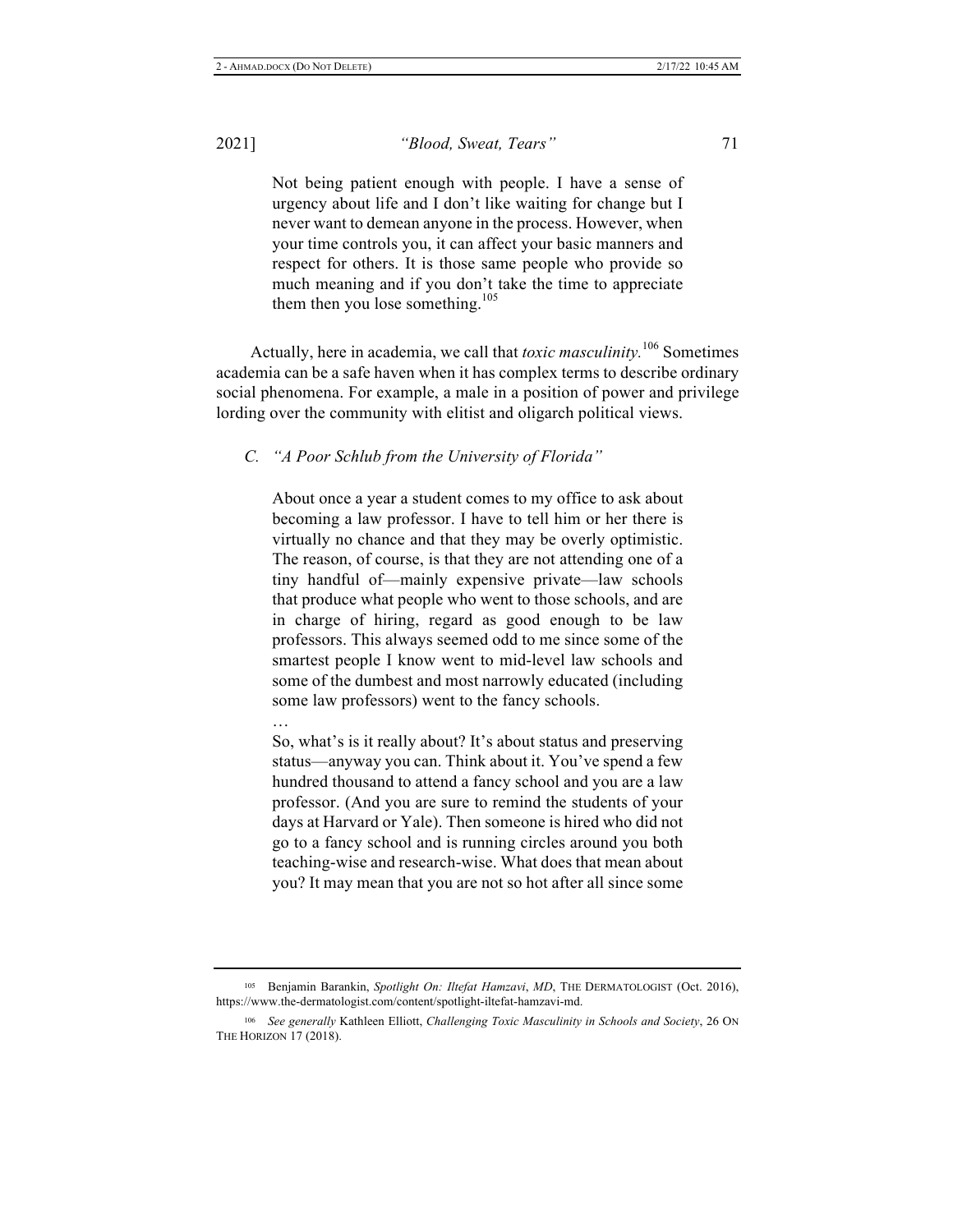poor schlub from the University of Florida is kicking your elitist ass.<sup>107</sup>

I sat next to my contracts professor at a SEALS conference I attended in 2013. He was receiving an award for best paper. I told him that I had completed my masters at the University of Denver. He was unimpressed. I added that I was planning to go on the meat market. He looked at me like I was speaking in Sanskrit. He responded in his usual crass crankiness. He was so arrogant, or in his estimation—pragmatic—that he could not be counted upon to engage in basic pleasantries. He proceeded the rest of the lunch to ignore me and speak to others at the table, turning his back to me. Others seated at the table noticed my discomfort and tried to make some passes at conversation with me. I could have been sitting on the beach instead of with these people, trying to hide my second pregnancy, trying to be in their midst I realized at that SEALS luncheon that I didn't need anyone's permission to become a law professor, least of all my own law professor's permission.

Professor Harrison's class would end at 3:00 p.m. on Fridays. I thought as a student what he could have done to piss off the administration that he would be stuck with a late Friday afternoon class. He was generally entertaining as a professor, but I didn't understand Contracts. A friend at Temple University emailed me an outline for Contracts class because he was studying from the same casebook. I pulled out with a B.

### *D. "F\*\*\* those backward Sharia living Muslims"*

President Biden nominated Zahid Quraishi to the federal bench. It was the first Muslim appointment to the federal bench. Yet as community leaders dug deeper into his background, disturbing details emerged about his connections to the military and ICE. There was discussion on the Muslim lawyers listserv about whether military service is problematic. I had strong feelings about the military.<sup>108</sup> I thought it didn't need to exist. People were clearly in two camps from "Way to Go. Rah Rah," to "What the Hell?" Quraishi's testimony involved a question regarding Shariah law. His response forced his supporters to also cringe.

Attorney and activist Abed Award chimed in:

I want to make my position on the Biden judge public.

<sup>107</sup> Jeffrey Harrison, *No, You Cannot Be a Law Professor*, CLASS BIAS AND RANDOM THINGS L. REV. (Dec. 5, 2019), http://classbias.blogspot.com/2019/12/no-you-cannot-be-law-professor.html.

<sup>108</sup> NADIA BATOOL AHMAD ET AL., UNVEILING THE REAL TERRORIST MIND (2002).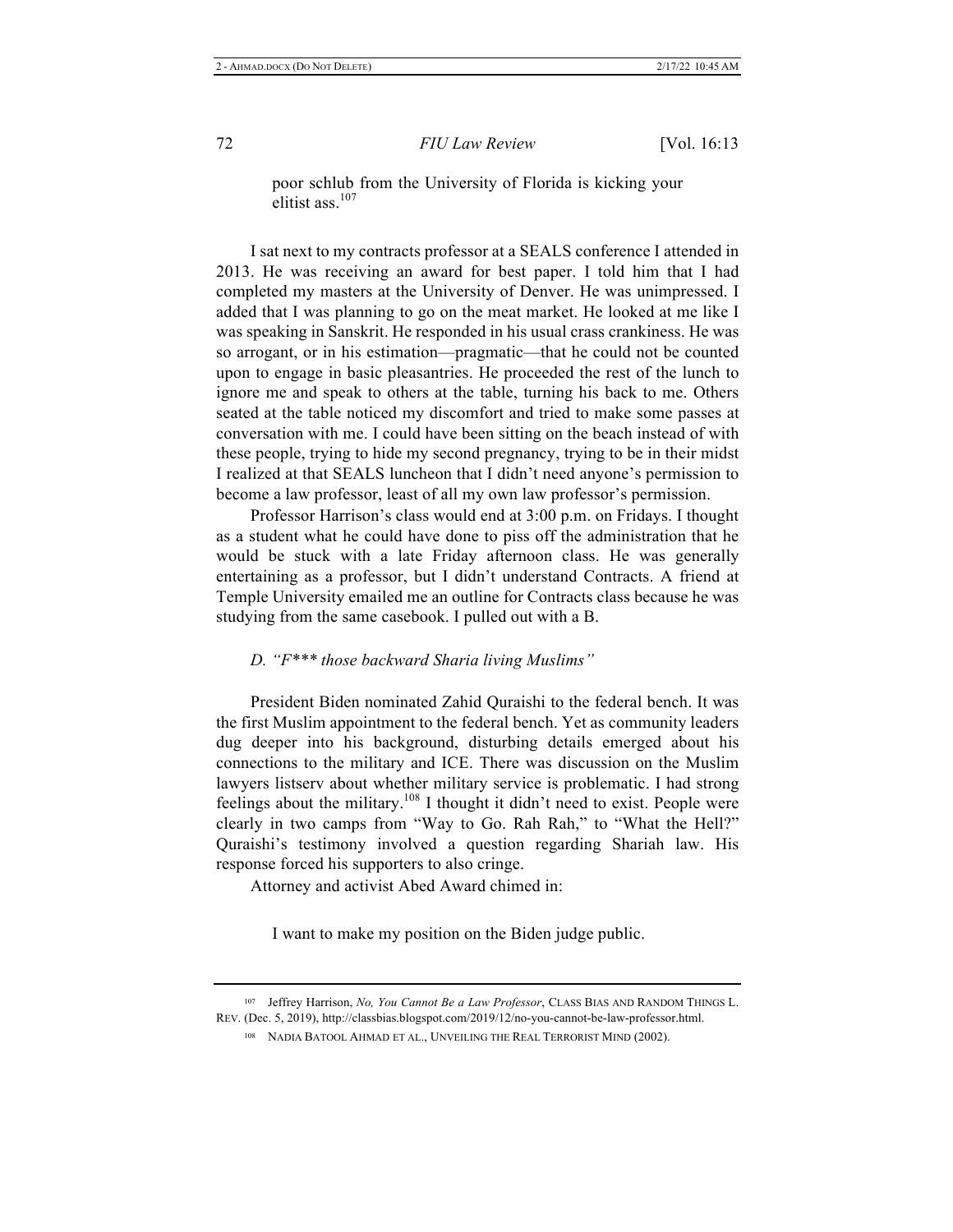A 'Muslim' judge cowardly says he knows nothing about Sharia. He is a true American patriot. F\*\*\* those backward Sharia living Muslims. When Amy Barrett was asked about her Catholic background, she said she is a proud Catholic and guided by her faith.

 Sad that many folks are finding anything to defend his shameful response. Pragmatism. Moderation. American patriotism. Everyone is more American than the Mayflower. This has nothing to do with religiosity. An atheist who happens to be of a Muslim background can answer the Sharia question with respect, thoughtfully and defend his community.

 Sad but not surprising that those who are financially secure with careers and influence in our community and society are the lawyers supporting his nomination. But who cares about the poor Muslim recent immigrant who is demeaned and discriminated against because he represents Sharia to Americans? And the Muslim Americans who live a Sharia moral lifestyle, they are not worthy of being true Americans.

 And the organizations like CAIR who lead the defense of our community are being attacked as supporters of terrorism or militant religiosity.

 Defend as much as you wish but this nominee is an embarrassment to our community and has contributed to the misinformation and bigotry about Sharia and our Muslim community. Basically, there are good Muslims like him and the bad Muslims like me.

Shortly after Abed's email, there was a reminder of listserv etiquette, followed by a new rule of the listserv policy. Abed expressed our anger and disappointment in the nomination. President Biden's Muslim appointments aside from Sameera Fazili, Deputy Director of the National Economic Council, and Lina Khan, Chair of the Federal Trade Commission, have been uninspiring. Major appointments by the Biden administration and the Democratic National Committee consist primarily of South Asian males, ignoring the diversity of American Muslims, particularly African Americans and Latinos, and overlooking more competent women. These appointments even have a dearth of practicing Arab Muslims, because most have a spine when it comes to speaking out on issues that impact the community unlike the servile, secular, politically conservative/moderate South Asian male. I hate drawing these broad stroke generalizations of my Muslim male